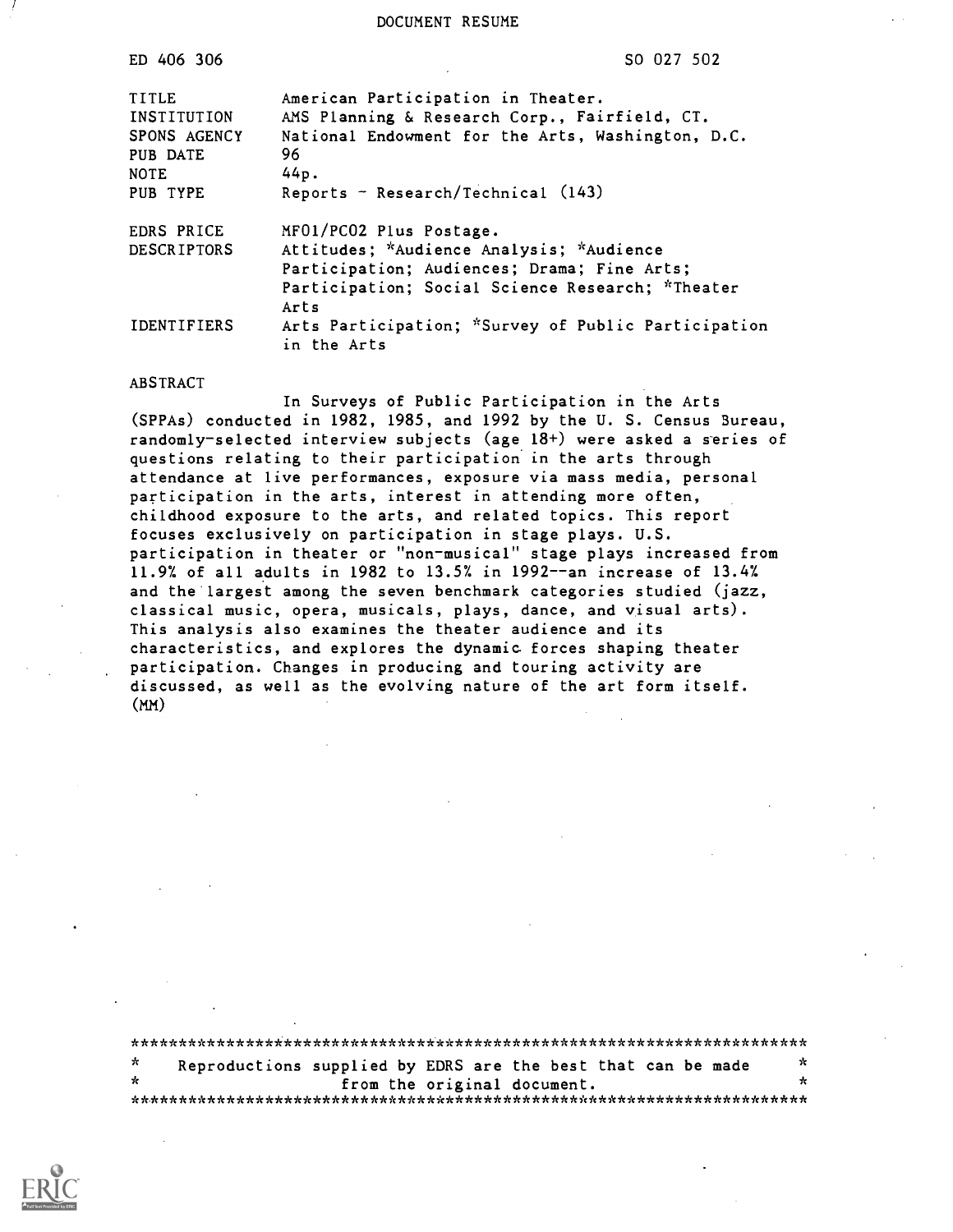# American Participation in Theater

AMS Planning & Research Corp.

 $\gamma$ O BEST C

4

 $\frac{6}{300}$ 

 $\frac{6}{10}$ 

U.S. DEPARTMENT OF EDUCATION Office of Educational Research and Improvement EDUCATIONAL RESOURCES INFORMATION

SÒ

It is document has been reproduced as<br>received from the person or organization<br>originating it.

onginaming<br>Minor changes have been made to improve<br>reproduction quality.

Points of new o' Opinions stated in this dOCu. ment do not necessarily represent official OERI position or policy

BEST COPY AVAILABLE

### IONAL ENDOWMENT FOR THE ARTS

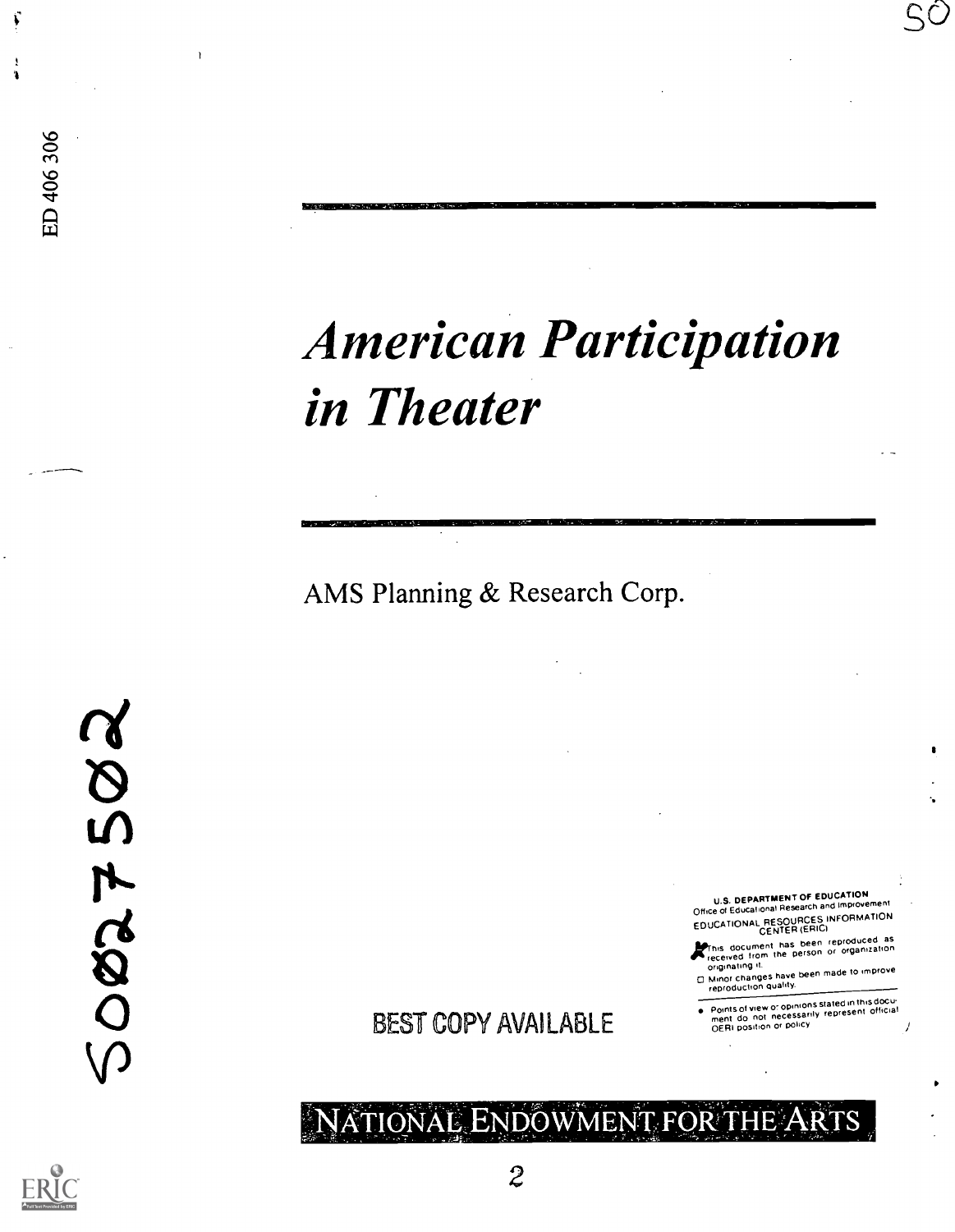$\mathbf{c}$ 

## **Contents**

| Age………………………………………………………………………………………… 12 |  |
|------------------------------------------|--|
|                                          |  |
|                                          |  |
|                                          |  |
|                                          |  |
|                                          |  |
|                                          |  |
|                                          |  |
|                                          |  |
|                                          |  |
|                                          |  |
|                                          |  |
|                                          |  |
|                                          |  |
| <b>About the Author</b>                  |  |
| Other Reports on the 1992 SPPA           |  |

National Endowment for the Arts

 $\cdot$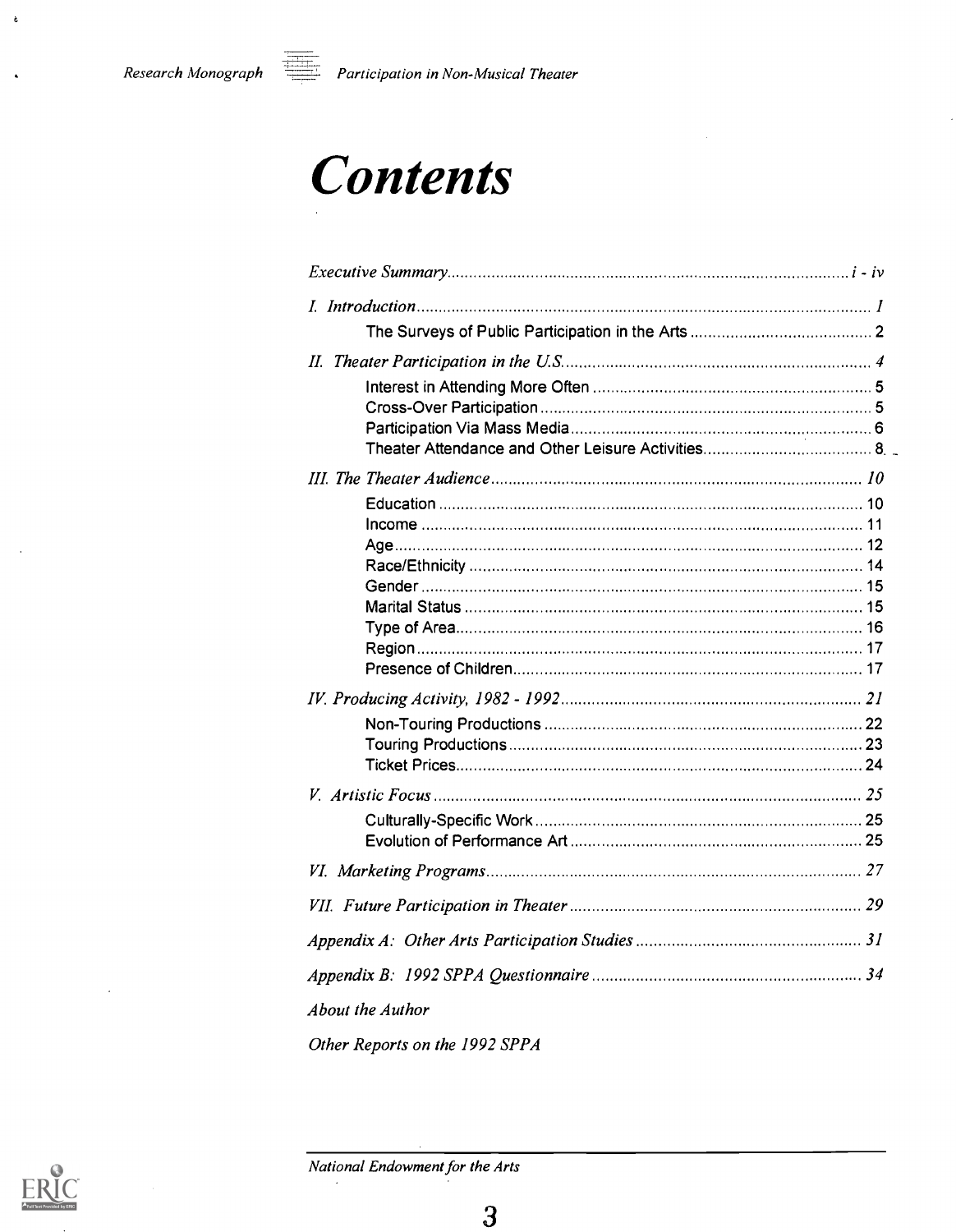## List of Tables & Figures

| FIGURE 1: Theater Participation by Highest Level of Education Completed  10 |
|-----------------------------------------------------------------------------|
|                                                                             |
| TABLE 5: Theater Audience Composition by Age Cohort  13                     |
|                                                                             |
| FIGURE 3: Theater Participation Rates by Race/Ethnicity  15                 |
|                                                                             |
| TABLE 8: Theater Participation by Presence of Children 18                   |
| TABLE 9: Audience Composition by Demographic Segment  19                    |
|                                                                             |
| TABLE 11: Supply vs. Attendance at 42 Theaters, 1982 - 1992  23             |
|                                                                             |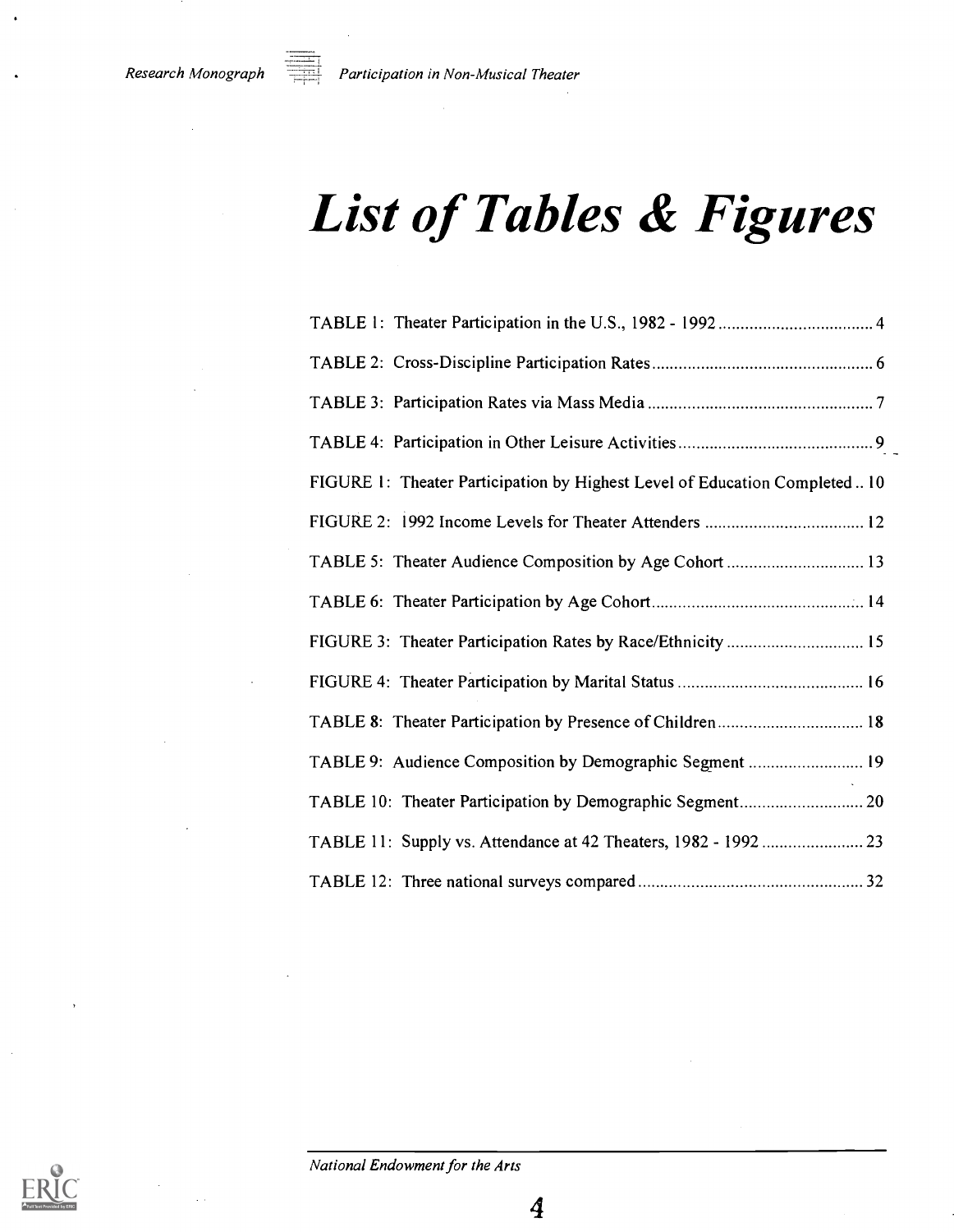## Executive Summary

According to a longitudinal study of arts participation sponsored by the National Endowment for the Arts, American participation in theater or "non-musical stage plays" increased from 11.9% of all adults in 1982 to 13.5% in 1992  $-$  an increase of 13.4% and the largest increase among the seven "benchmark" categories studied (jazz, classical music, opera, musicals, plays, dance, and visual arts). According to Arts Endowment, "a non-musical stage play is a theatrical production consisting of spoken dialogue."

In similar studies conducted in 1982, 1985, and 1992 by the U.S. Census Bureau, randomly-selected interview subjects (age 18+) were asked a series of questions relating to their participation in the arts through attendance at live performances, exposure via mass media, personal participation in the arts, interest in attending more often, childhood exposure to the arts, and related topics. The numbers of completed interviews were 17,254, 13675, and 12,736, respectively. Results from these Surveys of Public Participation in the Arts (SPPAs) have been analyzed extensively in numerous research reports and monographs commissioned by the Arts Endowment. This analysis focuses exclusively on participation in stage plays. The author's overall approach is first to examine the theater audience and its characteristics, and then to explore the dynamic forces shaping theater participation. Changes in producing and touring activity are discussed, as well as the evolving nature of the art form itself.

#### Theater Participation

- Based on an adult population (18+) of 185.8 million, an estimated 25.1 million U.S. adults attended live stage plays in 1992, compared to 20 million in 1982 when the adult population was 164 million. Accounting for sampling error at the 95% confidence level, the true size of the 1992 theater audience was between 24 and 26.2 million adults.
- Among those reporting theater attendance, an average frequency of 2.4 times was reported (in the preceding 12 month period), yielding a total of 60.2 gross attendances at live stage plays. About 27.4% of the theater audience attends 3 or more times per year, compared to 22.4% of the audience for musicals, and 15.2% of the opera audience.
- A third of all survey respondents expressed an interest in attending stage plays more frequently than they do now, an increase of 9.4 percentage points since 1982 and the biggest increase for any of the benchmark activities. The potential audience for stage plays is composed of 10% current theater-goers



5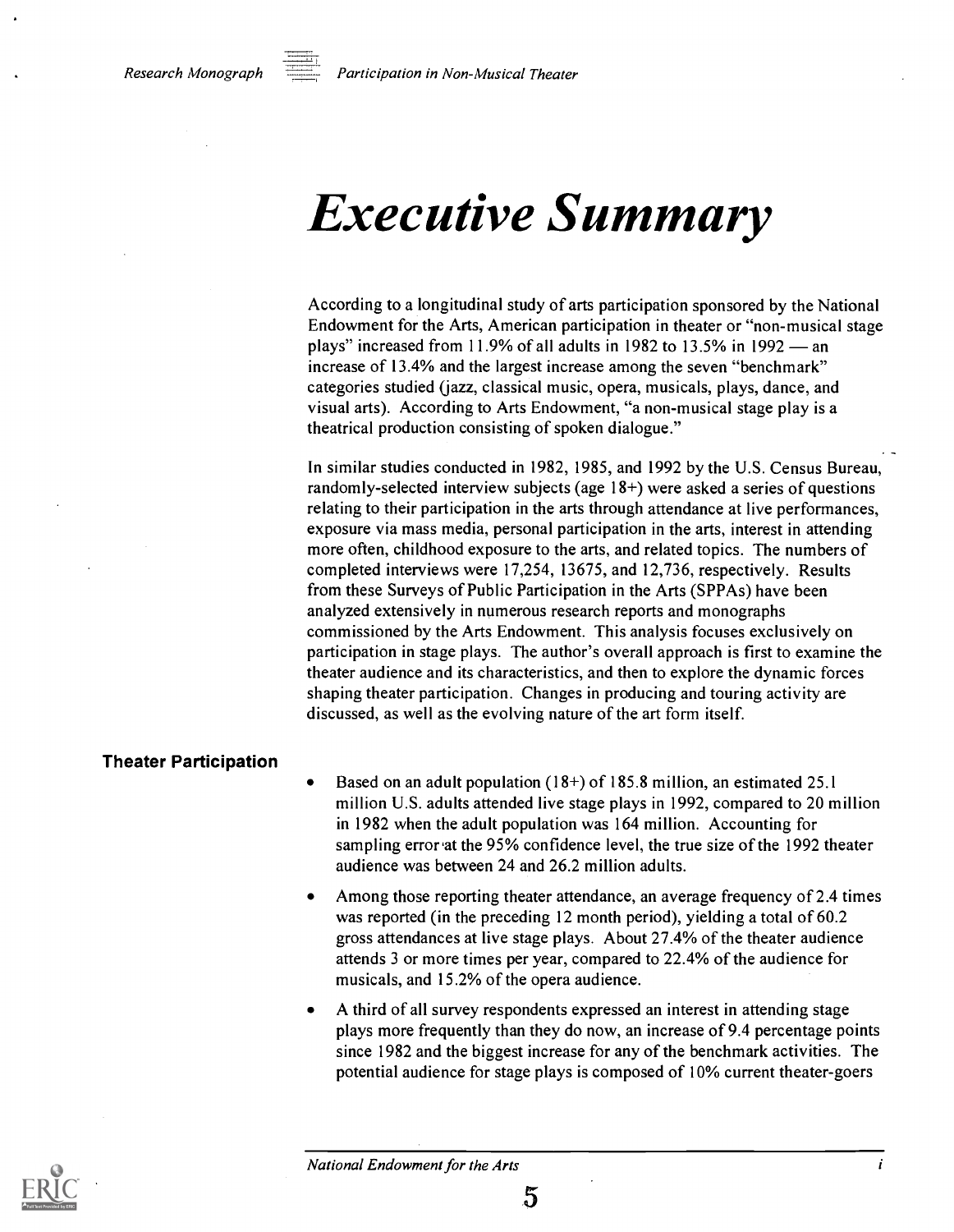

who  $\underline{do}$  not wish to increase their participation, 25% current theater-goers who would like to attend more often, and 65% non-attenders with an expressed interest in going. A relatively large untapped audience for stage plays is suggested. Creating marketing and artistic "points of entry" for non-attenders is the implied challenge.

- Over half of all stage play attenders (53.2%) also reported attending musical theater in the preceding year, although only 41.1% of the musical theater audience also reported attending stage plays  $-$  indicative of the relatively broader appeal of musicals. Stage play audiences are most likely to be drawn from opera audiences (48.1% crossover), while just 11.7% of theatergoers "feed" the opera audience.
- Like other types of arts attenders, theater-goers are more active in other leisure activities compared to the general population. In 1992, 53.8% of theater-goers also attended sports events, down from 68.3% in 1982. The average theater-goer watches 2.4 hours of TV every day, compared to 3.0 hours for the average American. With the exception of exercise and charity work, participation by theater-goers in all other leisure activities declined between 1982 and 1992.

#### Audience Characteristics

- Education remains the single most important predictor of stage play participation. While 35% of those with graduate school education reported theater attendance, just 4% of those with high school education did so. Frequency of attendance also increases with education level.
- Income is most highly correlated with frequent attendance at stage plays. Households with incomes over \$75,000 account for 17% of the theater audience compared to 26% of the opera audience, but only 9.5% of the general population.
- With respect to age, theater participation is somewhat more constant across age groups compared to other benchmark activities. The highest theater participation rate (17.2%) was observed among respondents aged 45 - 54, compared to a rate of just 6.7% for those aged 75+. An analysis of theater participation by age cohort (i.e., following those born between certain dates) suggests that participation has increased evenly across all cohorts except for those born before 1918 (the "Pre-World War I" cohort), whose participation declined sharply.
- Increased theater participation among non-White racial/ethnic groups is among the most significant findings of this analysis. Participation rates for African-Americans more than doubled from 5.8% in 1982 to 12.0% in 1992. Similarly, Hispanic participation in stage plays also rose from 5.5% to 8.6%. Audience diversification efforts in the non-profit theater field appear to have made a significant impact since 1982.



6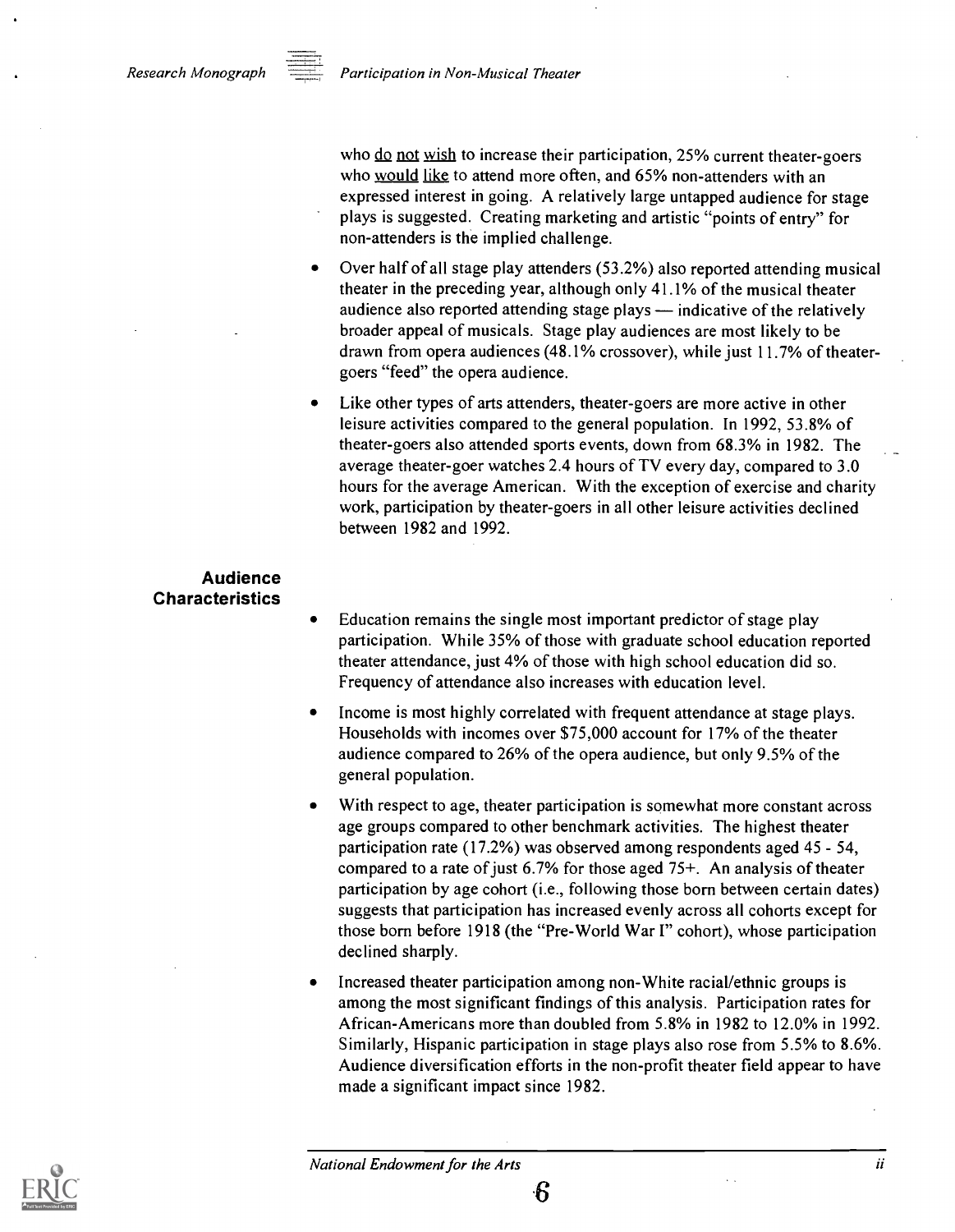Adults with no children comprise 81.4% of the audience for stage plays. Adults with young children (under age 6) are substantially less likely to participate in theater compared to adults with older children. Participation rises to near-average levels for adults with children ages 6 - 11, suggesting that the theater field is adept at re-capturing parents into the audience. Increases in the levels of children's programming since 1982 help account for this phenomenon.

#### Producing Activity

Data provided by Theater Communications Group (TCG) suggests a small increase in the number of mainstage and other non-touring productions by non-profit theaters. For a sample of 42 theaters, the number of performances rose slightly from 13,304 in 1982 to 13,659 in 1992, while attendance rose from 6.4 million to 6.8 million, or 6.7%. Thus, it may be inferred that the 42 theaters became more proficient at filling their houses, although population growth between 1982 and 1992 should have driven attendance up by 13%, holding all else constant.

- The League of American Theaters and Producers (LATP) tracks commercial producing and touring activity. Commercial touring of stage plays decreased from 23 productions in 1982 (an average of 10.6 weeks each), to 10 productions in 1992 (an average of 21.4 weeks each). The shift to longer tours of fewer commercial productions may have resulted from several factors, including a decline in the number of new plays and play revivals on Broadway, the increasing costs of touring, and the opening of new commercial venues in cities like Palm Beach, Ft. Lauderdale, Cleveland, and Minneapolis/St. Paul.
- Among non-profit theaters, a renewed focus on ethnically- and culturallyspecific works strongly corroborates the audience diversification observed since 1982, particularly among the African-American and Hispanic populations. Increased responsiveness to diverse constituencies became a major thrust of the funding community during this period. The growing popularity of performance art and solo performance (i.e., story-telling and monologue) undoubtedly had a positive impact on theater participation, particularly among young audiences.

The observed increase in theater participation between 1982 and 1992 is a gross measure — a broad representation of many underlying factors, some consistent with increasing attendance, some contradictory to it. Nevertheless, an attempt to reconcile demand for stage play programming (as measured by participation rates and frequency) with the supply of theater programming is a valuable, if inconclusive pursuit.

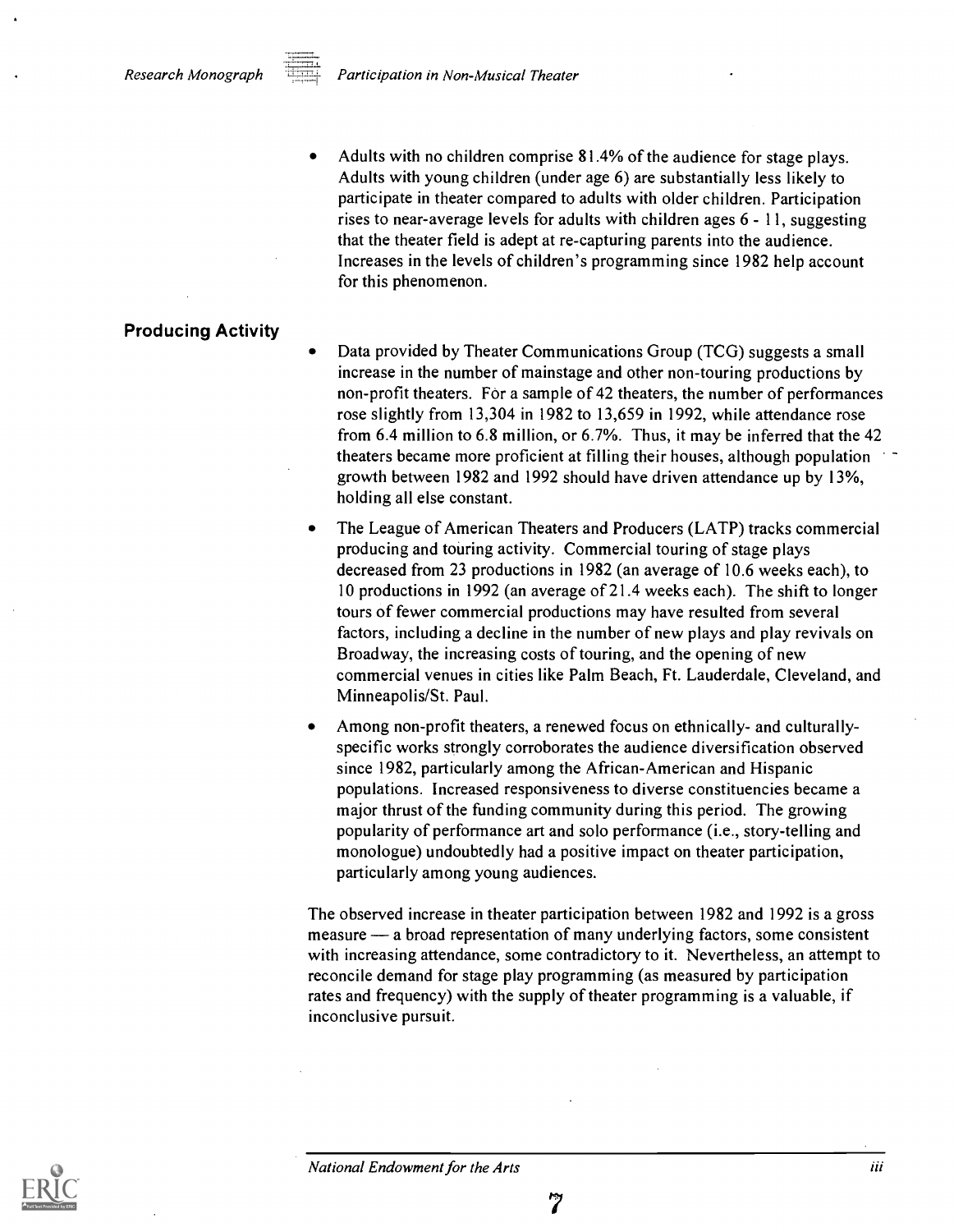

#### Local Context to Theater Participation

Another study conducted by the NEA in 1992 revealed some of the complex patterns of arts participation at the local level, adding rich context to data from the national surveys.<sup>1</sup> In each of twelve areas studied (ranging from San Jose to Chicago), arts participation rates were examined in light of the local supply of arts programs and facilities. Theater participation was highest in Seattle/King County (WA) where a thriving theater community was observed, including playwrights, actors, and a plethora of small, experimental ensembles known collectively as "Seattle's fringe theaters." The study concluded that the relationship between the supply of and demand for arts programming is anything but predictable. Dynamic forces shape participation patterns in each community, including characteristics of the resident and non-resident markets, the supply of producing and presenting activity, the availability of suitable performance facilities, as well as local traditions and history. Further research atthe local level will add valuable context to theater participation in the U.S. and perhaps stimulate the transfer of audience development strategies across communities.

#### The Future Audience

Will public participation in non-musical stage plays continue to grow? Ten years from now, the field will have endured another decade of change. New theaters will open and others will fold; playwrights, directors, and actors will speak out in new ways; the funding climate will inevitably change; and new communications technology will create possibilities for both theaters and audiences.

How will the Theater make itself relevant to an increasingly diverse public? Much depends on the resources made available to theaters, playwrights, and performers to develop new work and attract new audiences. Most likely, the rising costs of producing and touring professional theater  $\sim$  coupled with changes in the funding mix for non-profit theaters  $-\text{will create even more}$ pressure on earned income. However, it is the developmental component of theater – free from commercial expectations – that ultimately creates renewal. Audiences will continue to change and grow as new works (and old works infused with new relevancy) bring the lives of more Americans closer to the theater. Responsibility for creating new work rests not just on the non-profit theater, but also on commercial producers, the funding community, and ultimately the audience itself.



National Endowment for the Arts iversity is a state of the Arts in the state of the Arts in the state of the Arts in the state of the Arts in the State of the Arts in the State of the Arts in the Arts in the Arts in the Ar

Summary Report: 12 Local Surveys of Public Participation in the Arts, Research Division Report #26, National Endowment for the Arts, 1993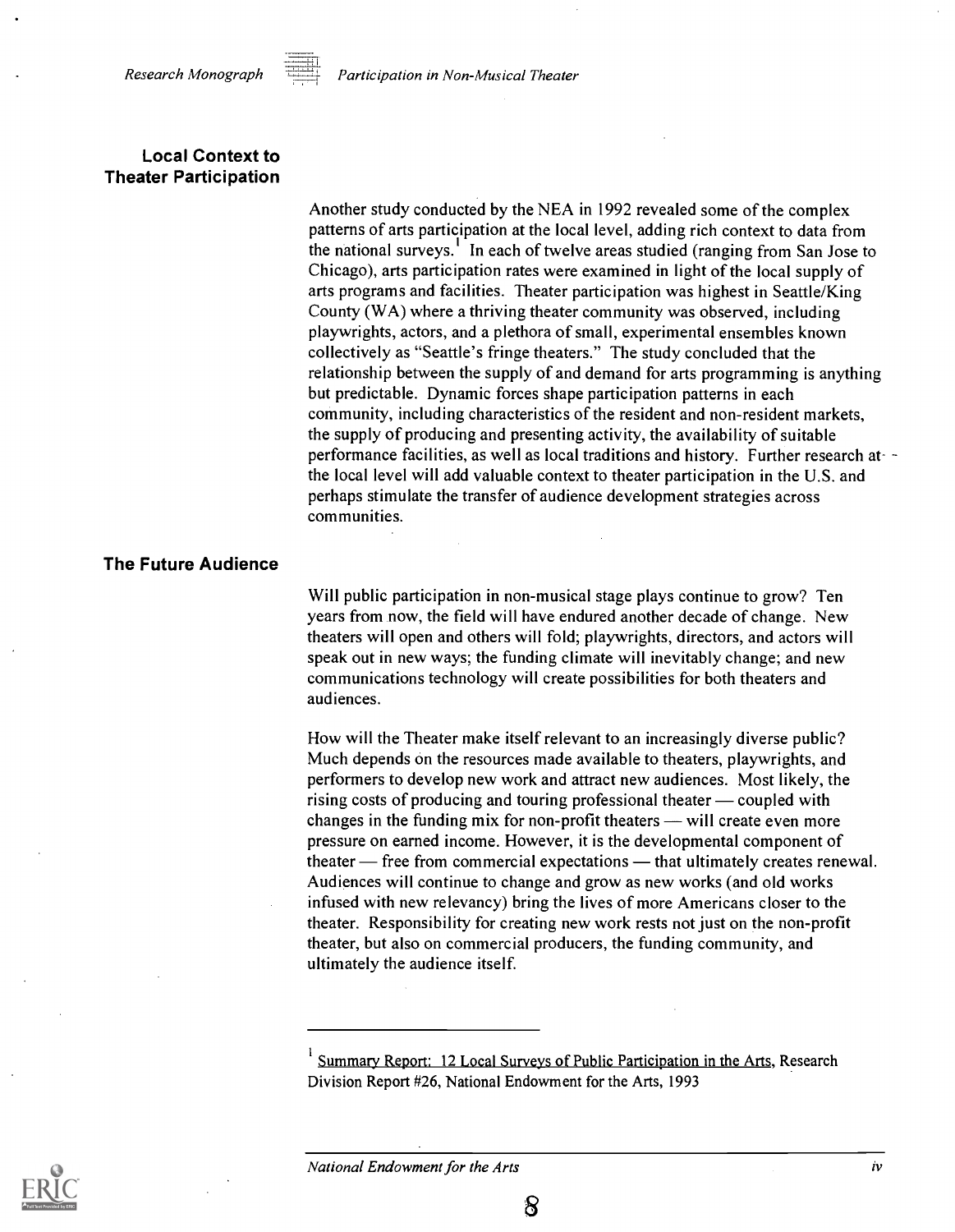Research Monograph  $\frac{\overline{a}}{\overline{b}}$  Participation in Non-Musical Theater

### I. Introduction

For nearly twenty years the arts participation patterns of Americans have been studied through a series of research efforts sponsored by the National Endowment for the Arts (NEA), including three nationwide Surveys of Public Participation in the Arts (SPPAs) conducted in 1982, 1985, and most recently in 1992. Results from these and other research efforts have advanced our understanding of the complex patterns of arts participation in the U.S. With data available from three surveys spanning a decade, broad trends in arts participation can be monitored, adding a new dimension to the collective knowledge of arts participation in the U.S.

This analysis focuses on participation in non-musical theater or "stage plays" just one of the eight "benchmark" arts activities defined by the NEA. The goal of the analysis is to offer perspective on theater participation in the U.S. in terms of the *demand* for theater programming, the *supply* or availability of theater programming, and other forces impacting theater participation.

In terms of demand, a variety of quantitative measures have been developed through NEA-sponsored research, including attendance rates, frequency of attendance, and the demographic and other characteristics associated with attendance. On the supply side, measurement is substantially more difficult due to the diversity and constant state of flux of the theater field. Providers of theatrical programming include resident theaters, commercial producers, children's theater companies, presenters, broadcast media and other types of organizations.

The rapid evolution of the "theater delivery system" in the United States is driven by a number of inter-related forces:

- a constantly changing arts public, both demographically and culturally
- artistic developments in the theater field
- management and organizational changes among producers and presenters
- a changing funding and political climate
- technological advances
- economic forces that impact both consumers and producers

Thus, the simple observation that theater attendance increased 13% between 1982 and 1992 belies a panoply of underlying forces, some correlative and some contradictory. Ultimately, the changing patterns of theater participation are as

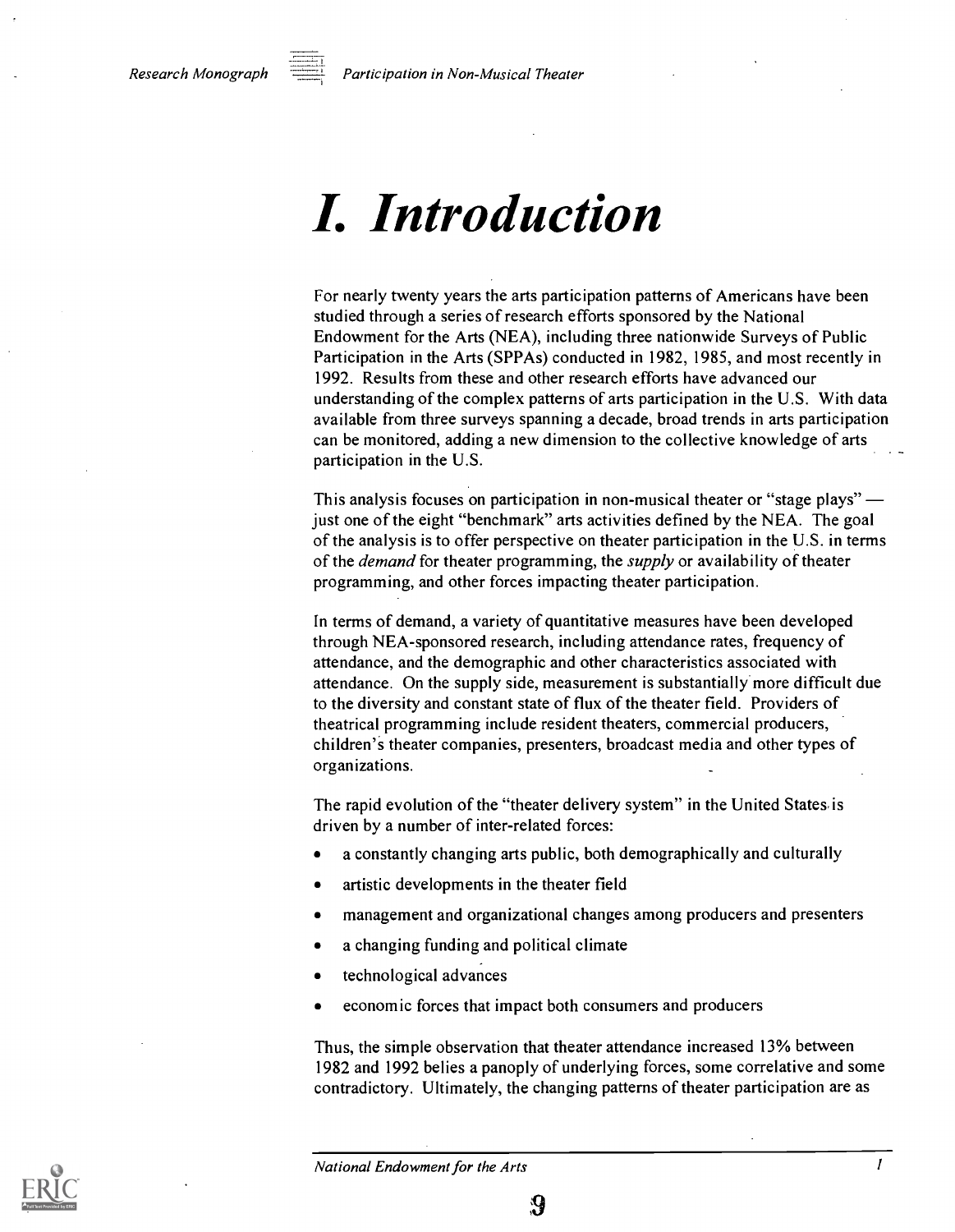rich, subtle, and complex as the art form itself. Theater  $-$  unlike the more wieldy artistic disciplines of opera, ballet, and even musical theater  $-$  easily speaks to contemporary audiences, not only through new plays but also through new interpretations of older works. The traditionally smaller scale of theater productions affords the art form an element of spontaneity (if not portability) and a facility for relevance that opera, ballet, and musical theater do not enjoy. If theater as an art form reflects our society and its search for identity and understanding, then the study of theater participation is a window looking into the cultural development of America.

#### The Surveys of Public Participation in the Arts

In response to a growing need to understand the changing arts participation patterns of Americans, the National Endowment for the Arts commissioned a scientific, longitudinal study called the Survey of Public Participation in the Arts (SPPA). Conducted by the U.S. Bureau of the Census, the first survey in 1982 established benchmark data from which trend analysis is now possible, with data from the second and third SPPAs in 1985 and 1992, respectively.

In terms of survey design, the SPPAs addressed these primary topic areas:

- rate and frequency of attendance live performances of jazz, opera, classical music, musical theater, museums, ballet, other dance, and non-musical stage plays (the eight "benchmark" arts activities), as well as several other types of arts programs
- arts participation through electronic media, including television, video, and radio
- interest in attending different types of arts activities more often
- participation in other leisure activities
- personal participation in the arts (e.g., painting, writing, playing an instrument)
- music preferences
- childhood exposure to the arts

Respondents to the SPPA were part of a larger, continuously rotating panel of randomly-selected respondents who had agreed participate in the research. Census Bureau population counts were used to draw the sample in such a way that all individuals living in households in the United States had a known and equal chance of selection.

The sampling frame used in 1992 was essentially the same as those used in the 1982 and 1985 surveys. All individuals aged 18 and older in the selected households were eligible for inclusion in the survey. Less than 20% of all

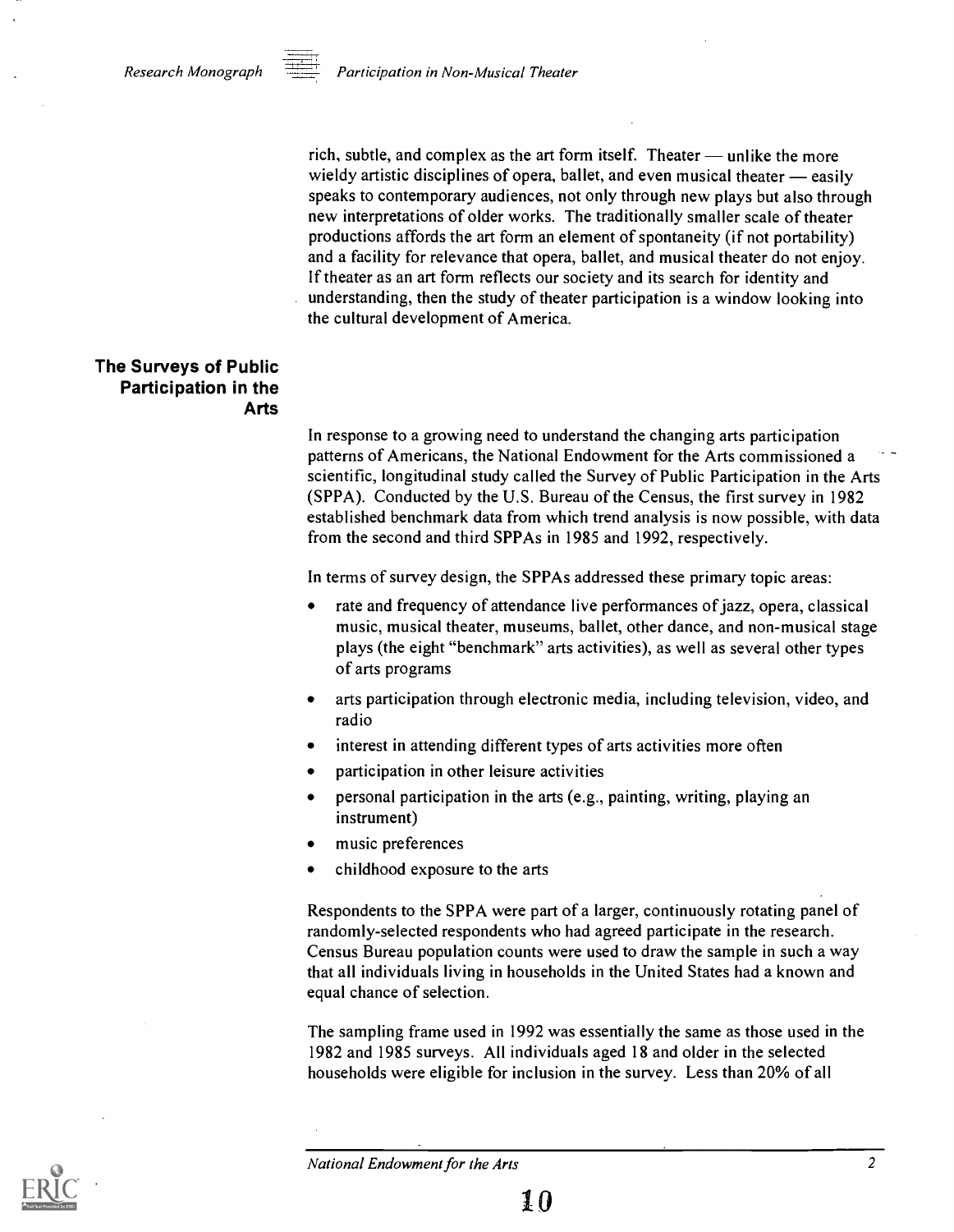eligible individuals were unable to be interviewed. Approximately 75% of the 1992 interviews were conducted by telephone, unlike the 1982 and 1985 SPPA surveys for which only 25% were conducted by telephone. Face-to-face interviews were conducted with respondents who could not be reached by telephone. Each interview took about eight minutes to complete for the first six months (January through June), and 16 minutes for the second six months, when a longer survey instrument was used.

This report analyzes a subset of 1,716 respondents who reported attending at least one non-musical stage play in the preceding 12 months. Roughly 81% of those theater-goers were interviewed over the telephone, while the remaining 19% of the interviews were conducted in person at the respondents' homes. The majority (54.3%) of the interviews with stage play attenders were conducted in the first six months using the short form. The analysis of leisure activities, arts lessons/classes taken, and interest in attending more often is based on yet another subset of 785 respondents who completed interviews during the last six months of the 1992 SPPA.

To facilitate analysis, additional research was conducted on trends in the theater field since 1982. Sources of data included the Theater Communications Group, the League of American Theaters and Producers, and numerous other agencies and individuals with perspective on the field.

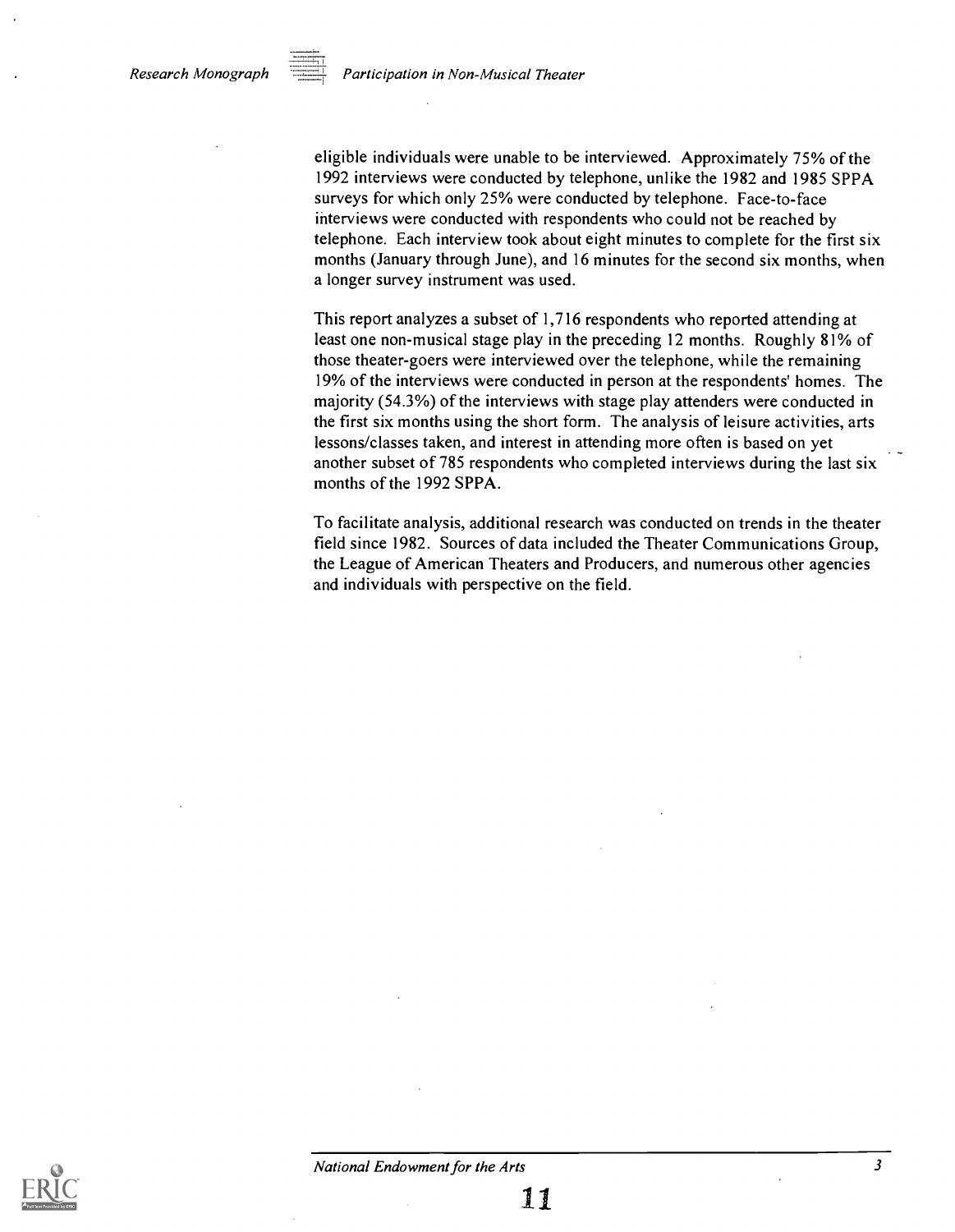

# II. Theater Participation in the U.S.

An estimated 13.5% of the United States adult population attended live dramatic theater at least once in a 12-month period preceding the 1992 study, compared to a rate of 11.9% from the 1982 study. Accounting for sampling error, the actual participation rate for live non-musical stage plays falls between 12.9% and 14.1% of the adult population at the 95% level of confidence. Table 1 summarizes stage play participation levels.

Over the decade between 1982 and 1992, attendance at stage plays increased by 1.6 percentage points (or  $13\%$ ) — the largest increase of any of the benchmark arts activities.<sup>2</sup> Considering a decrease in musical theater attendance of 1.2 percentage points, the sum of attendance at both musical and non-musical theater changed little over the ten year period.

| <b>TABLE 1:</b><br>Theater Participation in the U.S.<br>1982 - 1992 | 1932<br>(millions) | 1985<br>(millions) | 1992<br>(millions) | % Change<br>82.892 |
|---------------------------------------------------------------------|--------------------|--------------------|--------------------|--------------------|
| Overall U.S. Adult Population (18+)                                 | 164.0              | 170.6              | 185.8              | $+13.3%$           |
| Overall Participation Rate for Live Theater                         | 11.9%              | 11.6%              | 13.5%              | $+13.4%$           |
| # of Adults                                                         | 19.5               | 19.7               | 25.1               | $+28.7%$           |
| <b>Frequency of Attendance (times per year)</b>                     | N/A                | N/A                | 2.4                | <b>N/A</b>         |
| <b>Cverall # of Attendances</b>                                     | N/A                | NA                 | 60.2               | <b>NIA</b>         |

TABLE 1: Theater Participation in the U.S., 1982 - 1992

> Based on an adult population of 185.8 million, between 24 million and 26.2 million adults reported attending live stage plays in 1992. The average



 $2A$  change in the participation rate of 1.6 percentage points is not statistically significant at the 95% level of confidence. In other words, it is possible that this change is due to random error associated with the sampling procedure employed by the Census Bureau.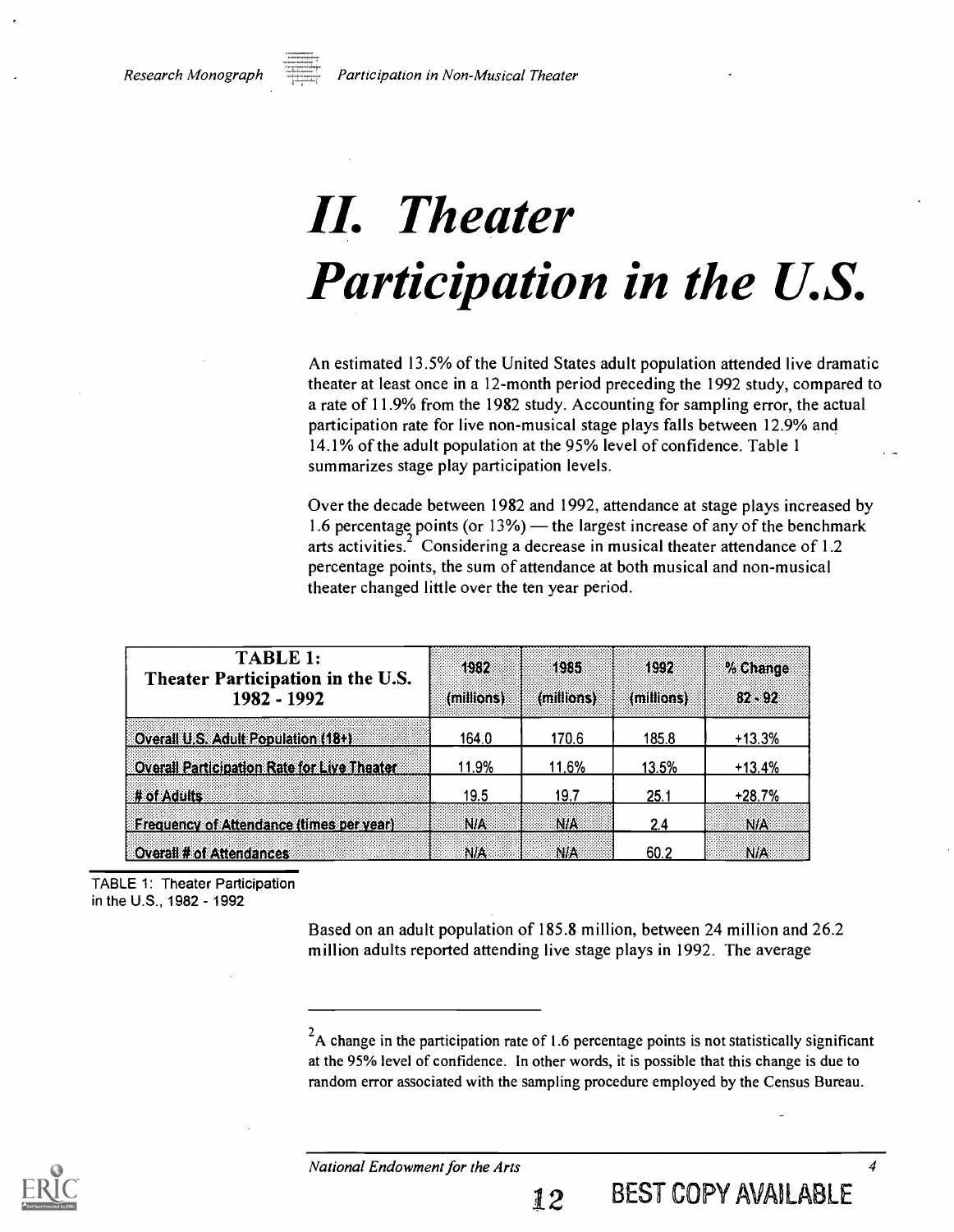

 $Research Monograph$   $\overrightarrow{p}$  Participation in Non-Musical Theater

frequency of attendance reported in 1992 was 2.4 times per year, yielding a total of 60.2 million attendances.

#### Interest in Attending More Often

A third of all 1992 SPPA respondents indicated that they desire to attend stage plays more often than they do now, an increase of 9.4% since 1982 and the largest increase for any of the benchmark arts activities. Only musical theater claims a larger percentage of interested respondents (36.2%), although the increase since 1982 has been only 3.8%.

Among non theater-goers, 28.6% said they would like to attend more often, compared to  $68\%$  of current theater-goers  $-$  the majority being infrequent or moderate attenders (1 to 3 times annually). Based on these data, the potential audience for non-musical theater may be projected as follows:

| % of Adults | <b>Potential Audience Segment</b>                                        |
|-------------|--------------------------------------------------------------------------|
| 4.0%        | Current theater-goers who do not wish to increase their<br>participation |
| 9.5%        | Current theater-goers who would like to attend more often                |
| 24.7%       | Non-attenders with an interest in attending stage plays                  |

While some respondents may overstate their interest in attending more often, a relatively large untapped audience for stage plays is suggested, the majority of whom are non-attenders and may be new to the theater.

Reasons for not attending more often were studied in the 1982 and 1985 SPPAs as well as in the 1992 Local Area Arts Participation Surveys (LAAPS), a 12-city study focusing on local participation. Respondents in all three studies reported that the primary barrier to increased participation was lack of time, followed by cost issues (categories were pre-defined). Difficulty in ascertaining the more complex internal and external forces inhibiting arts attendance prompted the NEA to drop this topic area from the 1992 survey instrument. As an alternative to studying what keeps people out of the theater, some researchers are directing more attention to the circumstances surrounding first-time attendance.

#### Cross-Over Participation

Over 85% of the stage play audience also reports participating in at least one other benchmark arts activity (see Table 2); only opera attenders (93%), ballet



 $3$  In 1995, the NEA commissioned a study of first-time opera attenders at ten different opera companies.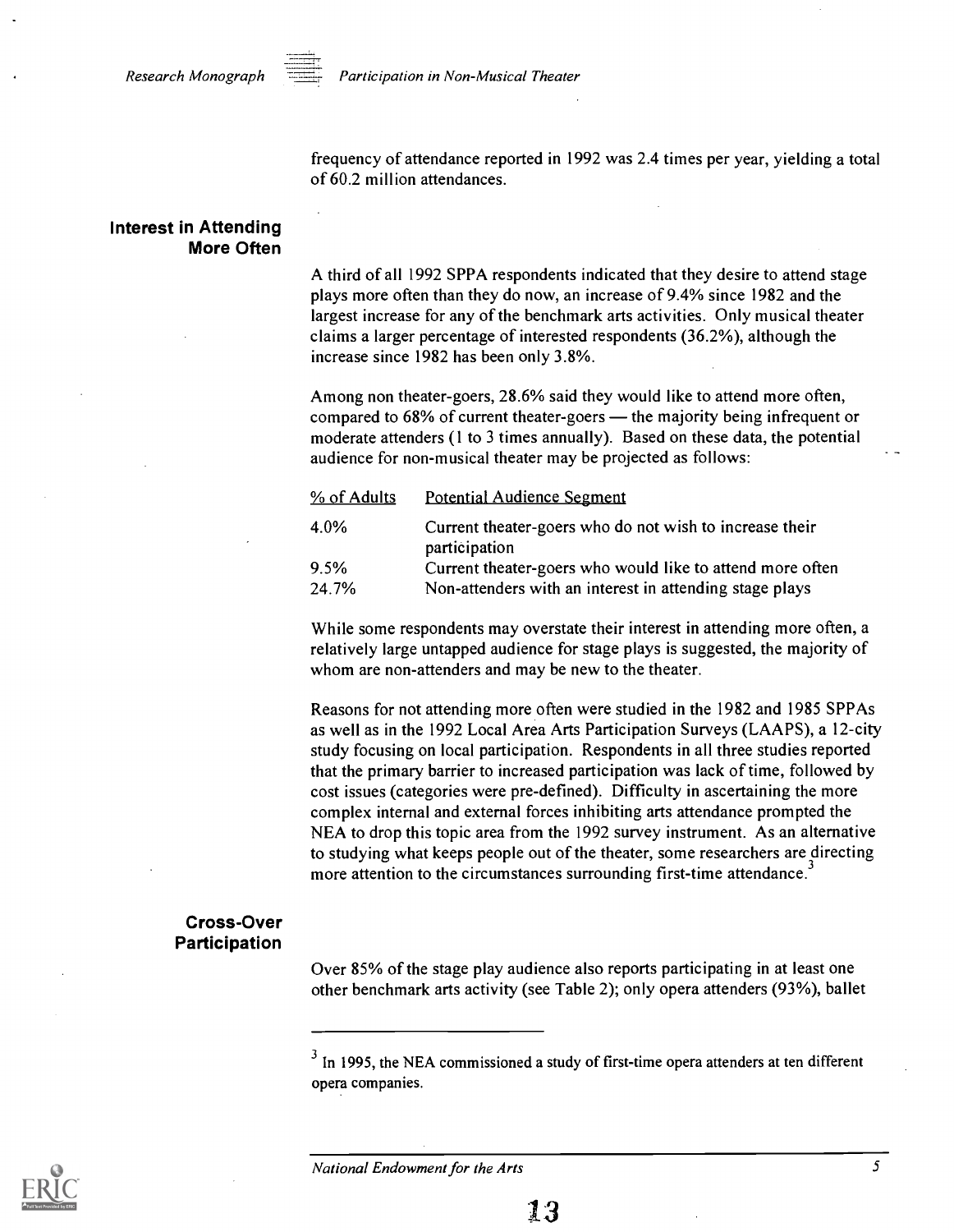attenders (92%), and classical music attenders (89%) participate in other arts activities at a greater rate. More than half of all stage play attenders (53.2%) also reported attending musical theater, the second highest correlation among arts activities surveyed, following museum attendance. Conversely, only 41% of musical theater attenders also attended stage plays, reflecting a broader-based audience for musical theater. Opera attenders represent the largest source of cross-over attenders for stage plays (48.1%), while.just 11% of play attenders also attend opera.

| TABLE 2:<br><b>Cross-Discipline</b><br><b>Participation Rates</b> | % of Stage Play Attenders<br>who also attend | % of Attenders who<br>also attend Stage Plays |
|-------------------------------------------------------------------|----------------------------------------------|-----------------------------------------------|
| <b>Museums</b>                                                    | 63.4%                                        | 32.0%                                         |
| <b>Musical Theater</b>                                            | 53.2%                                        | 41.1%                                         |
| <b>Classical Music</b>                                            | 40.0%                                        | 43.2%                                         |
| Jazz                                                              | 31.3%                                        | 39.7%                                         |
| <b>Other Dance</b>                                                | 19.4%                                        | 36.5%                                         |
| <b>Ballet</b>                                                     | 15.7%                                        | 45.5%                                         |
| Opera                                                             | 11.7%                                        | 48.1%                                         |

Source: 1992 Survey of Public Participation in the Arts

TABLE 2: Cross-Discipline Participation Rates

> Analysis of crossover participation is useful in understanding the interrelationships of different arts audiences. At a tactical level, such information may be used by arts managers to inform the development of marketing strategies, particularly in the area of direct mail and telemarketing. For example, results suggest that mailing lists from opera and ballet companies should be the most productive for marketing stage plays.

#### Participation Via Mass Media

Participation in stage plays through various forms of electronic media declined significantly between 1982 and 1992. In 1982 over a quarter of respondents (26%) reported viewing dramatic theater broadcast on television. This has declined steadily to its current level of 17%, reaching an audience of 33.4 million annual viewers (television and VCR). The average number of annual viewings of dramatic theater performances through television or VCR is 8 per viewer, increasing the total number of viewings nationally to 267.2 million.

### BEST COPY AVAILABLE

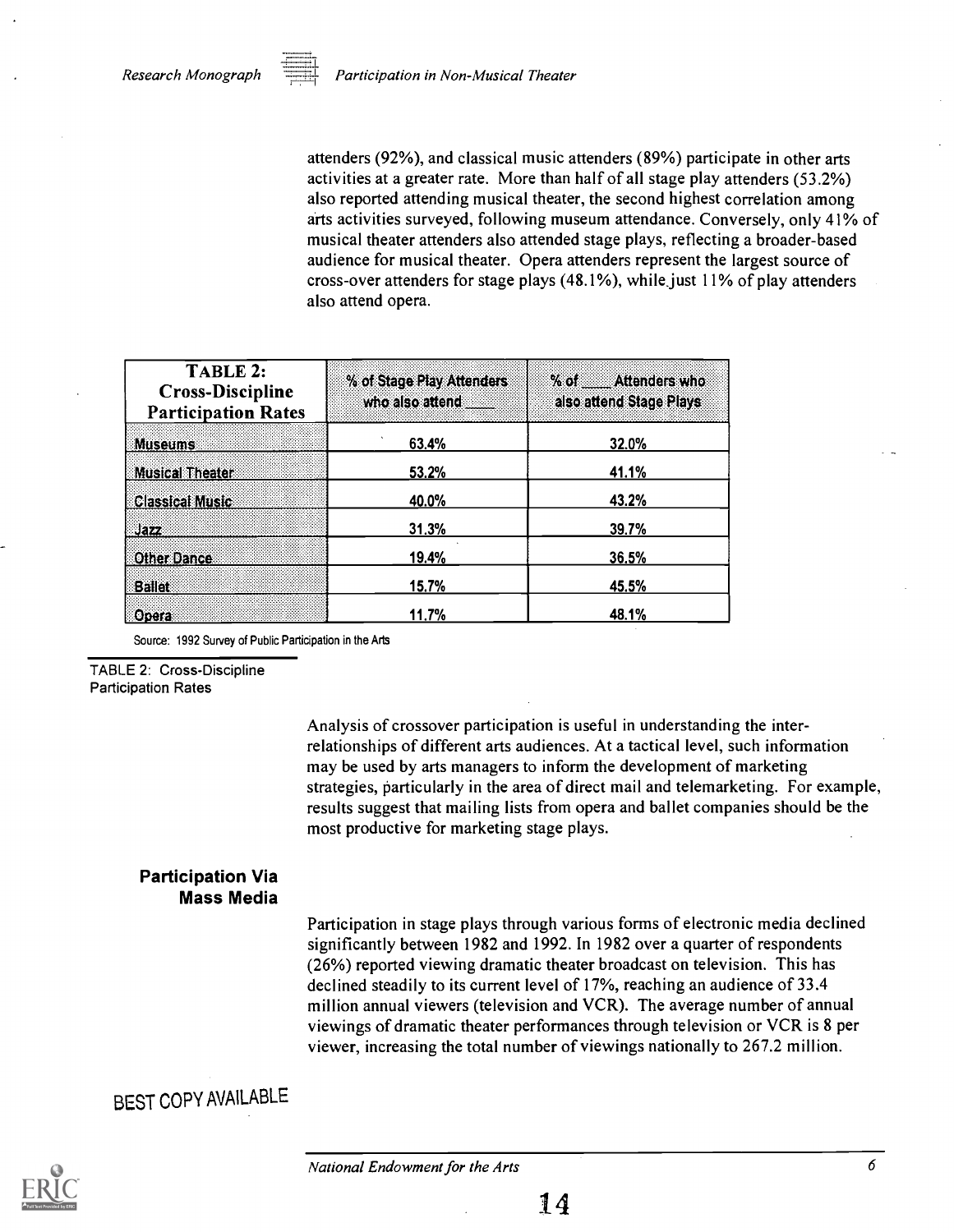Demographically, electronic media audiences for stage plays differ significantly from audiences who attend live performances. Notably, the education levels of media audiences are lower than the education levels of those who attend live theater. A quarter of live theater audiences (25.4%) attained a high school education or less, compared to over a third of video/radio theater audiences (36.7%). Income levels were lower for video/radio theater audiences as well, but not as significantly as education. With respect to age, video audiences also tend to be older; whereas one fourth (25.6%) of live theater audiences are 55 and older, slightly over one third (33.7%) of video participants are age 55 and older.

The video audience for non-musical theater is made up of both attenders and non-attenders of live performances. Among the respondents who reported attendance a live performance, 42% also watched a stage play performance on television or VCR. Interestingly, respondents who did not attend live theater in the last 12 months viewed theatrical performances on television and VCR more frequently than those who did attend live theater  $-8.8$  times annually versus 6.2 times, respectively. Just 3% of respondents who did not attend live dramatic theater in the last 12 months reported viewing a stage play via video.

| <b>TABLE 3: Participation Rates</b> |       |      |       | <b>Difference</b> |
|-------------------------------------|-------|------|-------|-------------------|
| Via Mass Media                      | 1982  | 1985 | 3992  | 82392             |
| Participation Rate Via Television   | 25.9% | 21%  | 14.8% | $-11.1%$          |
| <b>Participation Rate Via Video</b> | NIA   | NIA  | 1.3%  | NIA               |
| Participation Rate Via Radio        | 3.8%  | 4%   | 2.8%  | $-1.0%$           |

TABLE 3: Participation Rates via Mass Media

> Dramatic radio broadcasts reach a very small audience; 3% in 1992 compared to 4% in 1982. The audience reached through this form of media is 5.6 million adults, the smallest radio audience measured.

> Radio audiences for theater differ significantly from both live theater and video audiences with regard to gender and racial/ethnic composition. Over 52% of the radio audience is male, compared to 43.6% of live audiences and 45.3% of video audiences. Racially, the radio audience for theater is more diverse than the audience for live theater, with 14% fewer whites and more African-Americans, Hispanics, and Asian-Americans. As with video audiences, radio audiences for theater are less educated and have lower household incomes.

> The decrease in participation via electronic media appears to contradict the audience potential implied by a growth in U.S. household VCR ownership and cable subscription levels. Among households with televisions, over 70% also own a VCR and nearly 60% subscribe to cable television — huge increases over 1980 levels. One explanation for the decrease in theater participation via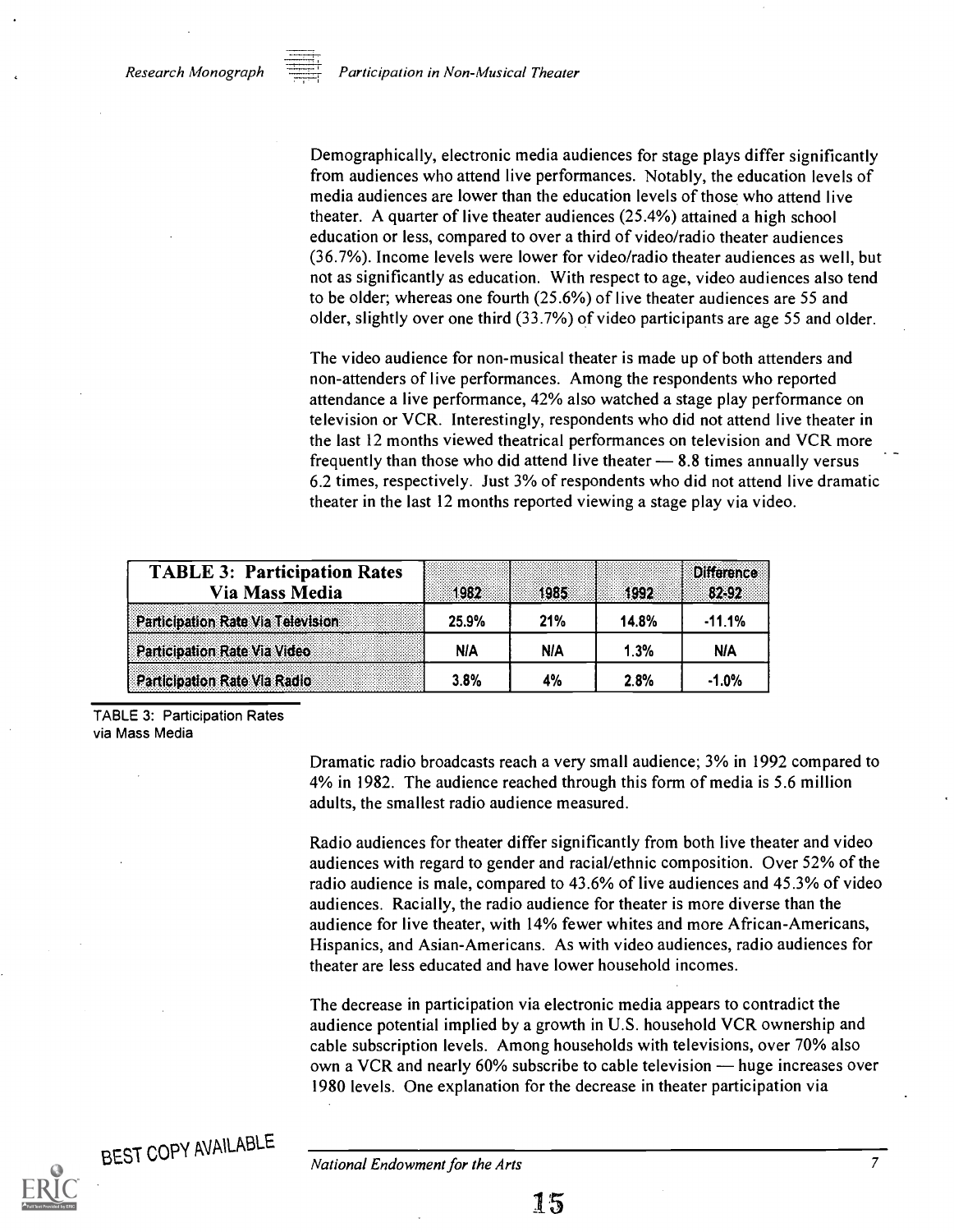

electronic media may be a decline in theater programming on public television. Two series broadcast on PBS, Great Performances and American Playhouse, have decreased their programming of stage plays significantly in the last decade. In 1985, Great Performances offered nine different productions of dramatic theater; that number declined to three in 1992. As recently as 1990, American Playhouse offered a total of 18 programs, of which seven were non-musical theater. Out of a total of eleven programs, American Playhouse presented only three non-musical productions in 1992. The precipitous decline in the supply of theater programming on public television may be due to lower interest (or ratings) among viewers, lack of funding, or other reasons. The proliferation of cable programming may also account for declining participation in theater on television.

#### Theater Attendance and Other Leisure Activities

In order to gain perspective on arts participation in the larger context of leisure activity, the SPPA measures participation in a number of leisure activities. Findings suggest that people who participate in non-musical theater (and other arts activities) are more likely to also participate in unrelated leisure activities at a greater rate than the general population. For example, 83% of stage play attenders also went to the movies in the last 12 months, compared to only 58.5% of the total population. This pattern remains consistent for other leisure activities.

Theoretically, participation in other activities should reduce the amount of leisure time available for arts participation of any type. This notion is disproved, however, by the finding that respondents who engage in other leisure activities are in fact more likely than average to attend arts programs. This was referred to as "the more-more" principle by John Robinson in his analysis of the 1982 and 1985 SPPA surveys.

There has been a general decline in participation in leisure activities among dramatic theater attenders over the last ten years. The most significant declines were experienced in home-based activities and amusement events, particularly home improvement activity ( down 15%) and attending professional sporting events (down 14%). The only leisure activity for which participation increased was exercise; 78% of non-musical theater attenders report exercising in 1992, an increase of 5.2% from 1982.



<sup>&</sup>lt;sup>4</sup>John Robinson, Survey of Public Participation in the Arts: 1985, National Endowment for the Arts, 1987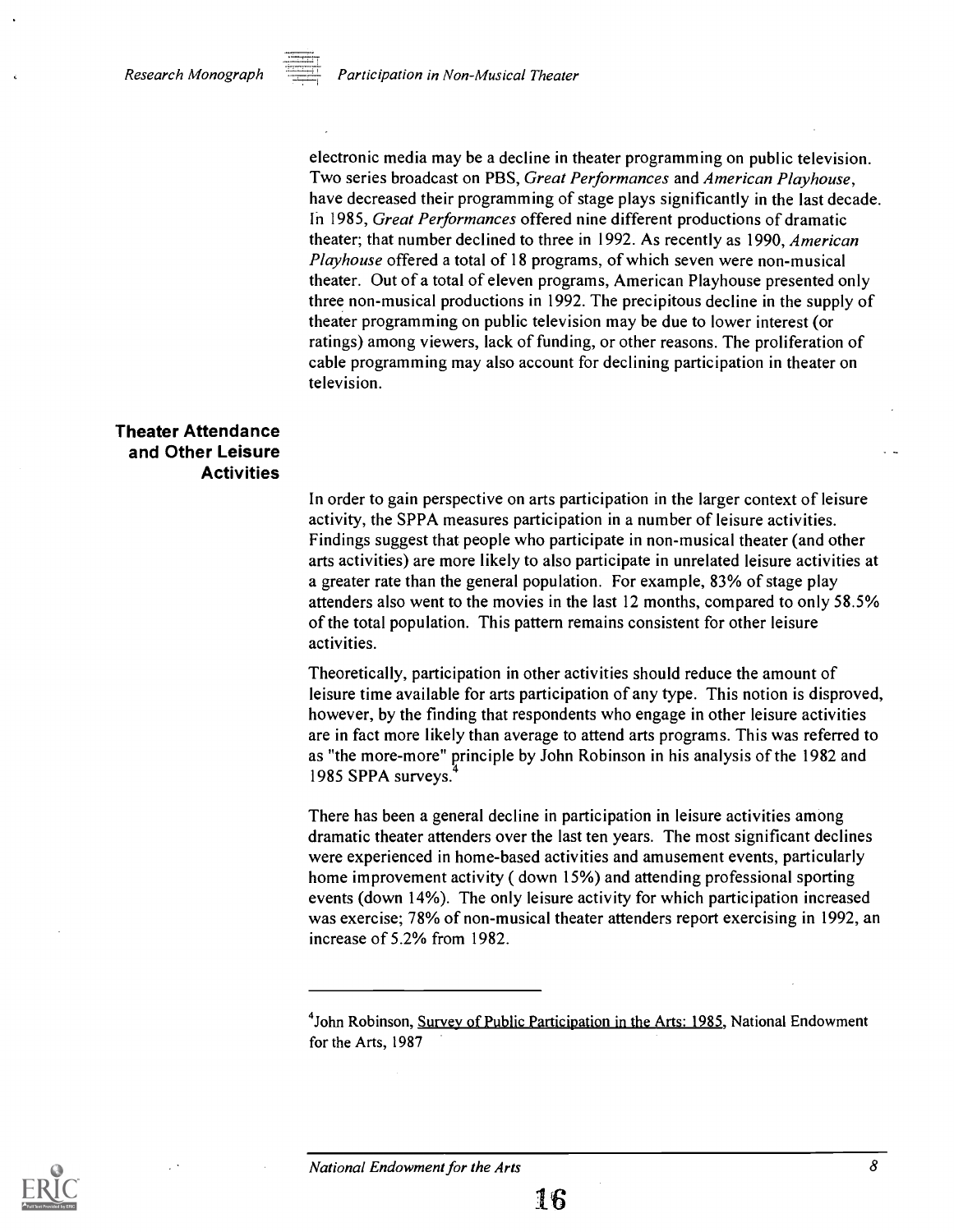l.

| <b>TABLE 4:</b><br><b>Participation in Other Leisure</b><br><b>Activities, 1982 - 1992</b> | 1992 Total<br><b>Sample</b> | 1982<br>Stage<br>Play | 1992<br><b>Slage</b><br>Play | $\%$<br>Change<br>$1982 -$ |
|--------------------------------------------------------------------------------------------|-----------------------------|-----------------------|------------------------------|----------------------------|
|                                                                                            |                             | <b>Attenders</b>      | <b>Attenders</b>             | 1992.                      |
| <b>Amusement</b>                                                                           |                             |                       |                              |                            |
| TV Hours                                                                                   | 3.0                         | 2.2                   | 2.4                          | 9.1%                       |
| Movies                                                                                     | 58.5%                       | 87.6%                 | 83.4%                        | $-4.8%$                    |
| <b>Attend Sports</b>                                                                       | 36.4%                       | 68.3%                 | 53.8%                        | $-21.2%$                   |
| Visit Amusement Park                                                                       | 49.8%                       | 63.7%                 | 60.2%                        | $-5.5%$                    |
| <b>Exercise/Sports Activities</b>                                                          |                             |                       |                              |                            |
| Exercise                                                                                   | 59.3%                       | 72.7%                 | 77.9%                        | 6.8%                       |
| Play Sports                                                                                | 38.5%                       | 60.2%                 | 55.0%                        | $-8.6%$                    |
| <b>Outdoor Activity</b>                                                                    | 33.8%                       | 48.4%                 | 48.0%                        | $-0.8%$                    |
| <b>Charitable Activities</b>                                                               |                             |                       |                              |                            |
| <b>Volunteer at Charity</b>                                                                | 32.3%                       | 52.2%                 | 54.1%                        | 3.6%                       |
| <b>Home-Based Activities</b>                                                               |                             |                       |                              |                            |
| Home Improvements                                                                          | 47.2%                       | 70.4%                 | 55.4%                        | $-21.3%$                   |
| Gardening                                                                                  | 54.2%                       | 74.3%                 | 62.7%                        | $-15.6%$                   |
| Art & Crafts Activities                                                                    |                             |                       |                              |                            |
| Ceramics                                                                                   | 8.3%                        | 17.6%                 | 12.7%                        | $-27.8%$                   |
| <b>Textile Work</b>                                                                        | 21.1%                       | 39.6%                 | 31.1%                        | $-21.5%$                   |
| Photography                                                                                | 11.7%                       | 18.9%                 | 19.2%                        | 1.6%                       |
| Painting                                                                                   | 9.7%                        | 17.3%                 | 15.4%                        | $-11.0\%$ .                |
| <b>Creative Writing</b>                                                                    | 8.7%                        |                       | 18.7%                        |                            |
| <b>Compose Music</b>                                                                       | 2.2%                        |                       | 3.3%                         |                            |

TABLE 4: Participation in Other Leisure Activities

### BEST COPY AVAILABLE

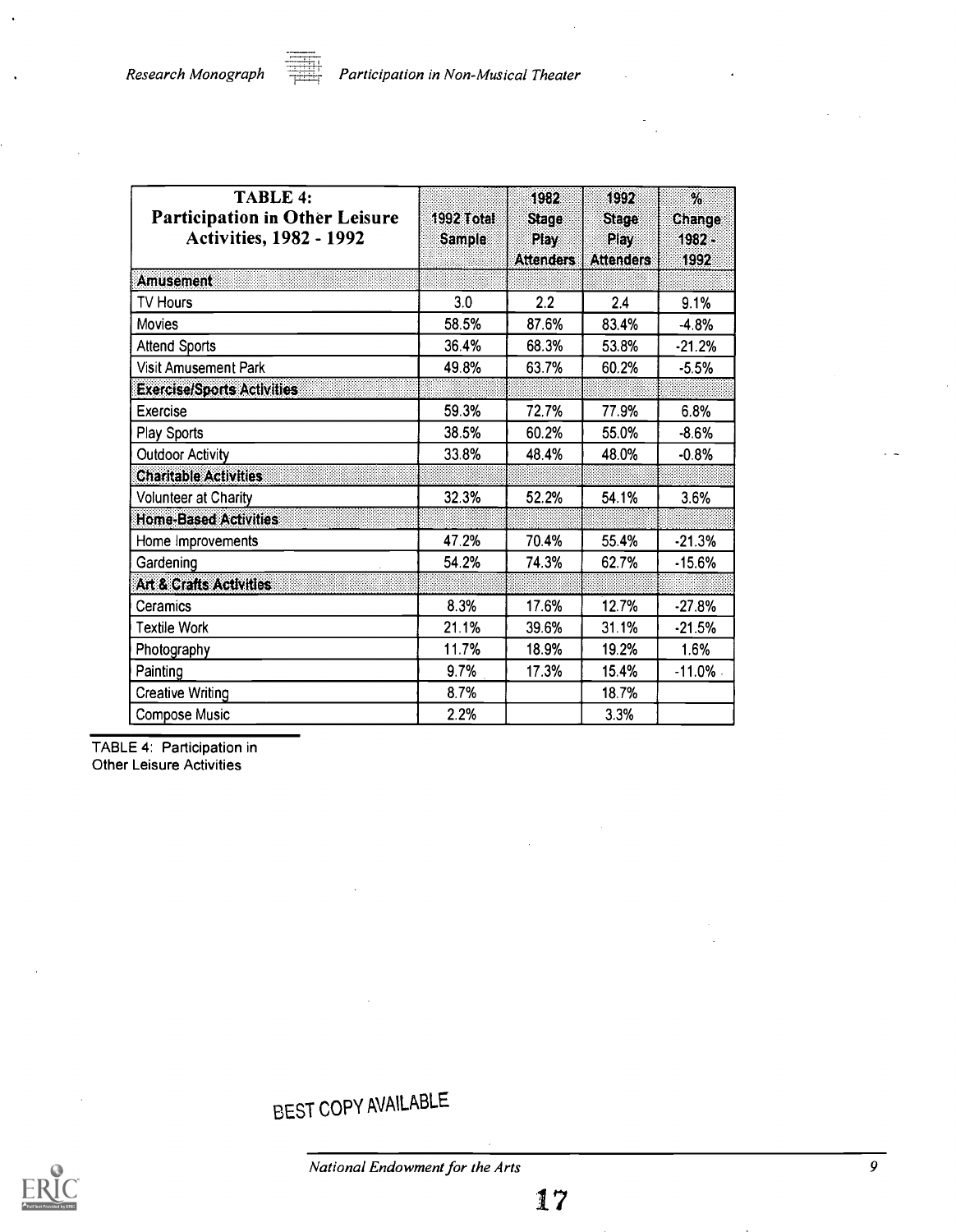

Participation in Non-Musical Theater

# III. The Theater Audience

Survey results suggest that the demographic characteristics of theater-goers have not changed significantly since 1982, with some notable exceptions. Five key demographic variables are examined in this section: education, income, age, race/ethnicity, gender, and marital status. Two geographical characteristics type of area (e.g., urban, rural) and region  $-$  are also explored, as well as the impact of family life cycle (i.e., presence of children) on theater participation.

#### Education

As illustrated in the chart below, education remains the strongest demographic predictor of theater participation.



#### FIGURE 1: Theater Participation by Highest Level of Education Completed

A college graduate is twice as likely to attend a non-musical stage play as the average adult. The likelihood of theater participation increases by over two-and-

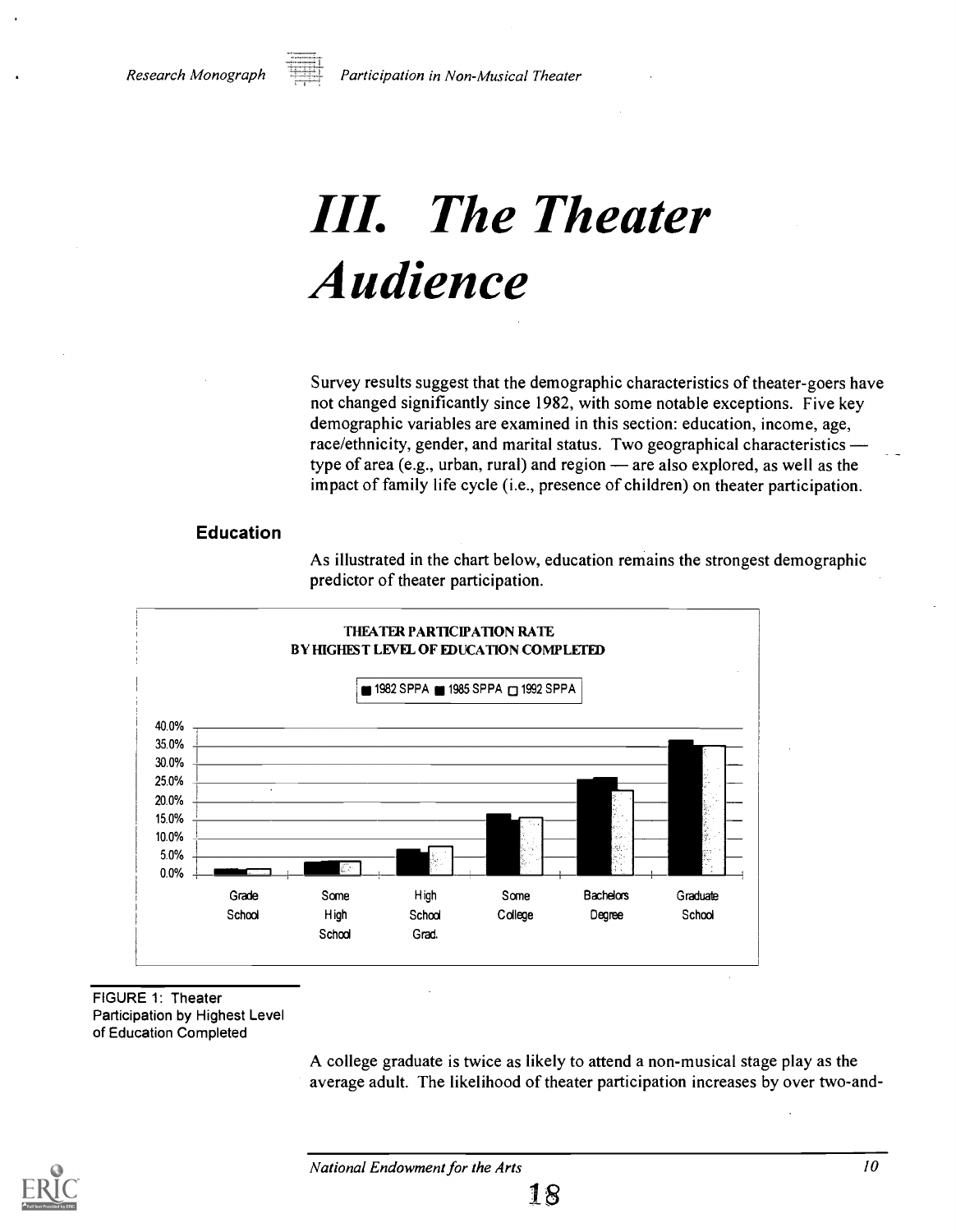Research Monograph  $\Box$  Participation in Non-Musical Theater

a-half times the average rate for people with graduate degrees. Interestingly, participation rates have declined for respondents whose highest level of education is "some college" or more. Most notably, college graduates' participation rate decreased over 10% from 25.9% in 1982 to 23.2% in 1992. Conversely, participation rates for those with high school diplomas increased by 10% between 1982 and 1992.

Audience composition, on the other hand, reflects a significant increase for those with college or post-graduate degrees. Half of the stage play audience (49.9%) consists of people with at least a bachelor's degree, a more than 7% increase. A quarter of the audience (25.4%) is made up of respondents whose highest education level is high school or less, a decrease of 8.6% over ten years.

The decreased participation rate and the increased audience presence of those whose highest education level is a bachelor's degree or more are explained in part by the general trend towards higher educational attainment in the United States. According to the U.S. Bureau of the Census, between 1980 and 1990 the percentage of people 25 years old and over who had completed four years of college or more increased from 17% in 1980 to 21.2% in 1992, a growth rate of nearly 25%. By comparison, the SPPA growth rate during that period for those graduates who attended at least one stage play is 13.4%.

Frequency of attendance increases significantly for those with bachelor's or postgraduate degrees. Those who have earned a Bachelor's degree attend nonmusical stage plays an average of 2.6 times annually, while those whose highest level of education is "some college" fall below the average of 2.4 times (ranging from a low of 1.7 times for those with some high school to 2.3 times for those with some college).

#### Income

Income has the greatest single effect on frequency of attendance. Based on a multiple regression model, income proved to be the strongest predictor of frequent attendance (six or more times). When controlling for outliers, individuals with household incomes of \$75,000 or more are the most frequent theater attenders at 2.6 times annually. Frequency of attendance decreases proportionately with declining income levels.

Attendance patterns based on income parallel those for education because of their linear relationship. When annual household income exceeds \$30,000, income becomes a factor in participation rates. Households with an annual income between \$50,000 and \$75,000 are nearly one-and-a-half times more likely to attend dramatic theater than the average household. Those with annual incomes over \$75,000 are two-and-a-half times more likely to attend theater than the average household.

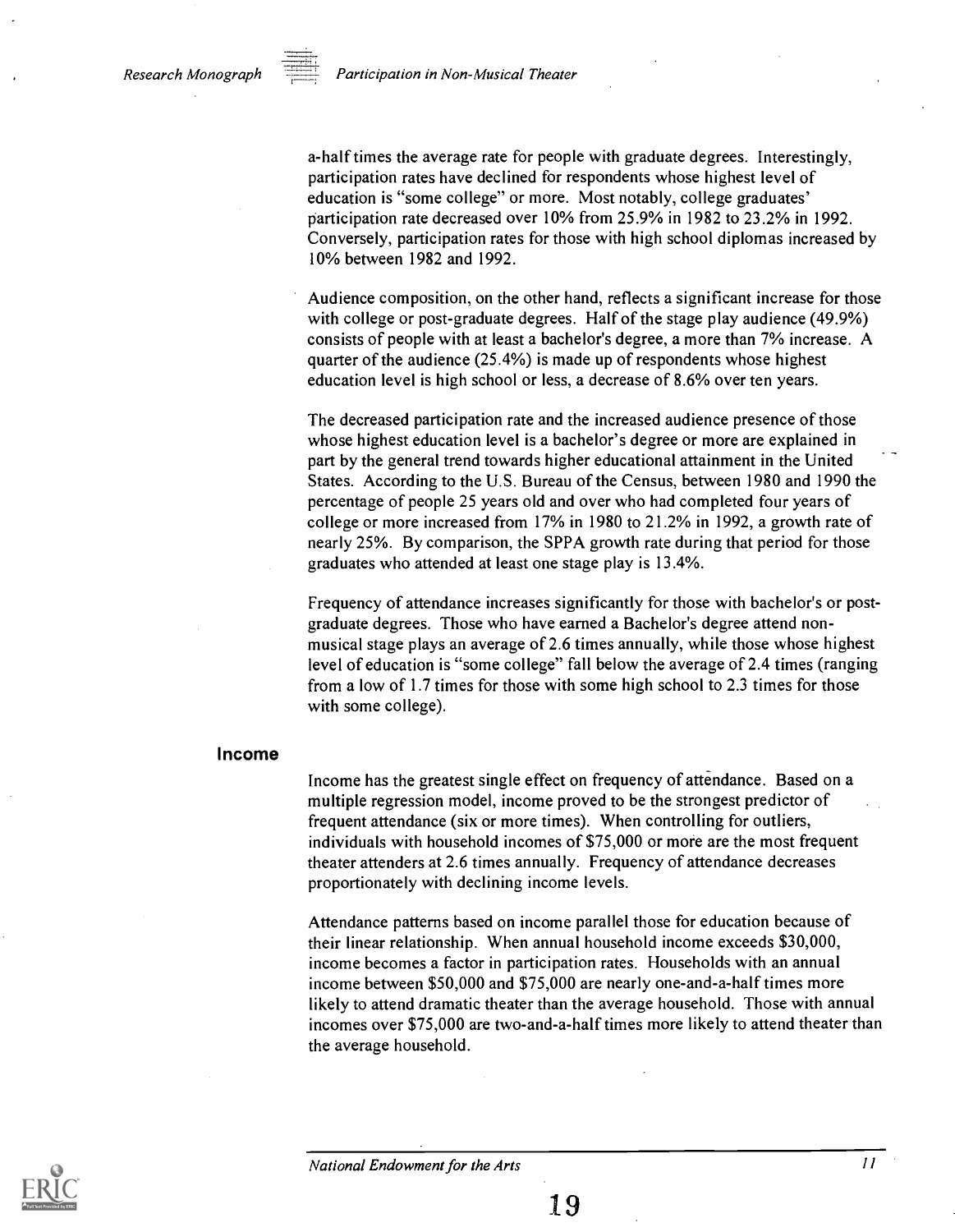

FIGURE 2: 1992 Income Levels for Theater Attenders

> Households earning \$50,000 or more comprise over 35% of theater audiences, but only 24% of the nation's households. This finding is further extended for those households earning more than \$75,000. They compose 17% of theater audiences, but only 9.5% of the nation's households. The median household income for theater-goers is between \$35,000 and \$40,000 annually.

As with education, the decreased participation rate and increased presence in the audience of those respondents with income over \$50,000 is explained in part by a significant increase in household income over the last ten years. Nationally, households with incomes of \$50,000 or more grew at a rate of 23% between 1980 and 1990, compared to the stage play growth rate of 13.4% between the 1982 and 1992 SPPA.

#### Age

With the exception of respondents between ages 25 and 44, participation rates increased by nearly 25% since 1982. Respondents between 65 and 74 reported the highest increase in participation  $-34%$ . Meanwhile, those in the "baby" boom" age brackets reported an overall decrease in theater participation. Among respondents aged 35 to 44, theater participation decreased by 9.2%, while no change was observed among those aged 25 to 34.

Respondents between 35 and 64 attend live theater at a rate greater than the national mean (13.5%), with the highest participation coming from those 45 to 54 – 17.2%. The lowest participation rate for any age category is 6.7% for

### BEST COPY AVAILABLE

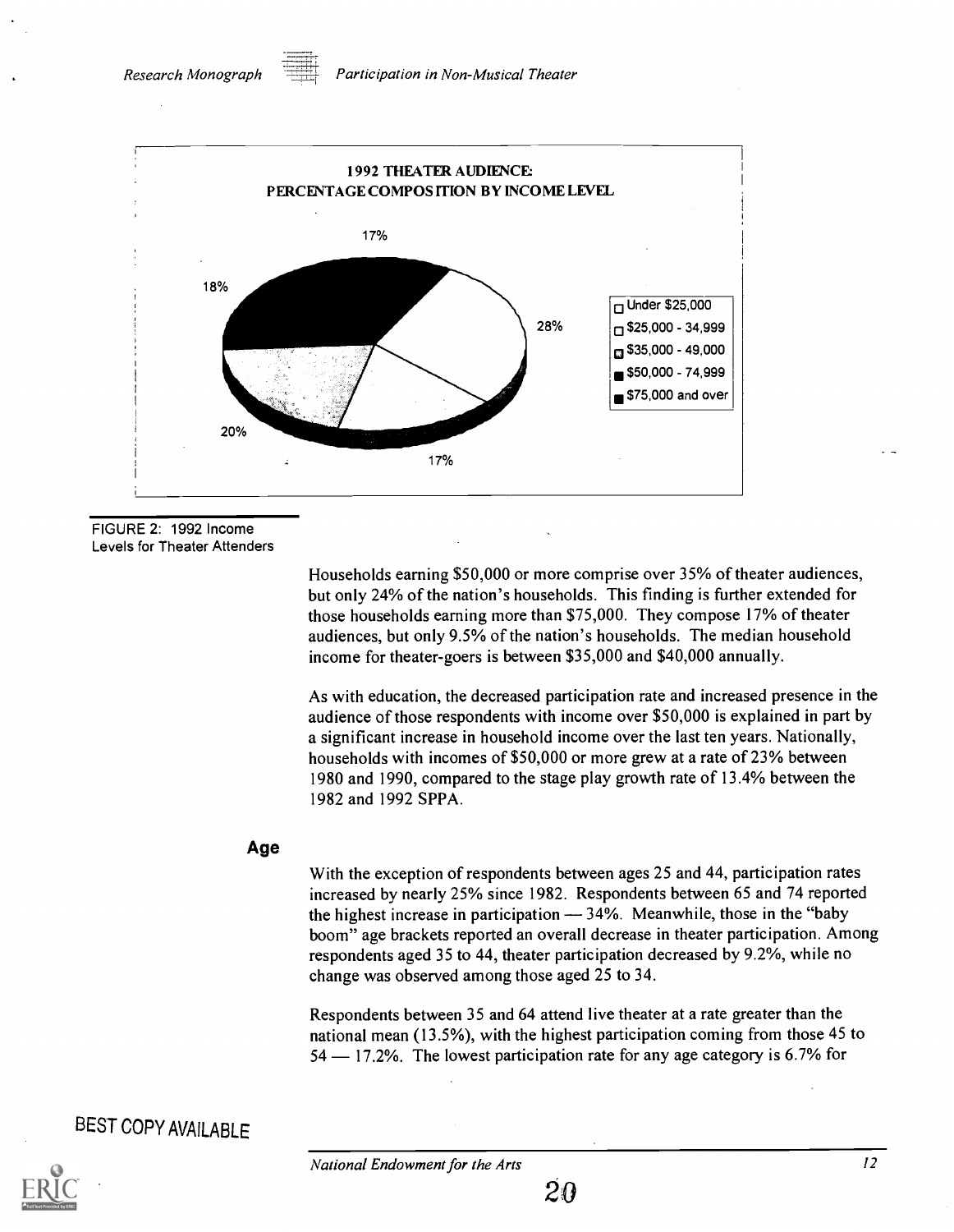respondents aged 75 and older. However, this was nearly a 30% increase over their 1982 participation rate of 5.2%.

An alternative way to examine age data is through cohort analysis. A cohort analysis compares the years respondents were born rather than the ages of the respondents. For instance, responses of those between 25 and 34 in 1982 are compared to those between 35 and 44 in 1992. This analysis helps show the changes in participation and audience composition within a specific cohort group.

The age composition of theater audiences follows generational lines, growing older over the last ten years. In 1992, people between the ages of 35 and 44 those classified as "Early Baby Boomers" — made up the largest portion of the theater audience (22%). This was also true of "Early Baby Boomers" in 1982, who composed 24% of the theater audience. By comparing age cohorts based on generational categories over the ten-year period, we find that audience composition changed significantly. All age cohorts experienced a significant decline in participation (except "Late Baby Boomers," which increased 5%). This is partly because people born between 1965 and 1967 were not eligible to answer the survey because they were under 18 in 1982.

| <b>TABLE 5:</b><br><b>Theater Audience Composition</b><br>by Age Cohort | <b>1982 SPPA</b> | <b>1992 SPPA</b> | % Change<br>1982-3992 |
|-------------------------------------------------------------------------|------------------|------------------|-----------------------|
| Post Baby Boom (born 1968-1974)                                         |                  | 12.7%            |                       |
| Late Baby Boom (born 1958 - 1967)                                       | 15.6%            | 20.6%            | 5.0%                  |
| Early Baby Boom (born 1948-1957)                                        | 24.1%            | 22.0%            | $-2.1%$               |
| World War II (born 1938 - 1947).                                        | 21.5%            | 19.0%            | $-2.5%$               |
| Depression (born 1928 - 1937)                                           | 15.2%            | 12.6%            | $-2.6%$               |
| Roaring 20s (born 1918 - 1927)                                          | 12.9%            | 9.7%             | $-3.2%$               |
| Pre-World War I (1917 and earlier)                                      | 8.1%             | 3.3%             | $-4.8%$               |

TABLE 5: Theater Audience Composition by Age Cohort

> Participation rates also cluster around generational lines. With the exception of respondents born prior to World War I, participation rates have increased between 1982 and 1992 for all age cohorts (see chart below). The greatest increase occurred for those classified as "World War II," (aged 45 to 54 in 1992)  $-$  moving from 15.3% to 17.2%.

### BEST COPY AVAILABLE

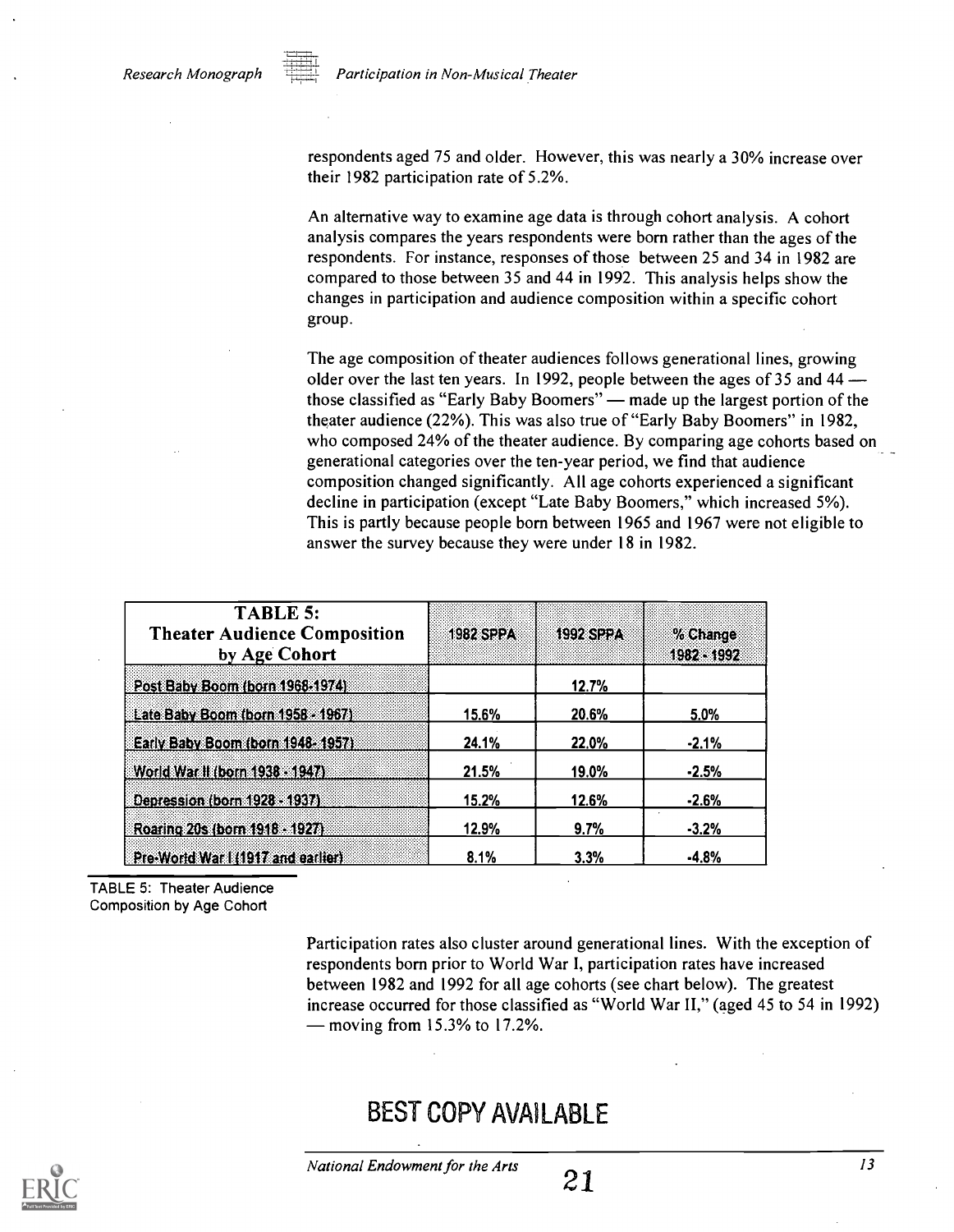| TABLE 6:<br><b>Participation Rates by Age Cohort</b> | <b>1982 SPPA</b> | <b>1992 SPPA</b> | % Change,<br>1982 - 1992 |
|------------------------------------------------------|------------------|------------------|--------------------------|
| Post Baby Boom (born 1968-1974).                     |                  | 13.2%            |                          |
| Late Baby Boom (born 1958 - 1967)                    | 10.7%            | 12.2%            | 1.5%                     |
| Early Baby Boom (born 1948-1957)                     | 12.2%            | 13.9%            | 1.7%                     |
| World War II (born 1938 - 1947).                     | 15.3%            | 17.2%            | 1.9%                     |
| Depression (born 1928 - 1937).                       | 13.4%            | 14.9%            | 1.5%                     |
| Roaring 20s (born 1918 - 1927)                       | 11.5%            | 13.3%            | 1.8%                     |
| Pre-World War I (1917 and earlier)                   | 9.9%             | 6.7%             | $-2.2%$                  |

TABLE 6: Theater Participation by Age Cohort

> Overall, results suggest that a major challenge for the theater field is increasing attendance among "Late Baby Boomers" and "Post Baby Boomers." People under the age of 35 comprise a greater proportion of the United States adult population (37.7% according to the 1990 Census) than are present in the nonmusical theater audience (33.3%).

#### Race/Ethnicity

Among the most significant findings of this analysis is the increased participation in non-musical theater between 1982 and 1992 among non-White racial/ethnic groups. Theater participation rates for African-Americans have more than doubled in the last ten years, moving from 5.8% in 1982 to 12% in 1992. Similarly, Hispanic participation rates have also increased from 5.5% in 1982 to 8.6% in 1992. Asian-Americans were the only racial group whose participation declined slightly (-0.7%) from 1985 to 1992.

White respondents attend non-musical stage plays most frequently, at 2.5 times annually. African-American and Hispanics go to the theater 2.2 times annually, while Asian-Americans attend 1.5 times annually.

Audience composition by race/ethnicity also changed significantly between 1982 to 1992. White patrons comprise 82.4% of the 1992 theater audience, a decrease of 8.3% from 1982. The largest increase in audience composition was for African-Americans, increasing almost by a factor of two since 1982, from 5.2% of the audience to 10% in 1992. A similar increase in percentage composition among Hispanic respondents was observed, rising from 2.8% to 5.3% in 1992.

### BEST COPY AVAILABLE

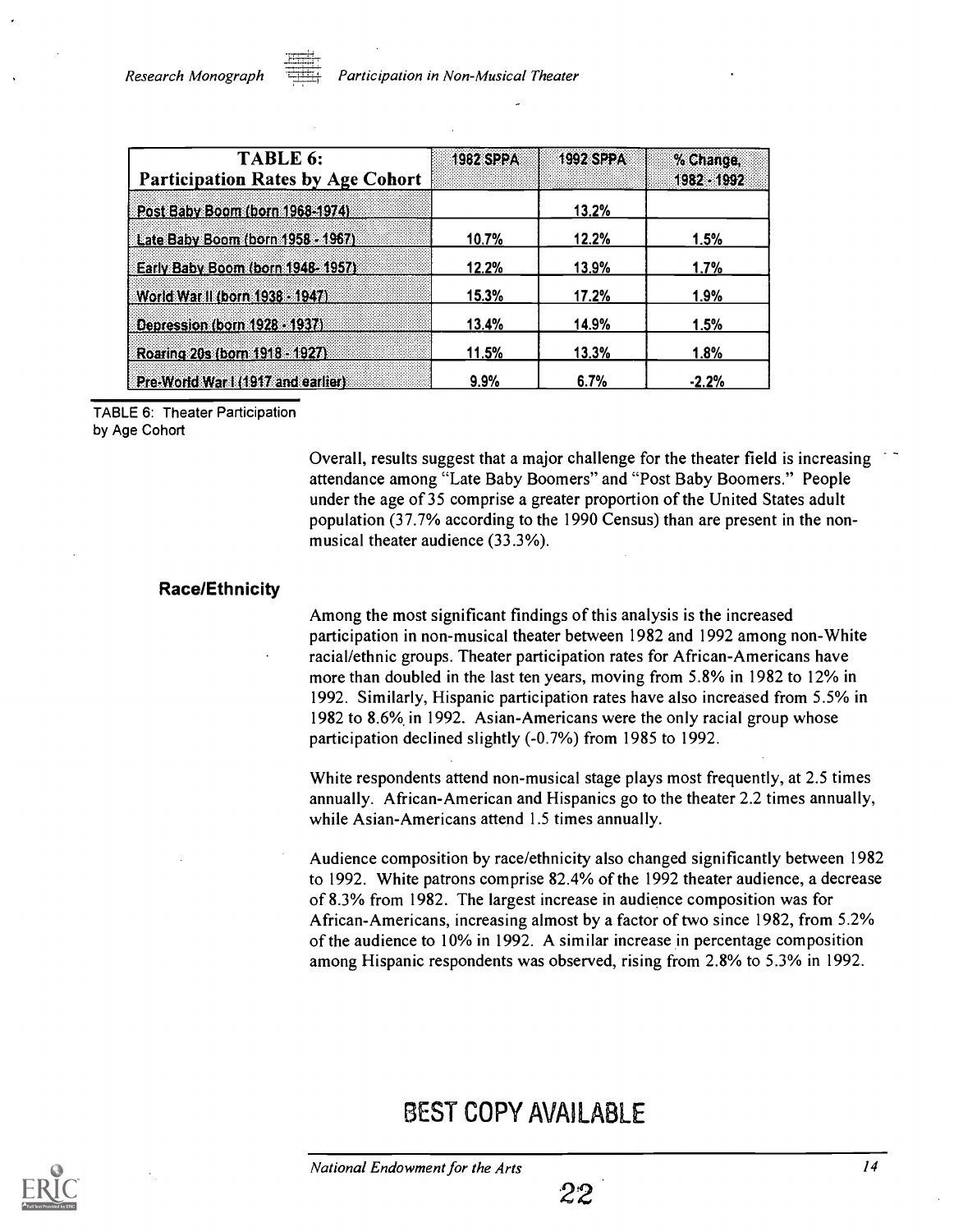

FIGURE 3: Theater Participation Rates by Race/Ethnicity

#### Gender

Females are slightly over-represented in the theater audience (56.4% compared to 51.3% of all U.S. adults), a slight decrease from 57.3% in 1982. Participation rates in non-musical theater have increased for both women and men, to 14.6% and 12.3% respectively in 1992, a noticeable increase from 1982 participation levels of 12.9% and 10.8%, respectively.

#### Marital Status

Respondents who are single or divorced attend theater at the highest rates 15.8% and 15.4% respectively. Between 1982 and 1992, participation rates increased among all categories except "separated," which declined significantly. The largest increase in participation was for those who are widowed, rising by 3.6% the current participation rate of 11.2%. The largest portion of the theater audience — married couples — participates at a rate of only  $12.9\%$ , below the 13.5% average.

With respect to frequency of attendance, similar patterns are observed. Divorced respondents also attend at a higher frequency of 2.8 times annually, as well as those who are widowed (2.7 times annually). Single respondents attend theater

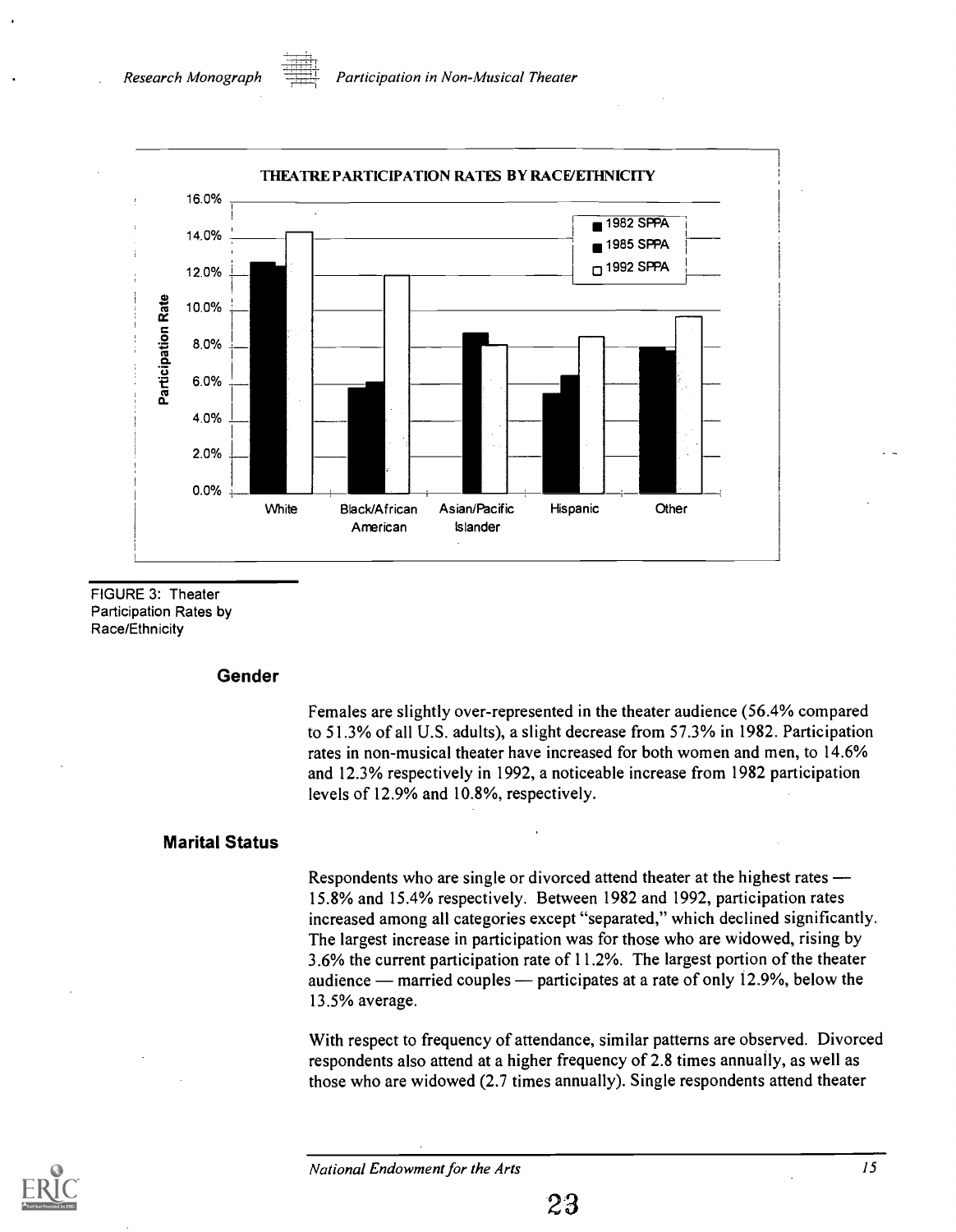an average of 2.4 times annually, while married couples attend 2.3 times annually.



FIGURE 4: Theater Participation by Marital Status

> The composition of dramatic theater audiences closely resembles the nation with respect to marital status. Married respondents account for 56.3% of the theater audience compared to slightly more than the 55% of all U.S. adults. Singles represent 26.5% of the theater audience, while divorced respondents account for 10%.

#### Type of Area

The type of area in which respondents live has a major impact on theater attendance. Once an individual is a theater-goer, type of area is the most significant determinant of participation. Residents of urban areas have the highest rate of attendance (15.9%) and the highest frequency (2.7 times annually). They make up 38.4% of dramatic theater audiences, up from 31.9% in 1982.

In many cases, the type of area in which a person lives (e.g. central city, suburb, or rural area) is directly associated with the availability of and access to theatrical programming. Generally the supply of dramatic theater offerings is greater in urban areas than it is in suburban or rural areas, creating increased opportunity for residents of urban areas to attend.

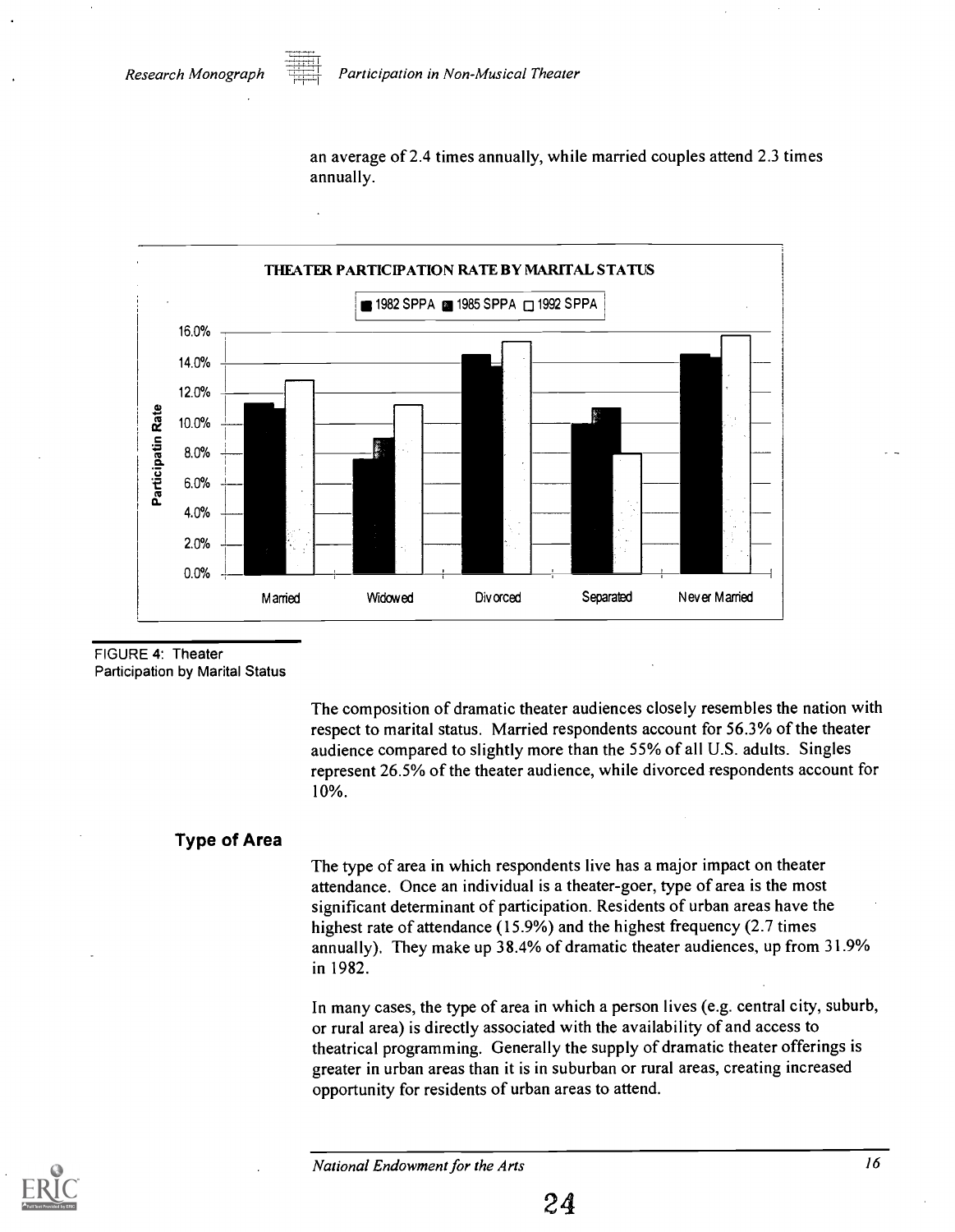People living in suburban areas (within a Metropolitan Statistic Area or MSA) comprise 47.4% of theater audiences and have a participation rate of 14.2%. Center city residents constitute a somewhat smaller portion of the theater audience  $-38.4\%$ , but attend at a higher rate (15.9%) compared to their suburban counterparts. Only 8.5% of people living in rural areas attend nonmusical theater. They make up 14.2% of the total audience, a decrease of over 9% since 1982.

#### Region

The geographical distribution of non-musical theater audiences may also be related to the supply of programming. Residents of the Northeast region, which includes cities such as New York, Boston, and Philadelphia (each with a long history of theater programming), have a higher participation rate, 15.8%, compared to residents of other regions.

A relatively high participation rate in the West (15%) can be associated with the nation's highest educational attainment — nearly half of all adults in the West region having completed at least some college. Significantly higher theater participation by African-Americans (17.7%) is also observed in the West, compared to 15.5% among Whites.

Participation rates in the Midwest (14.4%) are slightly above the national mean of 13.5%. Again, participation rates for African-Americans (17.6%) and other races (29.6%) are significantly higher than for Whites (13.9%) in the Midwest

The South has the lowest overall theater participation rate, 10.6%, which can be associated with a lack of theater programming in rural areas. Of the four geographic regions, the South has the largest rural population (31.4%), according to 1990 Census figures.

#### Presence of Children

Three aspects of family lifecycle impact theater participation:

- 1. if children are present in the household
- 2. the children's ages
- 3. the number of children in the household.

Children under the age of 12 are present in only 18.6% of stage play attender households. Participation among these individuals is below average at 10.6%, compared to 13.8% for those with no children at home. For stage play attenders with children, the strongest correlation to attendance relates to the children's ages. Generally, individuals living in households with children under the age of

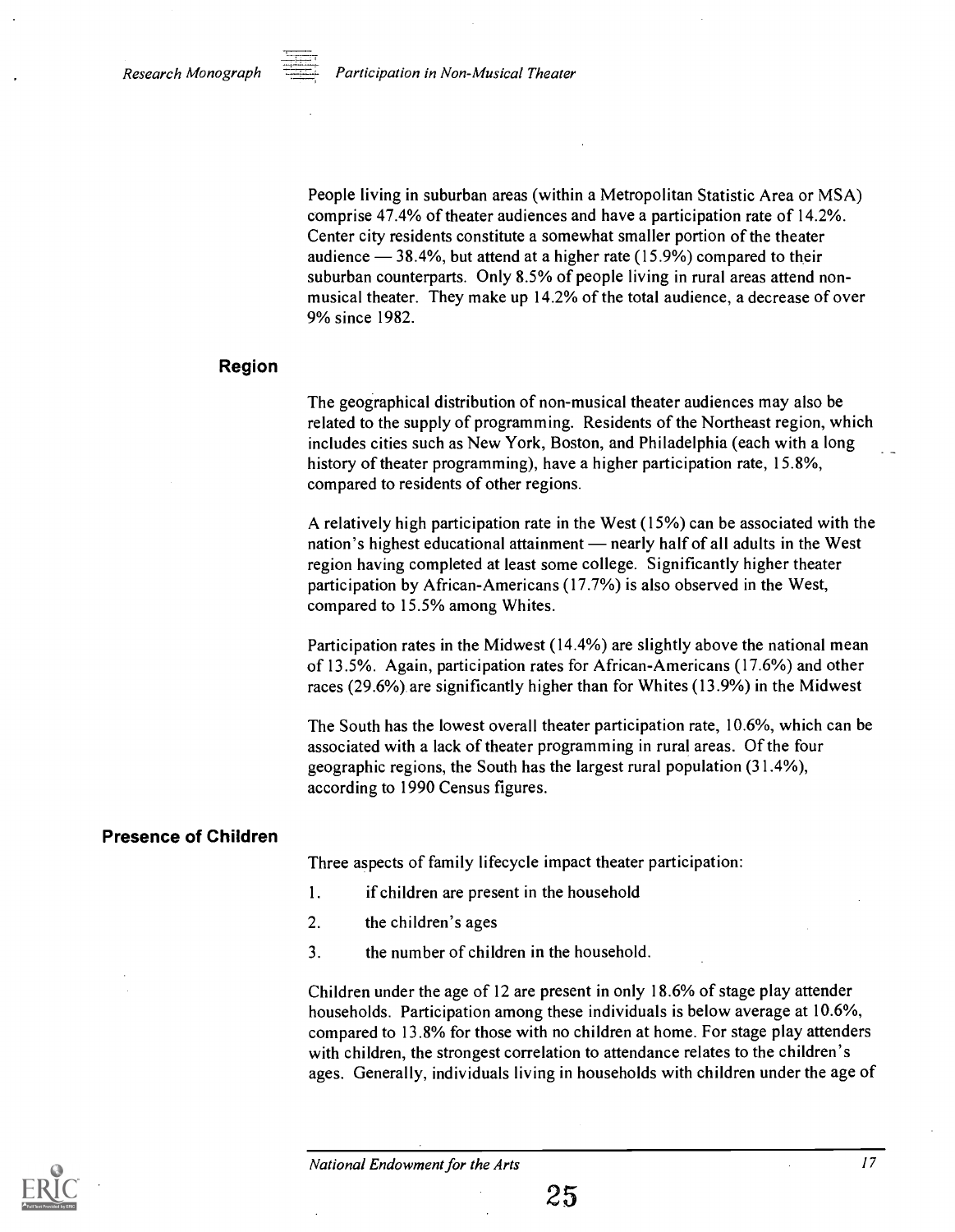6 have a lower rate of participation, particularly if there is more than one child under 6 present. For example, respondents in households with children under the age of 6 participate at rates between  $7%$ -10%, depending on the number of children. Participation rates increase substantially for households with children between the ages of 6 and 11, unless more than one child under 6 is present. Surprisingly, the highest participation rates are for individuals living in households with one child under 6 and more than one child between 6 and 11.

| <b>TABLE 8:</b><br><b>Presence of Children</b> | 1992 Participation<br><b>Rate</b> | 1992<br>% of Audience | 1992 Frequency of<br>Altent Finze |  |
|------------------------------------------------|-----------------------------------|-----------------------|-----------------------------------|--|
| No children                                    | 13.8%                             | 81.4%                 | 2.5                               |  |
| One under 6                                    | 9.9%                              | 4.3%                  | <u>1.8</u>                        |  |
| Two+ under 6                                   | 6.9%                              | 1.6%                  | 1.3                               |  |
| <b>Rone 6311</b>                               | 10.5%                             | 4.3%                  | 2.5                               |  |
| <b>TWO: 6-11</b>                               | 12.4%                             | 2.8%                  | 3.3                               |  |
| One under 6, One 6-11                          | 12.3%                             | 3.3%                  | 1.8                               |  |
| Two+ under 6, One 6-11                         | 9.6%                              | 0.7%                  | 1.9                               |  |
| One under 6. Two+ 6-11                         | 14.0%                             | 1.2%                  | 2.3                               |  |
| $\sqrt{3}$ Two+ under 6, Two+ 6-11             | 6.9%                              | 0.2%                  | 1.0                               |  |

TABLE 8: Theater Participation by Presence of Children

> The presence of children in a household has a somewhat greater effect on frequency of attendance than it has on participation rates. Although individuals with one child under 6 and one child between 6 and 11 had a participation rate of 12.3%, their frequency of attendance was only 1.8 times annually. Frequency of attendance rates for individuals with children under 6 are all below the mean frequency of 2.4 times annually. Annual frequency of attendance for all other theater-goers is greater than 2.4 times annually.

### BEST COPY AVAILABLE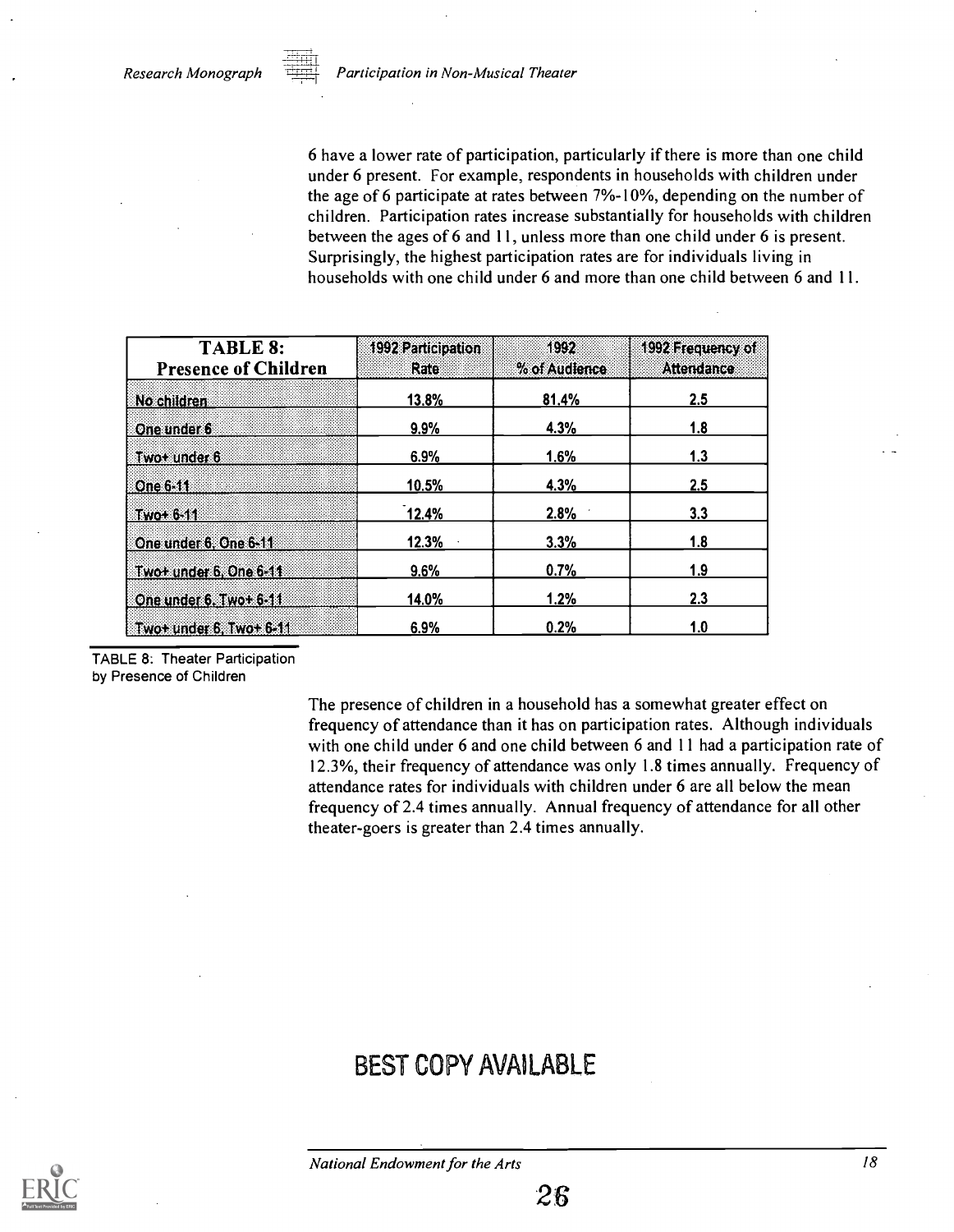Research Monograph **Participation in Non-Musical Theater** 

| <b>TABLE 9:</b>                        | 1982           | 1985           | 1992          | 1990          | % Change              |
|----------------------------------------|----------------|----------------|---------------|---------------|-----------------------|
| <b>Audience Composition by</b>         | <b>SPPA</b>    | <b>SPPA</b>    | <b>SPPA</b>   | <b>Census</b> | 1982 - 1992           |
| <b>Demographic Segment</b>             |                |                |               |               |                       |
| <b>GENDER</b>                          |                |                |               |               |                       |
| Male                                   | 42.7%          | 43.3%          | 43.6%         | 48.7%         | 2.1%                  |
| Female                                 | 57.3%          | 56.7%          | 56.4%         | 51.3%         | $-1.6%$               |
|                                        |                |                |               |               |                       |
| <b>RACE/ETHNICHTY</b>                  |                |                |               |               |                       |
| White                                  | 90.7%          | 89.7%          | 82.4%         | 80.3%         | $-9.2%$               |
| Black/African American                 | 5.2%           | 5.6%           | 10.0%         | 12.1%         | 92.3%                 |
| Asian/Pacific Islander                 | N/A            | 1.3%           | 1.6%          | 2.9%          | 23.0%                 |
| Hispanic                               | 2.5%           | 3.4%           | 5.3%          | N/A           | 112.0%                |
| Other                                  | 1.5%           | 0.0%           | 0.7%          | 3.9%          | $-53.3%$              |
| AGE                                    |                |                |               |               |                       |
| 18-24                                  | 15.6%          | 14.4%          | 12.7%         | 14.4%         | $-18.6%$              |
| 25-34                                  | 24.1%          | 24.6%          | 20.6%         | 23.3%         | $-14.5%$              |
| 35-44                                  | 21.5%          | 22.3%          | 22.0%         | 20.3%         | 2.3%                  |
| 45-54                                  | 15.2%          | 15.1%          | 19.0%         | 13.6%         | 25.0%                 |
| 55-64                                  | 12.9%          | 11.7%          | 12.6%         | 11.4%         | $-2.3%$               |
| 65-74                                  | 8.1%           | 8.1%           | 9.7%          | 9.8%          | 19.8%                 |
| $75+$                                  | 2.6%           | 3.8%           | 3.3%          | 7.9%          | 26.9%                 |
| <b>EDUCATION</b>                       |                |                |               |               |                       |
| Grade School                           | 1.8%           | 1.4%           | 1.0%          | 10.4%         | $-44.4%$              |
| Some High School                       | 3.8%           | 4.0%           | 2.7%          | 14.4%         | $-28.9%$              |
| High School Graduate                   | 22.2%          | 19.4%          | 21.7%         | 30.0%         | $-2.3%$               |
| Some College                           | 26.9%          | 25.7%          | 24.9%         | 24.9%         | $-7.4%$               |
| College Graduate                       | 22.6%          | 25.3%          | 24.2%         | 13.1%         | 7.1%                  |
| Graduate School                        | 22.7%          | 24.2%          | 25.5%         | 7.2%          | 12.3%                 |
|                                        |                |                |               |               |                       |
| <b>INCOME</b>                          |                |                |               |               |                       |
| Under \$5,000                          | 5.6%<br>6.9%   | 5.6%           | 2.9%          | 6.2%          | $-48.2%$<br>$-44.9%$  |
| \$5,000-\$9,999                        |                | 5.0%           | 3.8%          | N/A<br>N/A    |                       |
| \$10,000-\$14,999                      | 11.8%<br>24.2% | 10.3%<br>19.1% | 5.9%<br>15.7% | 17.5%         | $-50.0\%$<br>$-35.1%$ |
| \$15,000-\$24,999<br>\$25,000-\$49,999 | 37.6%          | 37.2%          | 37.4%         | 33.7%         | $-0.5%$               |
| $$50,000 +$                            | 13.8%          | 22.8%          | 34.2%         | 24.5%         | 147.8%                |
|                                        |                |                |               |               |                       |
| <b>MARITAL STATUS</b>                  |                |                |               |               |                       |
| Married                                | 60.2%          | 58.4%          | 56.3%         | 55.0%         | $-6.5%$               |
| Widowed                                | 4.9%           | 5.6%           | 7.1%          | 7.1%          | 44.9%                 |
| Divorced                               | 7.6%           | 8.2%           | $10.0\%$      | 8.1%          | 31.6%                 |
| Separated                              | 2.1%           | 2.7%           | 1.7%          | 3.3%          | $-19.0%$              |
| Never Married                          | 25.1%          | 25.1%          | 26.1%         | 26.5%         | 4.0%                  |
| <b>TYPE OF AREA LOCATED</b>            |                |                |               |               |                       |
| Central City                           | 31.9%          | 30.5%          | 38.4%         |               | 20.4%                 |
| Suburbs                                | 44.8%          | 50.2%          | 47.4%         |               | 5.8%                  |
| Rural Area                             | 23.4%          | 19.3%          | 14.2%         |               | -39.3%                |

TABLE 9: Audience Composition by Demographic Segment

### BEST COPY AVAILABLE

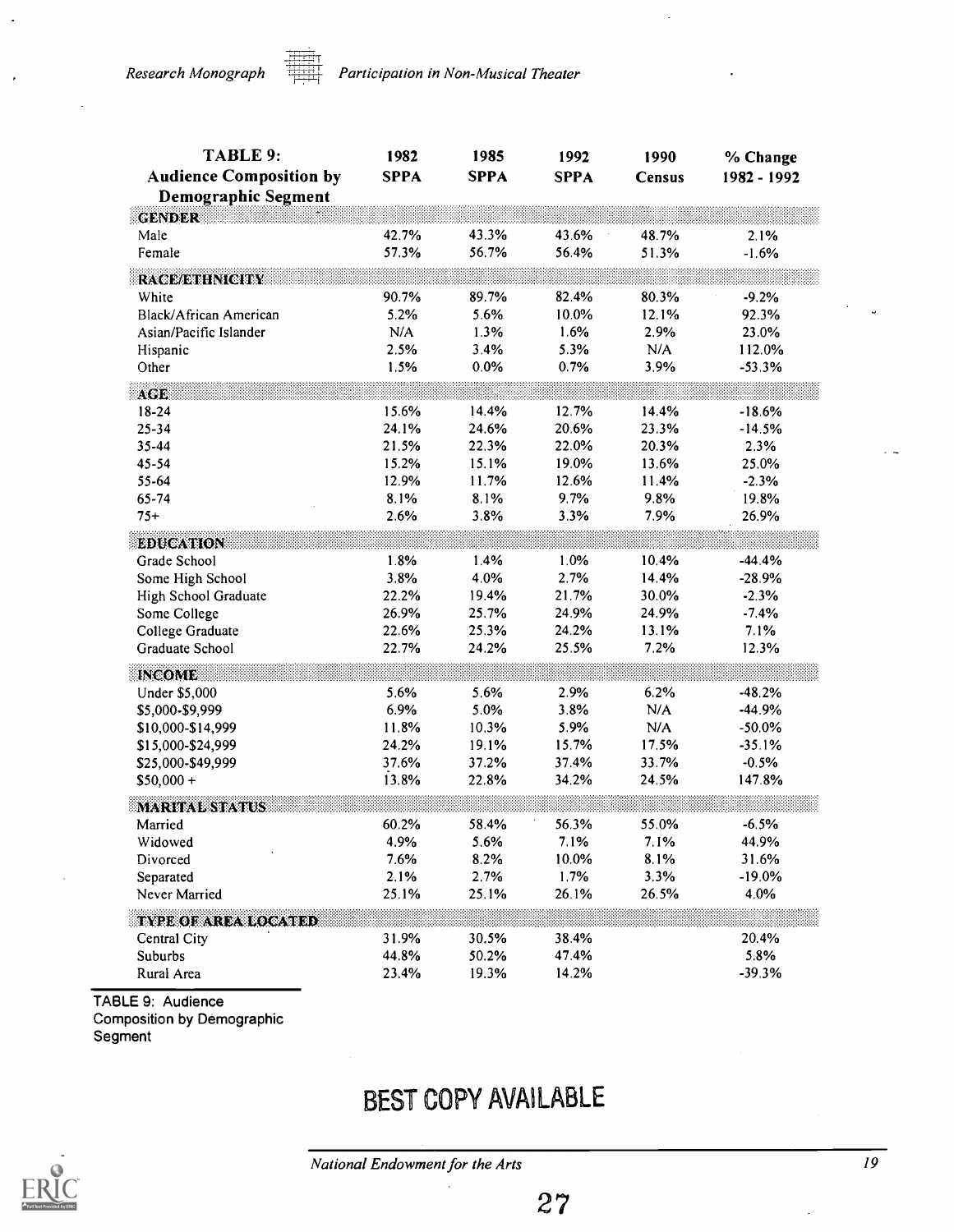| <b>TABLE 10: Participation</b><br><b>Rates by Demographic</b><br><b>Characteristics</b> | 1982<br><b>SPPA</b> | 1985<br><b>SPPA</b> | 1992<br><b>SPPA</b> | % Change<br>1982 - 1992 |
|-----------------------------------------------------------------------------------------|---------------------|---------------------|---------------------|-------------------------|
| <b>GENDER</b>                                                                           |                     |                     |                     |                         |
| Male                                                                                    | 10.8%               | 10.7%               | 12.3%               | 13.9%                   |
| Female                                                                                  | 12.9%               | 12.4%               | 14.6%               | 13.2%                   |
| <b>RACE/ETHNICITY</b>                                                                   |                     |                     |                     |                         |
| White                                                                                   | 12.7%               | 12.5%               | 14.4%               | 13.4%                   |
| Black/African American                                                                  | 5.8%                | 6.1%                | 12.0%               | 106.9%                  |
| Asian/Pacific Islander                                                                  | N/A                 | 8.8%                | 8.1%                | $-8.0\%$                |
| Hispanic                                                                                | 5.5%                | 6.4%                | 8.6%                | 56.4%                   |
| Other                                                                                   | 8.0%                | 7.8%                | 9.7%                | 21.3%                   |
| ACE                                                                                     |                     |                     |                     |                         |
| $18 - 24$                                                                               | 10.7%               | 10.4%               | 13.2%               | 23.3%                   |
| $25 - 34$                                                                               | 12.2%               | 11.9%               | 12.2%               | 0.0%                    |
| 35-44                                                                                   | 15.3%               | 14.3%               | 13.9%               | $-9.2%$                 |
| 45-54                                                                                   | 13.4%               | 13.4%               | 17.2%               | 28.3%                   |
| 55-64                                                                                   | 11.5%               | 10.5%               | 14.9%               | 29.6%                   |
| 65-74                                                                                   | 9.9%                | 9.8%                | 13.3%               | 34.3%                   |
| $75+$                                                                                   | 5.2%                | 7.2%                | 6.7%                | 28.8%                   |
| <b>EDUCATION</b>                                                                        |                     |                     |                     |                         |
| Grade School                                                                            | 1.7%                | 1.5%                | 1.7%                | $0.0\%$                 |
| Some High School                                                                        | 3.6%                | 3.9%                | 3.7%                | 2.8%                    |
| High School Graduate                                                                    | 7.1%                | 6.0%                | 7.8%                | 9.9%                    |
| Some College                                                                            | 16.5%               | 14.8%               | 15.9%               | $-3.6%$                 |
| College Graduate                                                                        | 25.9%               | 26.7%               | 23.2%               | $-10.4%$                |
| Graduate School                                                                         | 36.7%               | 35.4%               | 35.4%               | $-3.5%$                 |
| <b>INCOME</b>                                                                           |                     |                     |                     |                         |
| Under \$5,000                                                                           | 7.2%                | 8.1%                | 7.6%                | 5.6%                    |
| \$5,000-\$9,999                                                                         | 5.5%                | 4.3%                | 5.7%                | 3.6%                    |
| \$10,000-\$14,999                                                                       | 8.1%                | 8.4%                | 7.0%                | $-13.6%$                |
| \$15,000-\$24,999                                                                       | 10.3%               | 9.1%                | 10.9%               | 5.8%                    |
| \$25,000-\$49,999                                                                       | 17.9%               | 14.2%               | 13.7%               | $-23.5%$                |
| \$50,000 and over                                                                       | 33.8%               | 28.4%               | 24.2%               | $-28.4%$                |
| <b>MARITAL STATUS</b>                                                                   |                     |                     |                     |                         |
| Married                                                                                 | 11.4%               | 11.0%               | 12.9%               | 13.2%                   |
| Widowed                                                                                 | 7.6%                | 9.0%                | 11.2%               | 47.4%                   |
| Divorced                                                                                | 14.5%               | 13.7%               | 15.4%               | 6.2%                    |
| Separated                                                                               | 9.9%                | 11.0%               | 7.9%                | $-20.2%$                |
| Never Married                                                                           | 14.5%               | 14.3%               | 15.8%               | 9.0%                    |
| <b>TYPE OF AREA LOCATED</b>                                                             |                     |                     |                     |                         |
| Central City                                                                            | 14.1%               | 13.1%               | 15.9%               | 12.8%                   |
| Suburbs                                                                                 | 13.2%               | 14.2%               | 14.2%               | 7.6%                    |
| Rural Area                                                                              | 8.5%                | 7.1%                | 8.5%                | 0.0%                    |

TABLE 10: Theater Participation by Demographic Segment

### BEST COPY AVAILABLE

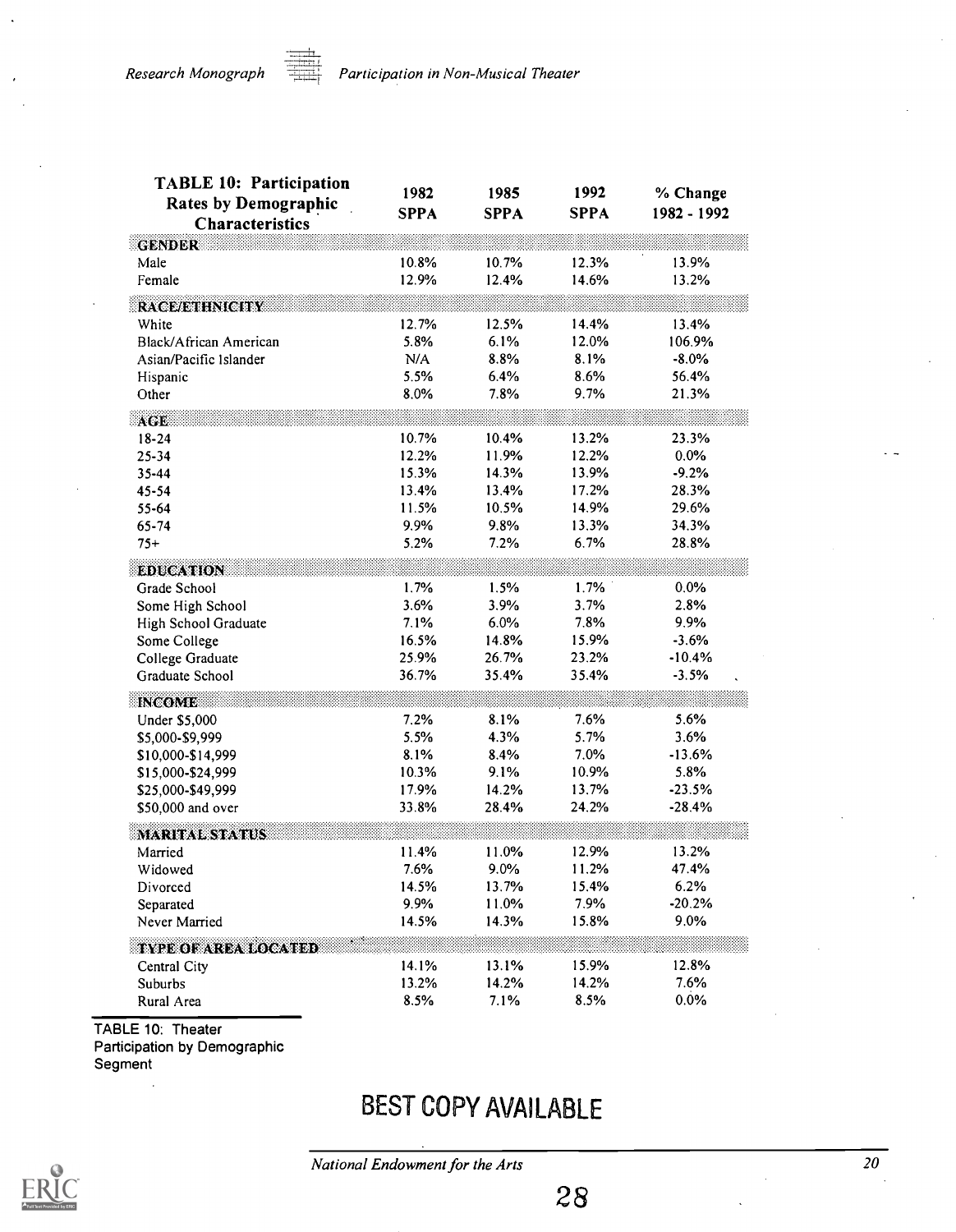# IV. Producing Activity, 1982 -1992

In addition to changing demographic and cultural forces, theater participation is also influenced by the amount and types of theater programming available to the public. At the national level, the availability of live, professional non-musical theater programming is difficult to quantify, although two service organizations, Theater Communications Group (TCG) and the League of American Theaters and Producers (LATP), compile supply-side data from certain theater companies and Broadway producers. Two categories of supply are discussed in this section: touring and non-touring productions. These and other "macro" trends push the theater participation rate in one direction or another. With many different forces at play, the observed increase in live theater participation between 1982 and 1992 may be attributed to supply factors, changes in audience characteristics, or most likely a combination of the two.

At the local level, reconciling attendance levels with the supply of theatrical programming becomes feasible, particularly in smaller communities. Such was the goal of a 1992 study of arts participation in 12 communities across the U.S., commissioned by the NEA and sponsors in each area. A.great deal was learned about the dynamic forces that shape arts participation in different communities. To date, however, researchers have yet to reconcile the number of reported attendances (by survey respondents) in a community with the actual number of attendances.

What has been learned from existing research is that the traditional economic principle of supply and demand has little bearing on the production and consumption of non-musical theater. Rather, research has shown that increases in the supply of theater can also stimulate new demand, sometimes leading to an upward "spiraling" relationship. Seattle's thriving theater community  $-$  with theater participation rates over twice those of other large markets  $-$  provides

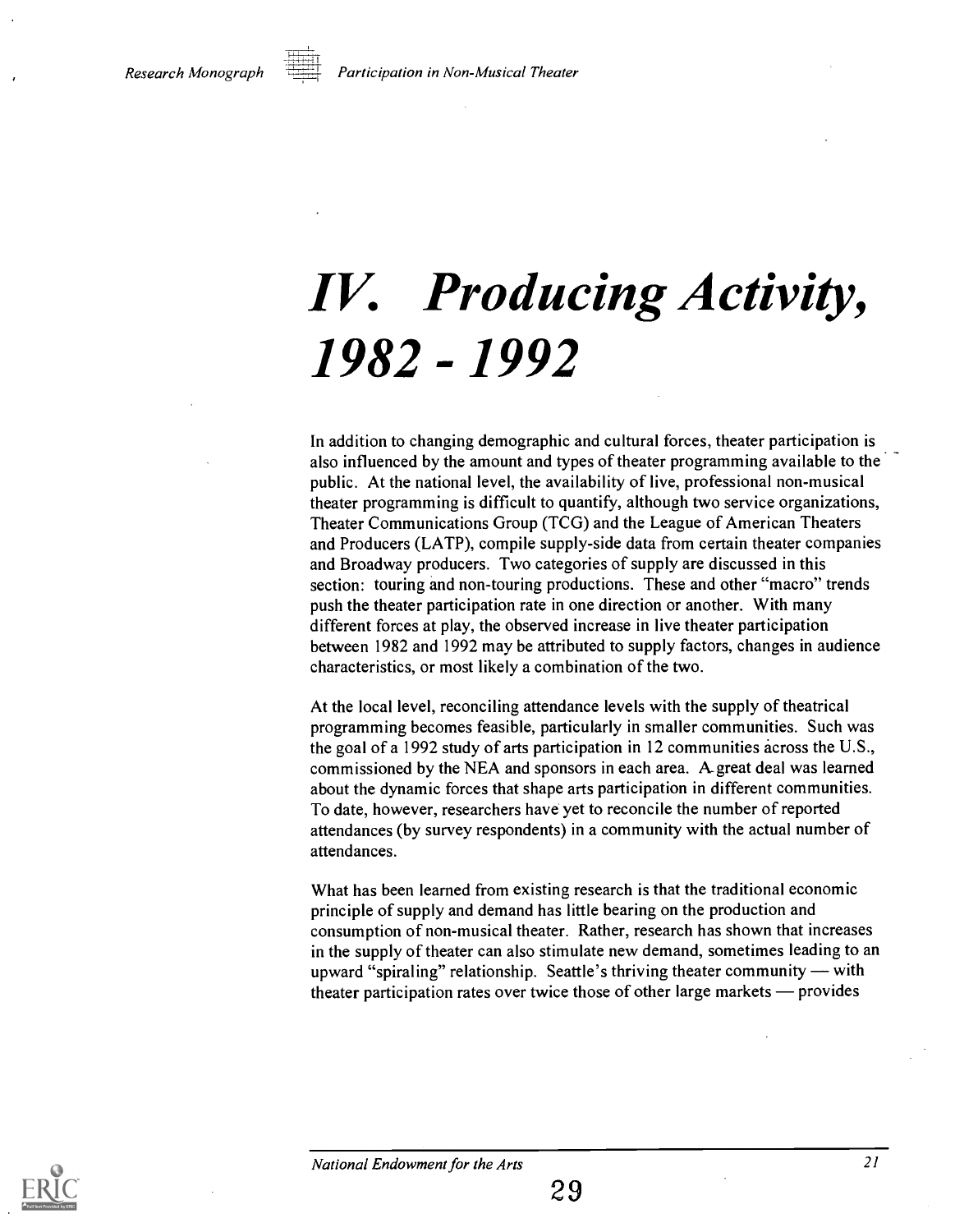and excellent example of the non-traditional marriage between theater and its public.<sup>3</sup>

A variety of factors impact the supply of live theatrical programming in any given area, including:

- the availability of suitable venues
- the existence of theater companies, producers, and presenters and their effectiveness as organizations
- artistic vision (i.e., selection of works to be offered) and quality
- competitive forces, both in terms of the arts and other leisure activities
- political, economic, geographical, and other characteristics of the area

Additional research at the local level is needed to gain important context on the complex relationship between theater participation and the availability of programs.

#### Non-Touring Productions

In cooperation with Theater Communications Group, the national organization for the professional non-profit theater, a sample group of 42 theaters was established. These theaters were selected from TCG's Theater Facts, an annual survey of TCG members that analyzes data relating to attendance, production schedules, earned and contributed income, and expenses. The composition of the sample group included only those theaters that completed surveys each year between 1982 and 1992.

Aggregate attendance for the sample of theater companies increased from 6.4 million in 1982 to 6.8 million in 1992  $-$  an increase of 6.7% over the ten year period. Several factors may have contributed to this gain. While the number of productions actually decreased among the sample theaters, the number of performances per production rose. In 1982, 13,304 performances of 760 productions were reported. By 1992, the ratio increased significantly to 13,659 performances of just 655 productions. The most dramatic change was observed for mainstage productions, for which the number of performances per production increased from 28.6 in 1982 to 42.2 in 1992.



<sup>5</sup> Further discussion of this idea may be found in Summary Report: 12 Local Studies of Public Participation in the Arts, Research Division Report #26, National Endowment for the Arts, 1993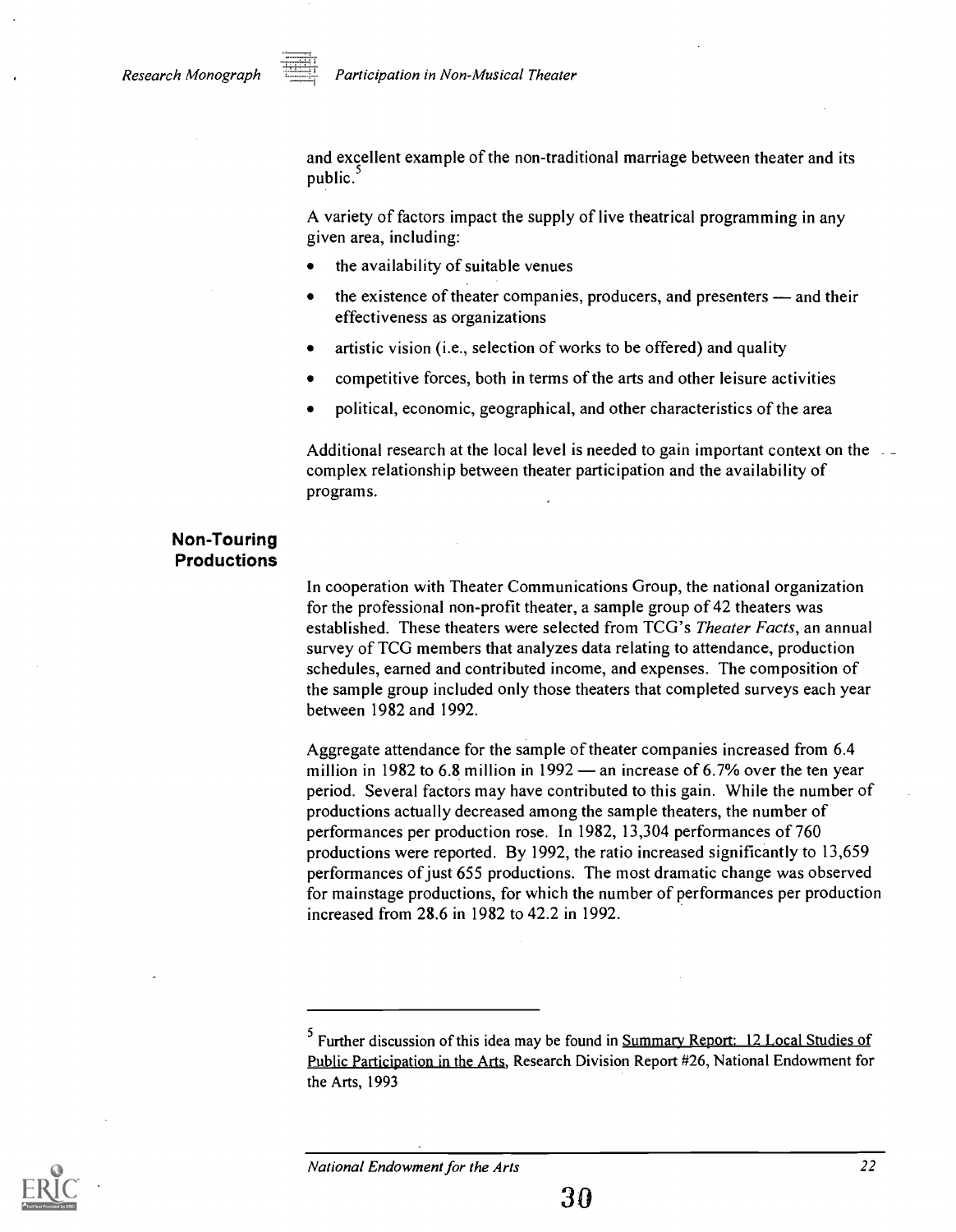Thus, while the number of performances increased just 2.7% between 1982 and 1992, attendance rose by 6.7%, suggesting an overall increase in "percentage capacity filled" by the theaters, assuming capacity (i.e., seat count/venue size) remained constant.

| <b>Supply vs. Attendance</b><br>at 42 Theatres (source:<br>TCG) | 1982      | 1985      | $-1992$   | % Change<br>1982-1992 |
|-----------------------------------------------------------------|-----------|-----------|-----------|-----------------------|
| Total Attendance                                                | 6,408,252 | 6,669,051 | 6,835,247 | 6.66%                 |
| # of Performances                                               | 13,304    | 14,812    | 13,659    | 2.67%                 |
| # of Productions                                                | 762       | 754       | 655       | $-14.04%$             |
| Avg. Length of Run                                              | 17.46     | 19.64     | 20.85     | 19.44%                |

TABLE 11: Supply vs. Attendance at 42 Theaters, 1982 - 1992

> The supply of theater programming also increased in several other areas. Children's programming increased by nearly 22% over the ten year period, while special productions increased by over 45%. Only booked-in events experienced a decline, falling to one-third of the level of ten years ago.

> The League of American Theaters and Producers Inc., the national trade association for Broadway Theater producers and presenters, tracks producing activity and attendance figures for both Broadway and touring commercial shows.<sup>6</sup> Unlike non-profit professional theater, overall attendance for commercial theater declined by 2.7 million between 1982 and 1992, which many attribute to a decrease in the number of new shows. From 1982 to 1992, the number of new plays and play revivals on Broadway decreased from 29 to 19.

#### Touring Productions

Based on the TCG sample group of 42 theaters, the number of touring productions by non-profit professional theaters declined sharply over the last ten years from 66 productions at 28 theaters in 1982 to only 26 productions at 14 theaters in 1992. The economics of touring changed dramatically during this period, with longer tours needed to amortize production costs. In 1982, each



 ${}^{6}$ LATP classifies productions as new plays, play revivals, new musicals, musical revivals, special attractions, and return shows.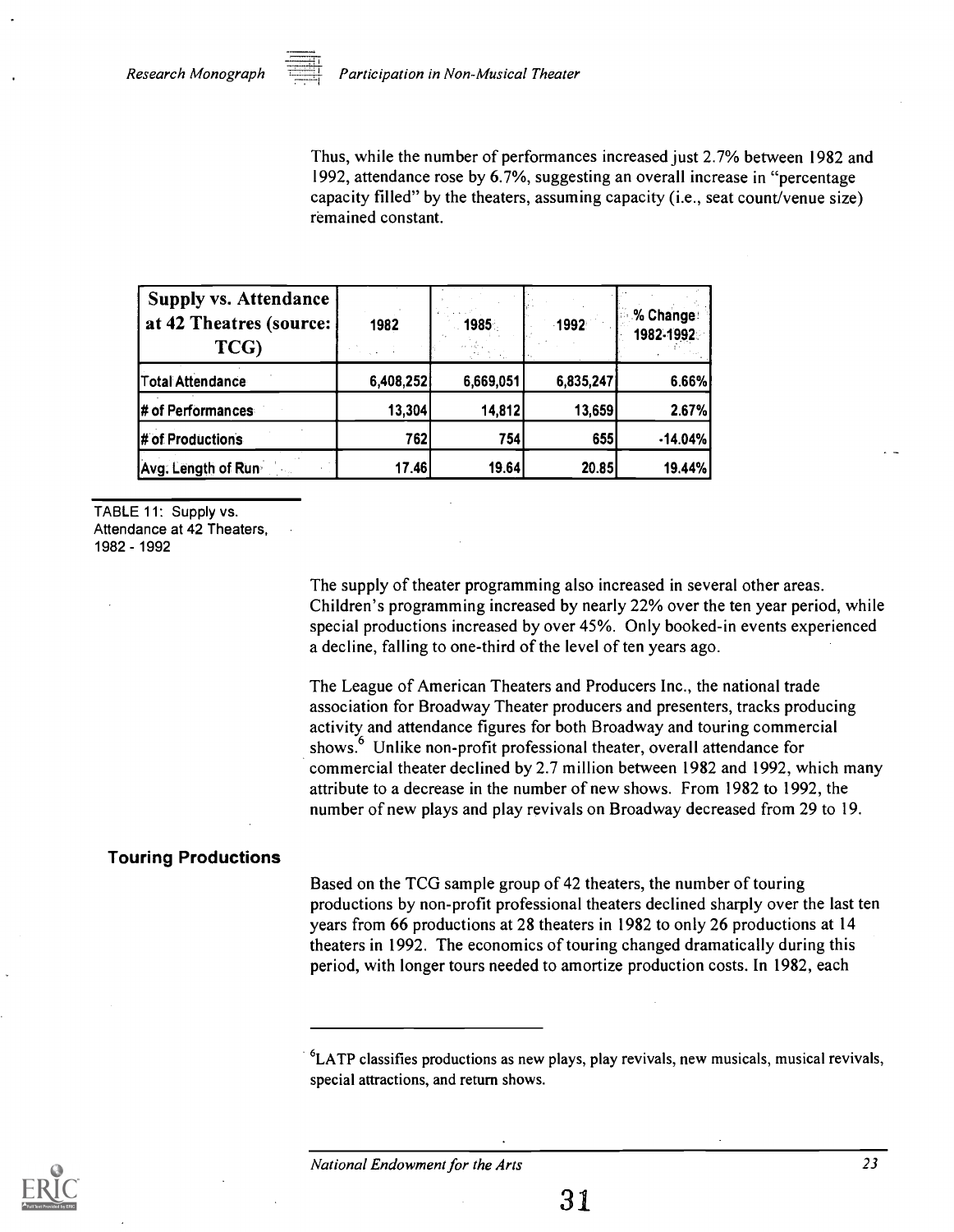

Participation in Non-Musical Theater

touring production ran for 33 performances, rising to 44 performances per production in 1992, an increase of one third.

The availability of commercial touring plays varies considerably from year to year, and is dependent to a large extent on production activity on Broadway. In the 1982-83 season, a total of 23 productions toured an average of 10.6 weeks per production, dropping to 10 non-musical productions at an average of 21.4 weeks on tour for 1992-93.

Prior to the mid-1980s only cities with established theater communities could sustain touring commercial theater. During the economic expansion of the mid 1980s, new or renovated performing arts facilities opened across the U.S. in cities such as Palm Beach, Ft. Lauderdale, Costa Mesa, Cleveland, and St. Paul  $\frac{1}{1}$  increasing the length of commercial theater tours, and creating new availability of commercial non-musical theater in many areas.

#### Ticket Prices

Ticket prices are another factor influencing theater participation, as well as the willingness of audiences to pay them. Between 1982 and 1992, ticket prices increased substantially, generally keeping up with or exceeding the rate of inflation. According to the data from the sample group provided by TCG, top ticket prices more than doubled in ten years, increasing from a high of \$18.00 in 1982 to a high of \$42.00 in 1992. Commercial theater ticket prices also rose sharply from a high of \$30.00 in 1982 to \$50.00 in 1992, and continue to rise amid some controversy.

As ticket prices rise, non-profit theaters are increasingly pressured to accommodate price-sensitive audiences. Most theaters offer discount programs for seniors, students, and persons with physical disabilities. Several non-profit theaters designate one or more performances of each production as "pay what you can" nights. A number of cities also assist theaters in increasing earned income by brokering tickets through a half-price ticket both, in some cases under the auspices of a local arts agency. The most notable is the TKTS booth in New York City's Time Square, which provides a limited number of half-price tickets to certain Broadway and off-Broadway productions.

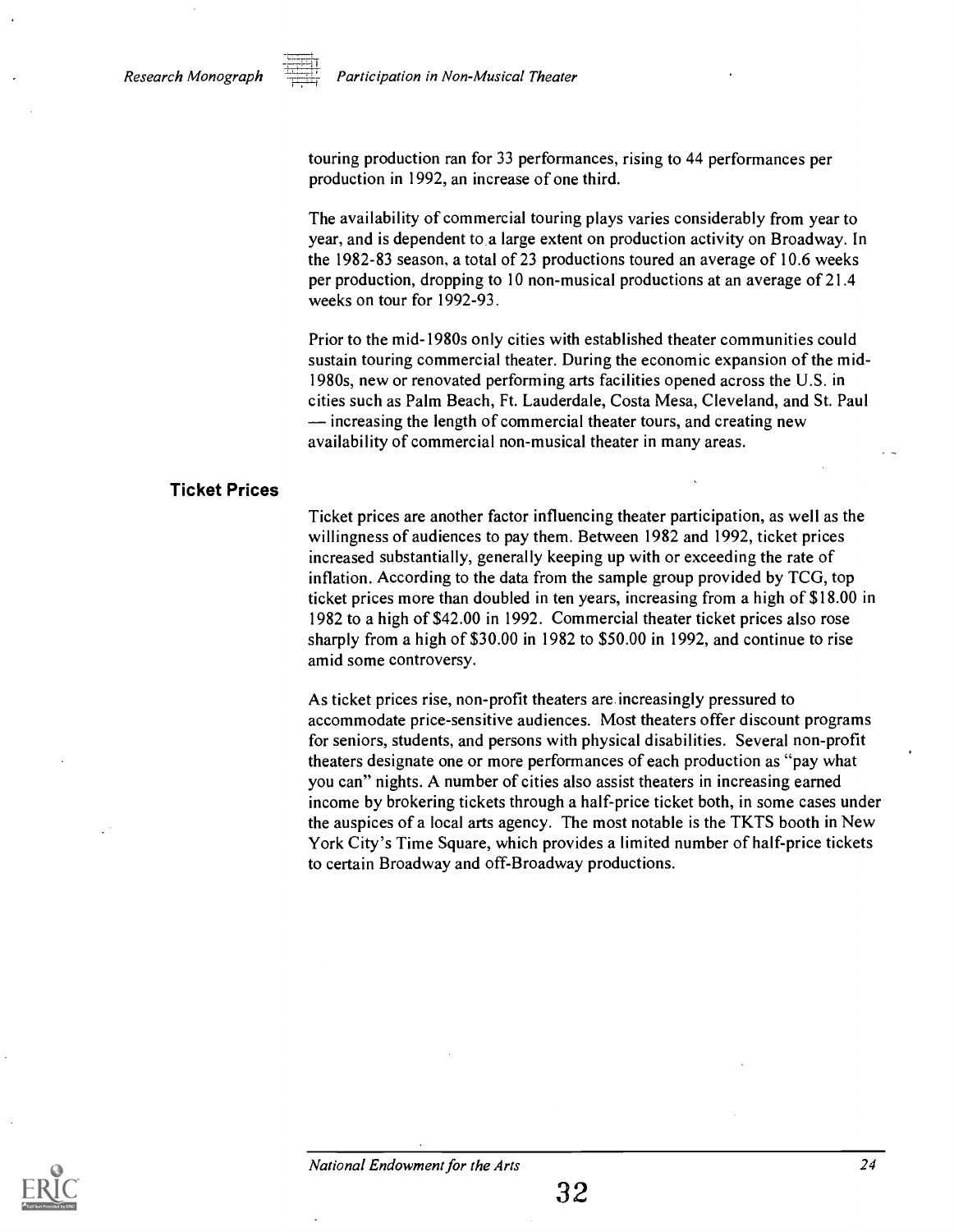### V. Artistic Focus

Since the benchmark 1982 SPPA, the artistic focus of the theater field has changed dramatically, and the art form itself continues to evolve. The proliferation of culturally- and ethnically-specific work is most remarkable among these changes, as well as the evolution of performance art from the perspectives of both the artists and the public. As well, there has been a resurgence of traditional theatrical art forms, such as storytelling and monologue. As the nature of theater changes, so do audiences. We are left to wonder which is changing faster — the audience or the art form?

#### Culturally-Specific Work

Since the early 1980s, many politicians, funders, artists, managers and board members have grown increasingly sensitive to multicultural issues, encouraging theaters to re-define their constituencies and respond to the cultural diversification in the communities they serve. A range of new, culturally- and ethnically-specific work came into prominence, both in regional theaters throughout the country as well as on Broadway. While culturally- and ethnically-specific work has always been produced by theater companies serving particular communities (e.g., Jomandi Productions in Atlanta, El Teatro Campesino in the Bay Area, Pan Asian Repertory in New York, and Penumbra Theater in Minneapolis), it was not until large "mainstream" companies like Yale Repertory Theater began producing works like August Wilson's Ma Rainey (1984) that culturally-specific work began attracting large, non-traditional audiences. Since that time, a body of new work has emerged dealing with gay and lesbian issues, feminist themes, as well as culturally-specific work. Among the most successful of these works is Tony Kushner's *Angels in America*, which toured extensively following its Broadway run, to wide acclaim.

#### Evolution of Performance Art

The growing supply and popularity of performance art and solo performance has undoubtedly had a positive impact on theater participation, particularly among young audiences. It was such work in the early 1980s by monologists Spalding Gray and Eric Bogosian that helped introduce this art form to a wider audience.

Solo performance began reaching a much broader audience when performances moved out of alternative spaces to more traditional venues. People no longer had to be part of a downtown club scene to be aware of such work; traditional

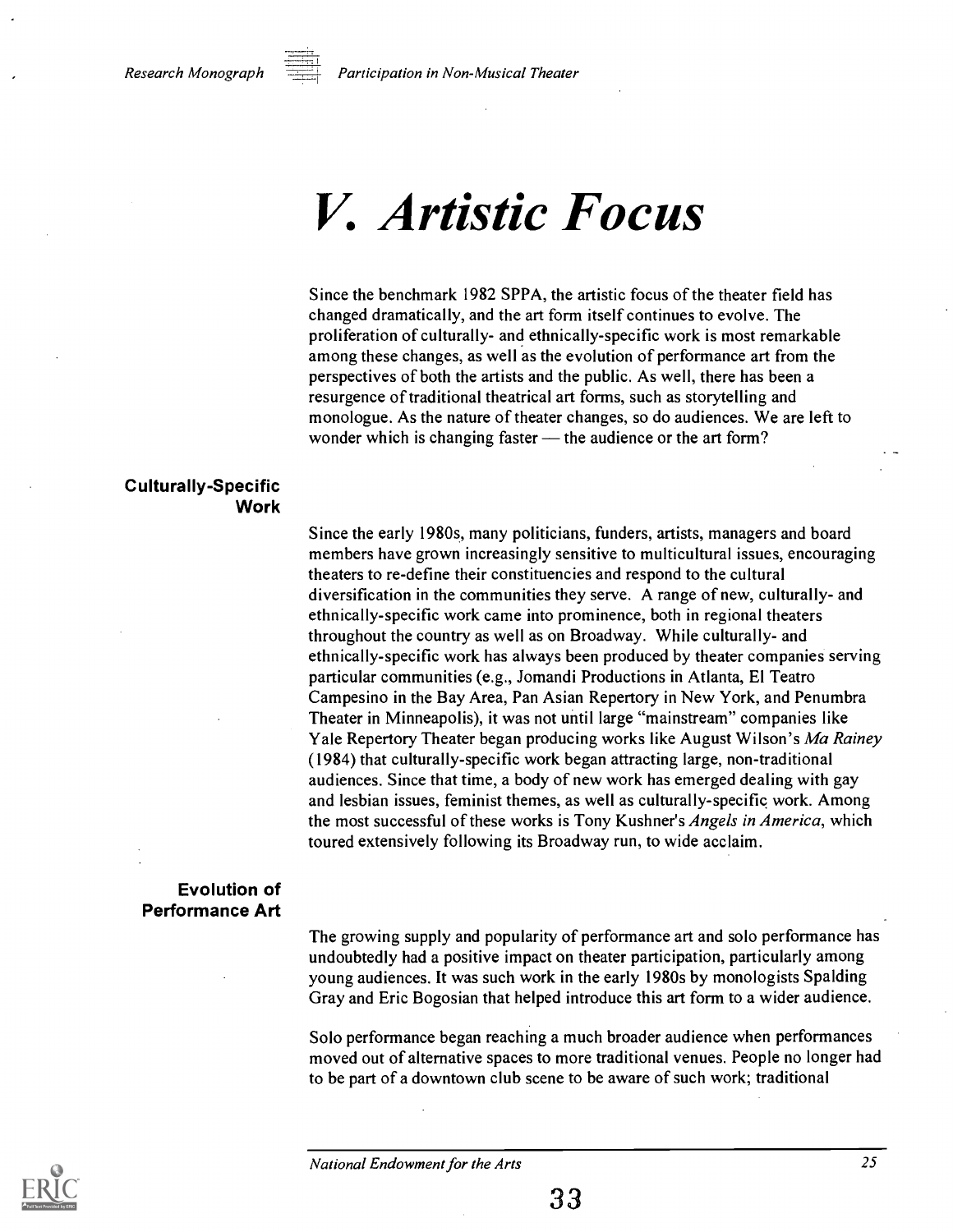$Research Monograph$   $\overline{1,2,3}$  Participation in Non-Musical Theater

theater-goers were increasingly exposed to performance art (while some performance artists increasingly exposed themselves). As awareness grew, so did the audience. The controversy associated with this art form in the recent past clearly raised public awareness, although the audience remains small.

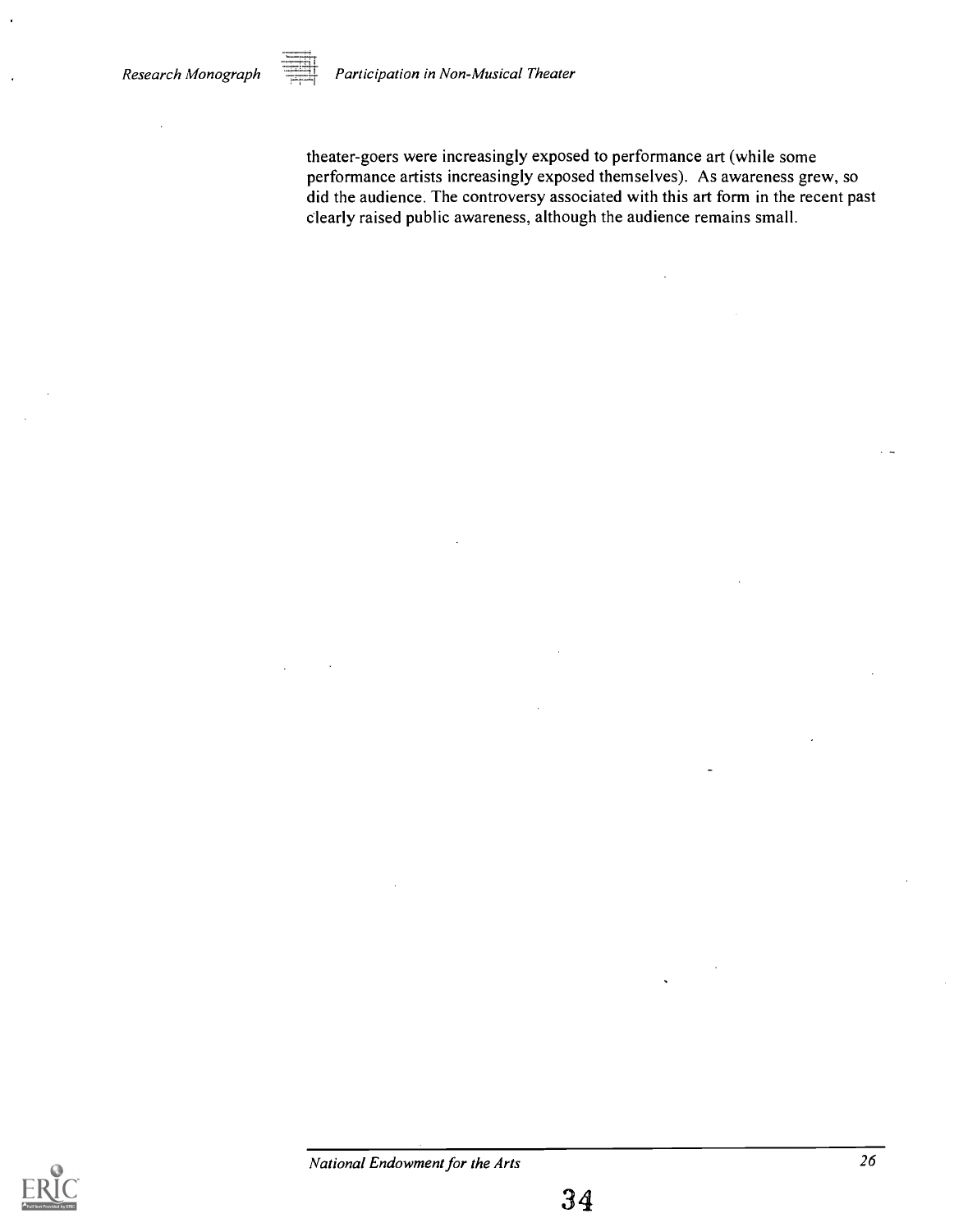Research Monograph  $\overline{p}$  Participation in Non-Musical Theater

# VI. Marketing Programs

Over the past ten years, commercial and non-profit theater producers have implemented customer-centered, research-based marketing strategies in targeting audiences for non-musical stage plays. Through the informed selection of target markets, experimentation with ticket packaging alternatives, telemarketing efforts and production-sharing, the theater field has improved its marketing effectiveness. While other types of performing arts producers and presenters (e.g., opera, classical music, dance) have made similar strides in the area of marketing, the theater field seen the largest overall increase in participation.

With advanced degrees in arts, public, and business administration, managers entering the theater field bring a higher level of technical proficiency to their jobs. Over the past decade, marketing professionals have adopted more disciplined approaches to promotion, particularly in the areas of direct marketing, packaging, and customer segmentation. Now, theaters routinely establish strategic marketing plans targeting specific audiences. Many offer flexible ticket packages to attract and retain series buyers, as traditional subscription offers become less attractive.

Against the backdrop of declining leisure time and increased leisure choices both inside and outside the home, theaters are spending more time and money on marketing efforts for virtually the same return they had in the early 1980s. Audience research is one area of growing import. Research results provide theaters with an enhanced understanding of their audience's attitudes, preferences, satisfaction levels, and buying habits. For example, one theater company learned that their audiences look for three primary attributes in considering whether or not to attend:

- a certain level of quality  $\bullet$
- relevancy; some personal connection to the theme or subject matter of the play (particularly the case for culturally- and ethnically-specific audiences)
- entertainment value, which is defined differently for each person (some look for humor, while others seek education)

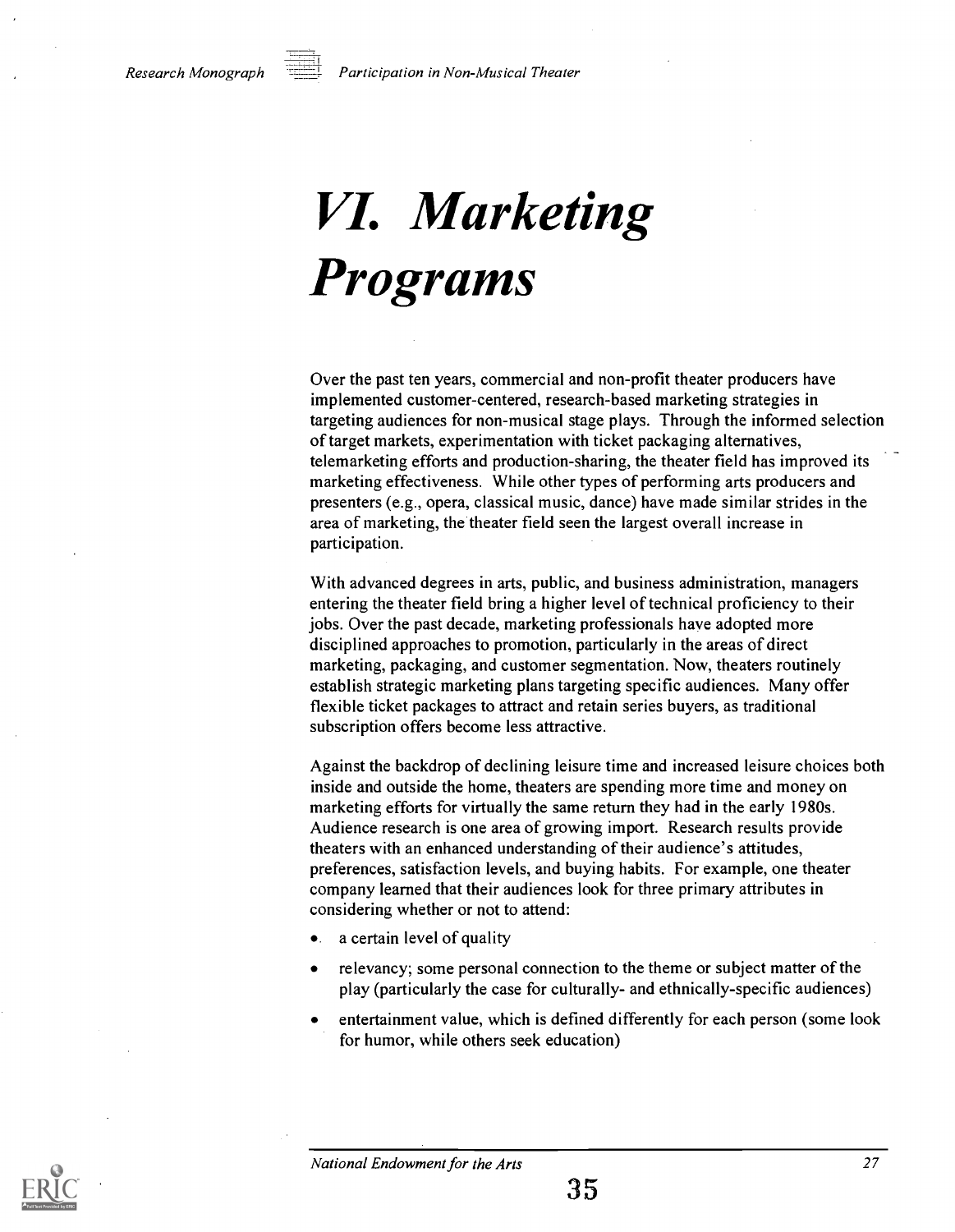Under pressure to increase ticket sales, target marketing efforts became more sophisticated during the 1980's, including both direct mail and telemarketing. Non-profit professional theaters now routinely use telemarketing to support subscription renewal and acquisition campaigns. Direct mail efforts, as well, have become more sophisticated, with more theatres using so-called "microtargeting" or "precision-marketing" techniques based on geo-demographic market segmentation schemes which permit targeting at the ZIP+4 level of geography (10-15 households).

In the early 1980s theaters generally offered one or possibly two different subscription packages, often using only one letter or brochure. Over the intervening years, creative approaches have become for more sophisticated. Hartford Stage, for example, offered four different subscription packages in 1994, using nine different introductory letters depending on the target segment. The packages ranged from a traditional full-season subscription to smaller series packages appealing to specific price points.

One packaging option that has been widely-adopted by theaters is the flex pass, which allows the selection of a number of plays in the season without committing to specific performance dates. People's Light & Theater Company of Malvern, Pennsylvania, offers six-, eight- and ten-pass packages. Patrons can buy two types of coupons, one redeemable for performances Tuesday through Thursday and another for performances any day of the week. Coupons may be redeemed in any combination — all at one performance or throughout the season.

"Sampler" packages — series tickets to programs offered by several different arts organizations — are increasingly used by theaters to attract new audiences and to respond to the "cultural grazing" phenomenon among the more fickle audience segments. Such a package might combine theater tickets with ballet, opera, and a six-month membership to a museum. Research at the local level points to declining audience loyalty and an increased desire among less-frequent arts attenders to interact with a single source of information about arts programs.

Searching for low cost alternatives to paid advertising and expensive brochures, many non-profit theaters have turned to grass-roots marketing. For example, to increase "word-of-mouth" promotion for its shows, the Guthrie Theater in Minneapolis established a promotion inviting hairdressers to preview performances.

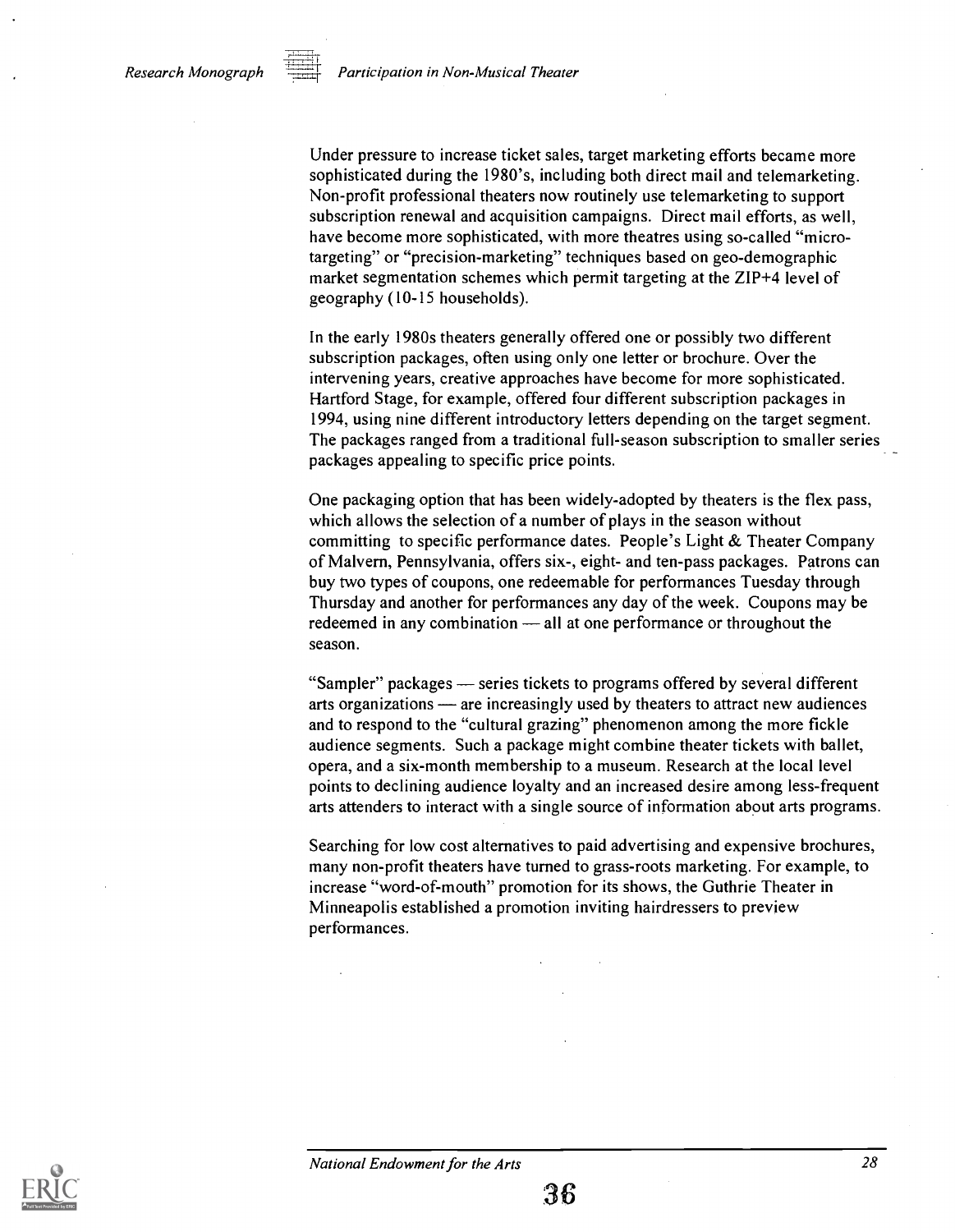

Research Monograph **Face Constants and Tennish Research Monograph** 

# VII. Future Participation in Theater

Will public participation in non-musical theater continue to grow? Will the notion of "traditional" theater audiences become obsolete? Ten years from now, the field will have endured another decade of change. New theaters will open and others will fold; playwrights, directors, and actors will speak out in new ways; the funding climate will inevitably change; and new communications technology will create possibilities for both theaters and audiences.

How will the theater make itself relevant to an increasingly diverse public? Continued development of culturally- and ethnically-specific work, as well as an increased focus on arts-in-education are long-term responses that bode well for the field. One of the most potent findings from ten years of arts participation research is that socialization into the arts as a child is critical to future participation as an adult. Thus, a successful long-term audience development strategy for the theater field necessarily includes expanded performance opportunities for children and their families through outreach, school performances, and other programs.

From a marketing perspective, the greatest challenges to managers relate to inducing first-time attendance, creating marketing and programmatic "points of entry," and targeting promotional efforts to a variety of audience segments with different interest levels and lifestyles. Adoption of improved marketing techniques  $\sim$  some requiring extensive technical knowledge  $\sim$  suggests a skills development challenge for individual managers and the field in general (including those who market touring commercial productions), as well as a commitment to learning about theater audiences through research.

Will the trend towards more performances of fewer productions continue? Much depends on the resources made available to theaters, playwrights, and performers to develop new work. Most likely, the rising costs of producing and touring professional theater — coupled with changes in the funding mix for nonprofit theaters — will create even more pressure on earned income. However, it is the developmental component of theater  $\frac{1}{\sqrt{1-\frac{1}{\sqrt{1-\frac{1}{\sqrt{1-\frac{1}{\sqrt{1-\frac{1}{\sqrt{1-\frac{1}{\sqrt{1-\frac{1}{\sqrt{1-\frac{1}{\sqrt{1-\frac{1}{\sqrt{1-\frac{1}{\sqrt{1-\frac{1}{\sqrt{1-\frac{1}{\sqrt{1-\frac{1}{\sqrt{1-\frac{1}{\sqrt{1-\frac{1}{\sqrt{1-\frac{1}{\sqrt{1-\frac{1}{\sqrt{1-\frac{1}{\sqrt{1-\frac{1}{\sqrt{1-\frac{1}{\sqrt$ - that ultimately creates renewal. Audiences will continue to change and grow if new works (and old works infused with new relevancy) bring the lives of more Americans closer to the theater. Responsibility for creating new plays rests not

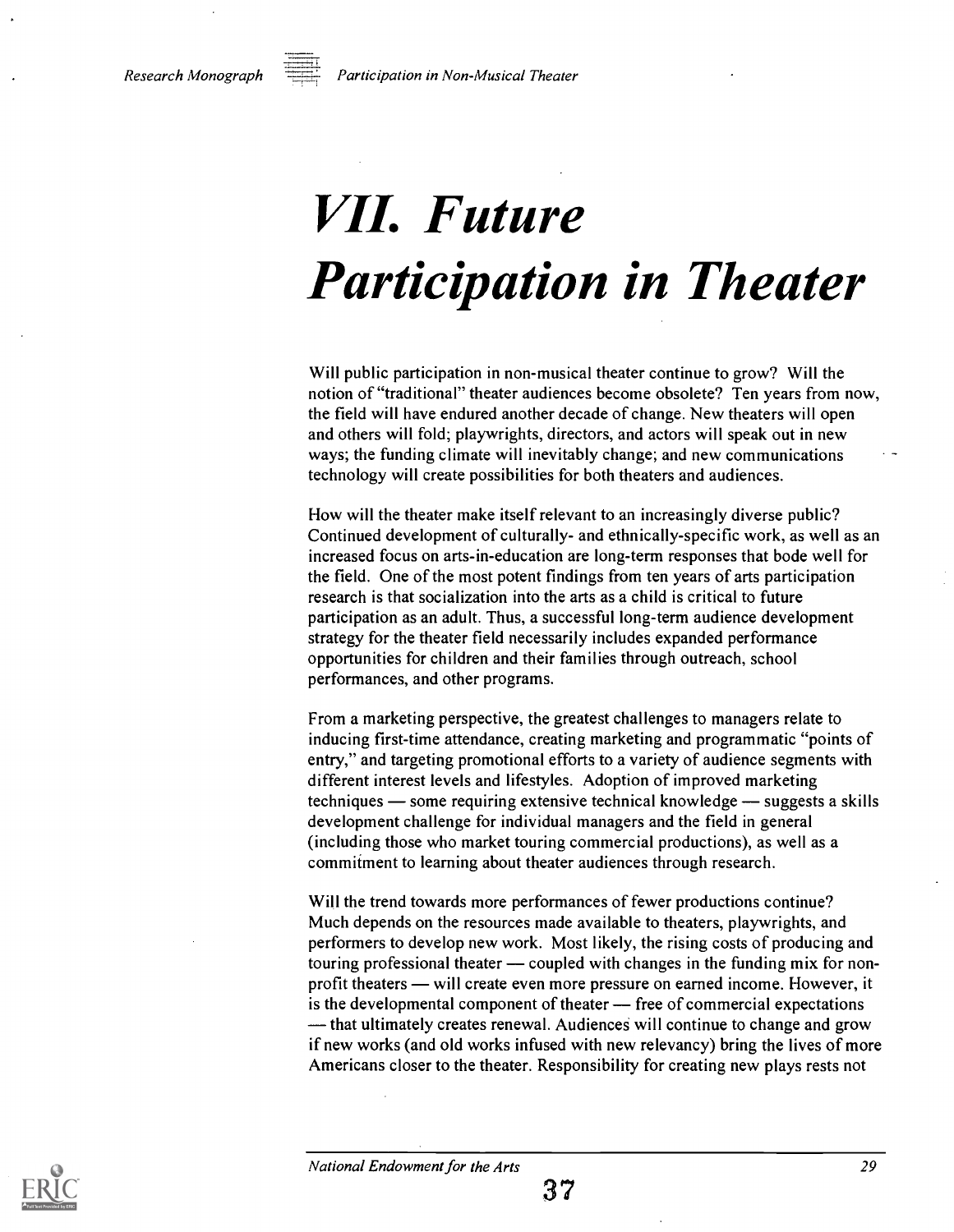

 $\bar{z}$ 

Research Monograph **Participation in Non-Musical Theater** 

just on the non-profit theater, but also on commercial producers, the funding community, and ultimately the audience itself.

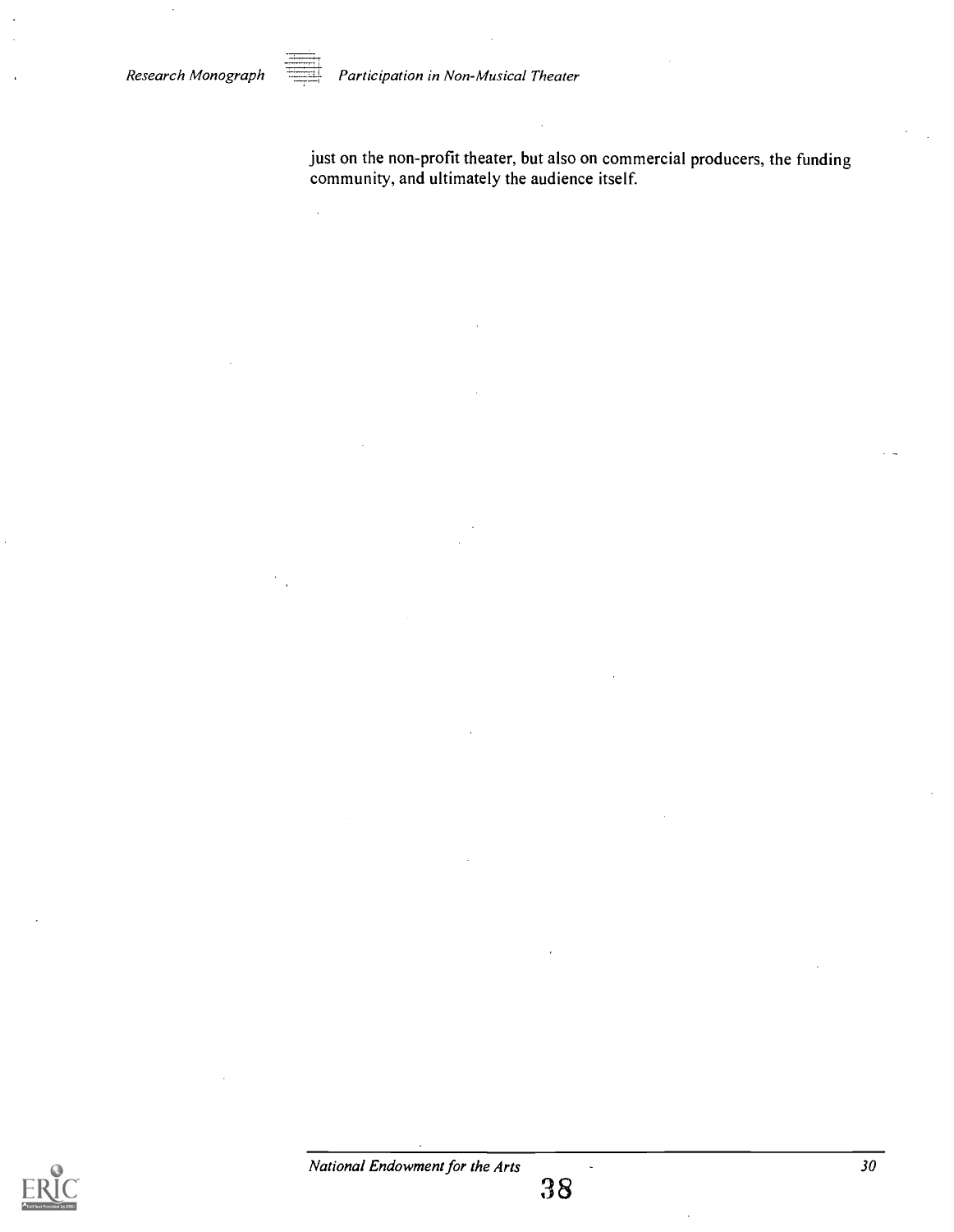

Research Monograph  $\equiv$  Participation in Non-Musical Theater

## Appendix A: Other Arts Participation Studies

In addition to the SPPA, two other national surveys of arts participation were conducted in 1992. The National Endowment for the Arts, in cooperation with sponsors in 12 communities throughout the United States, commissioned twelve Local Area Arts Participation Surveys (LAAPS), designed to add context to the national survey. An unrelated survey directed by Louis Harris, Americans and the Arts VI, was a nationwide survey of public opinion on the arts commissioned by the American Council for the Arts and sponsored by the Philip Morris Companies Inc. The rates of theater participation vary considerably across the three studies.

12 Local Area Arts Participation Surveys

> The LAAPS project examined arts participation in twelve diverse communities, ranging from Sedona, Arizona to Chicago, Illinois. Designed to complement the 1992 national SPPA, the 12 Local Studies included "core questions" identical to those of the 1992 SPPA as well as questions pertaining to barriers to participation, types of facilities attended, and sources of information about arts programs. Additionally, local sponsors in each area were permitted to include a few site-specific questions.

> With respect to theater participation, results from the 12 Local Studies varied widely, ranging from a low of 12% for rural Nevada to a high of 29% for Seattle/King County, WA. For the twelve sites combined, the average theater participation rate was  $20\%$  — significantly higher than the 1992 SPPA rate of 13.5%. Several situational factors may account for the higher rates observed in the 12 Local Studies. First, the communities that participated in the study were recruited by the Arts Endowment. This may have encouraged communities with active arts programs to participate. Also, of the twelve communities that participated, ten were located within Metropolitan Statistic Areas (MSA) urban areas which traditionally have higher rates of arts participation.

Similar demographic characteristics of stage play attenders were observed in both the 12 Local Studies and the SPPA; predominantly white, slightly more females, highly educated with above average income levels. The differences

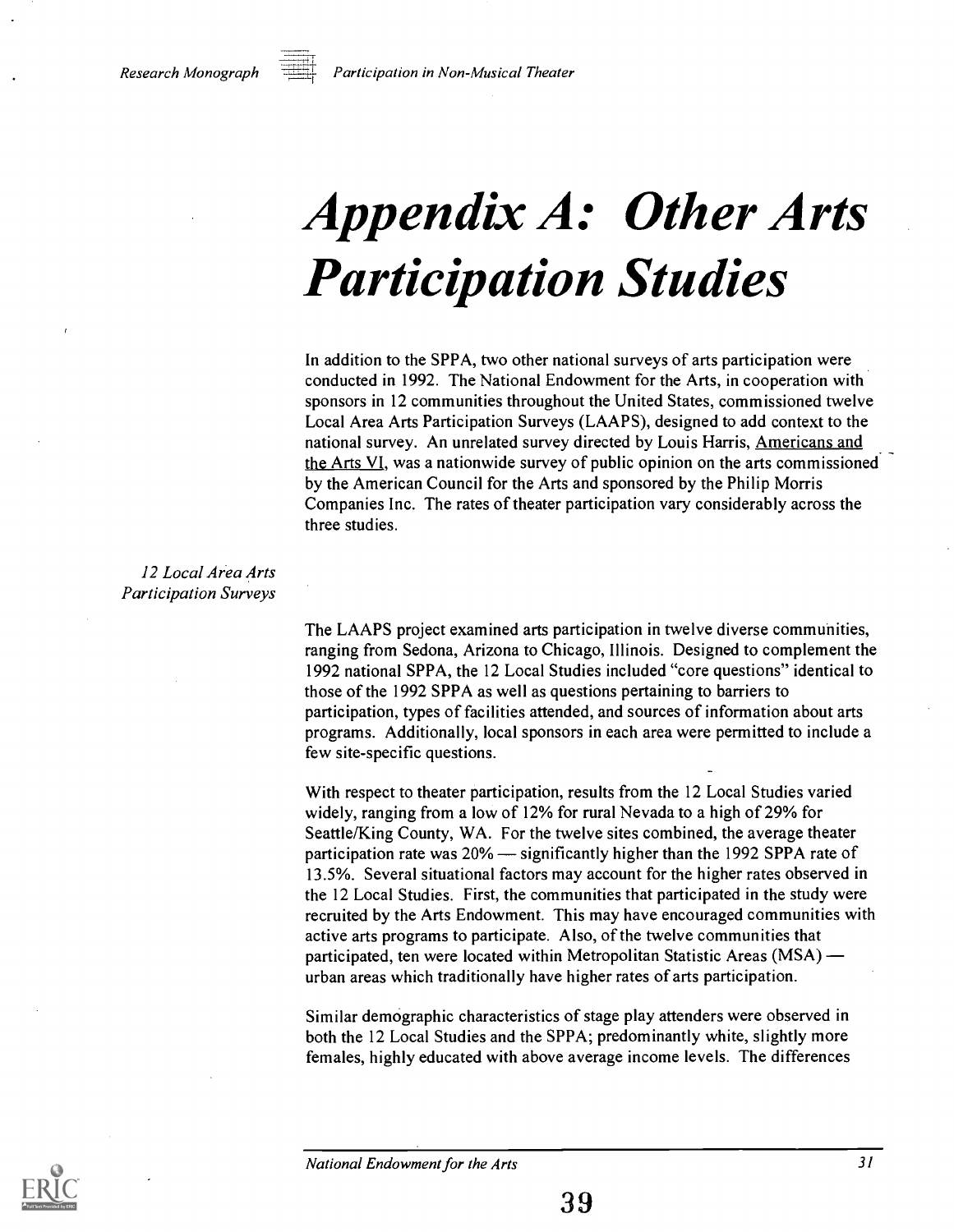

include proportionately fewer single adults and significantly higher participation rates for "Other" races in the 12 Local Studies.

#### Americans in the Arts VI

The 1992 Americans and the Arts VI study was a nationwide telephone survey of 1500 adults, age 18 and over. Its focus was somewhat different than that of either the SPPA or the LAAPS studies; Americans and the Arts VI was largely an attitudinally-based questionnaire with a participation component. The study reported a theater participation rate of 59%, down from 62% in a similar 1987 study. Demographic, Americans and the Arts VI respondents were similar to the other studies in that attenders are generally well educated, have high household incomes, and live in eastern urban areas. Louis Harris respondents are slightly older, the majority being between the ages of 50 and 64. Annual frequency of attendance (2.2 times annually) has decreased since the 1987 Louis Harris study (2.4 times annually).

| <b>TABLE 12:</b>                       | Participation | <b>Frequency of</b> | <b>Total Audience</b> |
|----------------------------------------|---------------|---------------------|-----------------------|
| <b>Three National Surveys Compared</b> | Rate          | Attendance          | (millions)            |
|                                        | 13.5%         | 2.4 times           | 60.2                  |
|                                        | 20%           | 2.8 times           | 104                   |
| Americans in the Arts VI               | 59%           | 2.2 times           | 241.2                 |

TABLE 12: Three national surveys compared

> The variance in the results of the three participation studies is largely explained by their differences in methodology. Of the three, the SPPA is the only participation survey from which we can determine national levels for nonmusical stage play participation. Theater participation rates from the 12 Local Studies illustrate local conditions, but cannot be extrapolated to the nation at large.

The definition of theater attendance in the Americans and the Arts VI includes participation at non-musical stage plays, musical theater, pantomime, and other kinds of theater. Americans and the Arts VI also does not provide a time frame for attendance, asking only "Do you ever go to any live performance of plays, musical theater, pantomime, or other kinds of theater, or not?" The NEA studies specify a 12 month look-back period.

In comparing these data the reader needs to consider the differences in methodologies. Each study serves a very distinct purpose. Americans and the Arts VI was designed with advocacy in mind. Results were used by the American Council for the Arts to publicize the importance of the arts. The 12 Local Studies helped to uncover some of the relationships between the supply of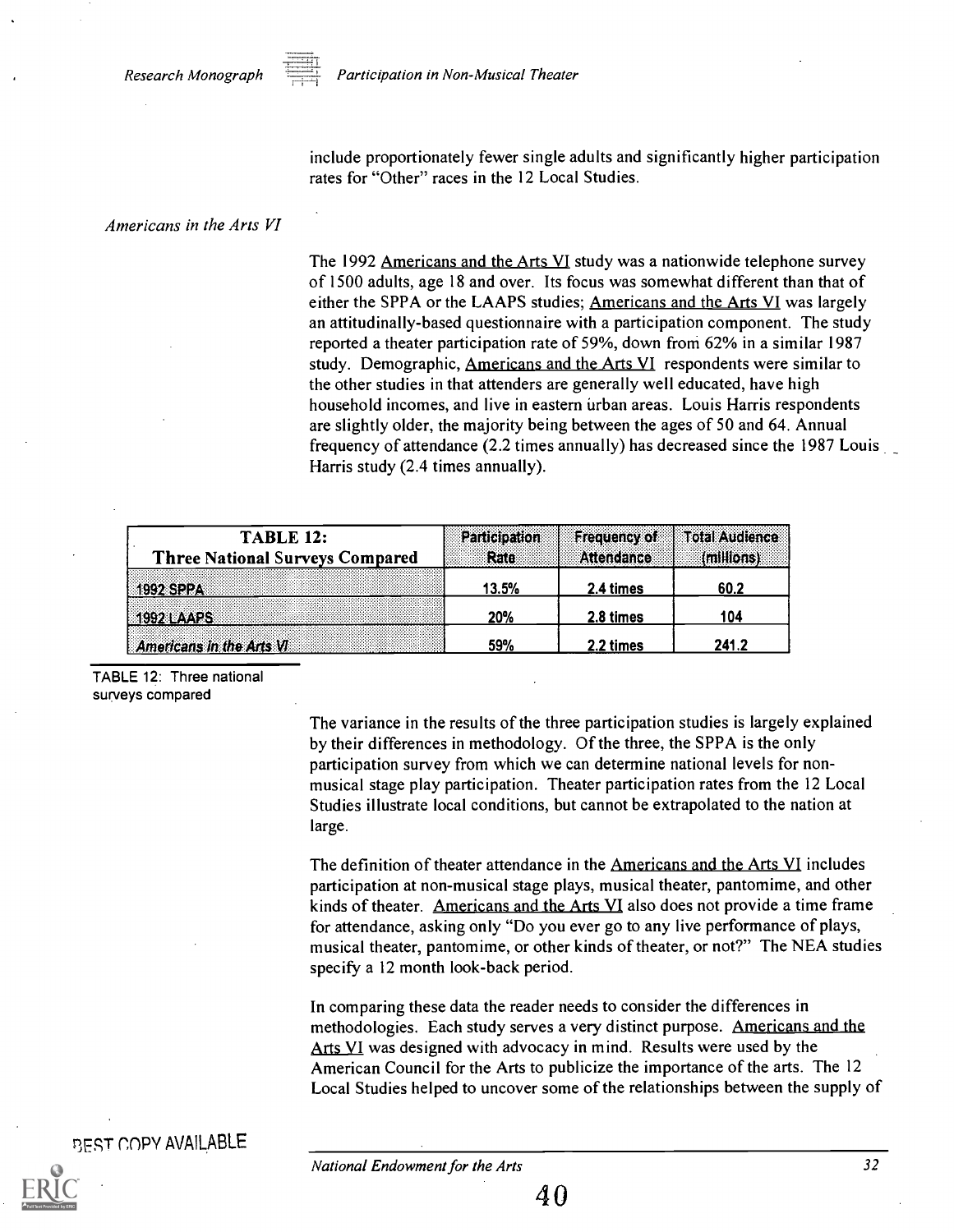Research Monograph Participation in Non-Musical Theater

arts programming and participation patterns (including theater attendance) in certain communities. Only the SPPA studies provide statistically reliable estimates of nationwide participation in non-musical theater.

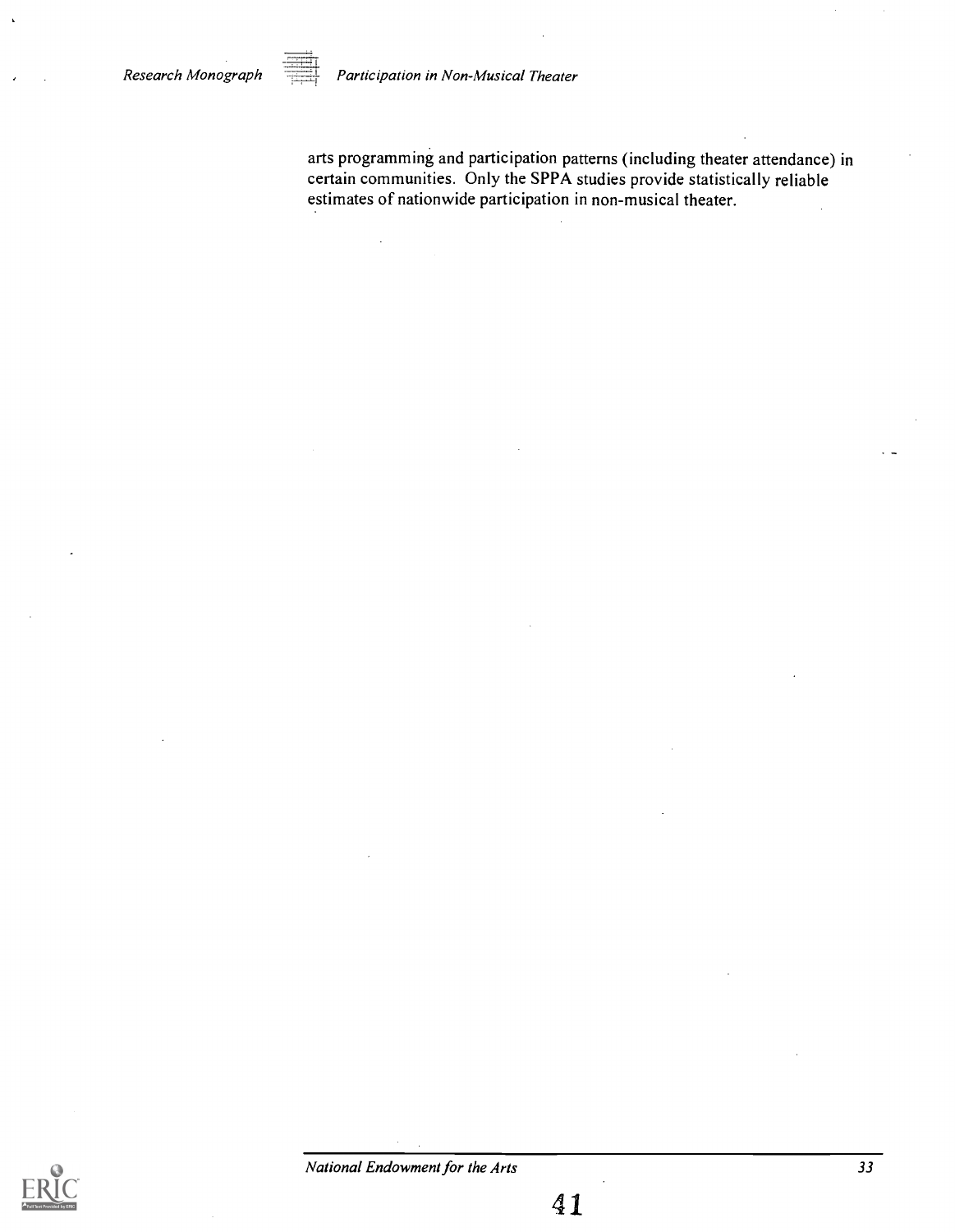

Research Monograph  $\overline{=}$  Participation in Non-Musical Theater

# Appendix B: 1992 SPPA Questionnaire



42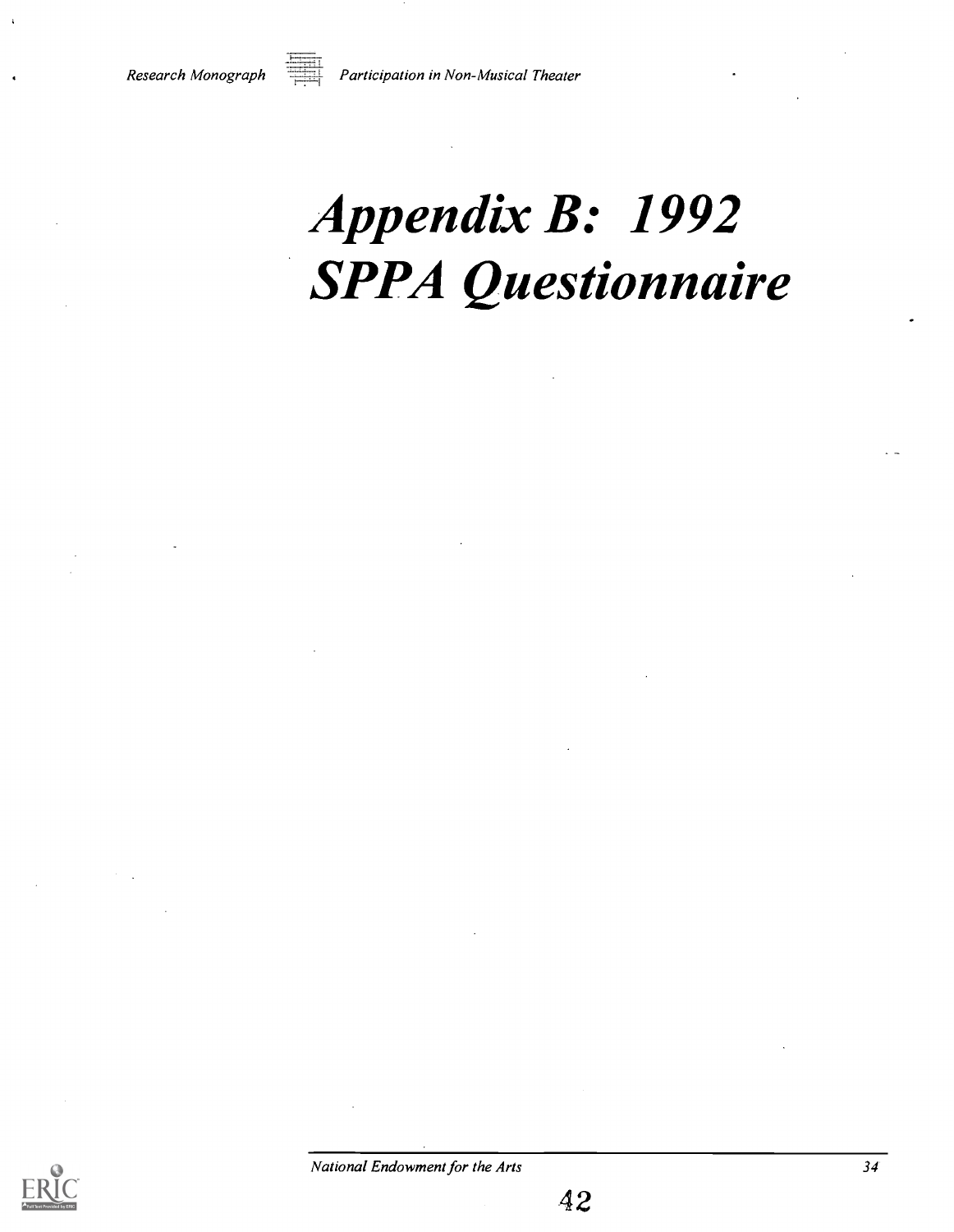

Research Monograph Participation in Non-Musical Theater

### About the Author

AMS Planning & Research Corp. is a management consulting practice involved in the planning and development of arts projects and programs of all types. With offices in Connecticut, Michigan, and California, the firm provides services in the areas of cultural facility development, organizational design and development, strategic planning, program evaluation, and market research.

AMS Planning & Research Corp. 2150 Post Road, 2nd Floor Fairfield, CT 06430 (203) 256-1616

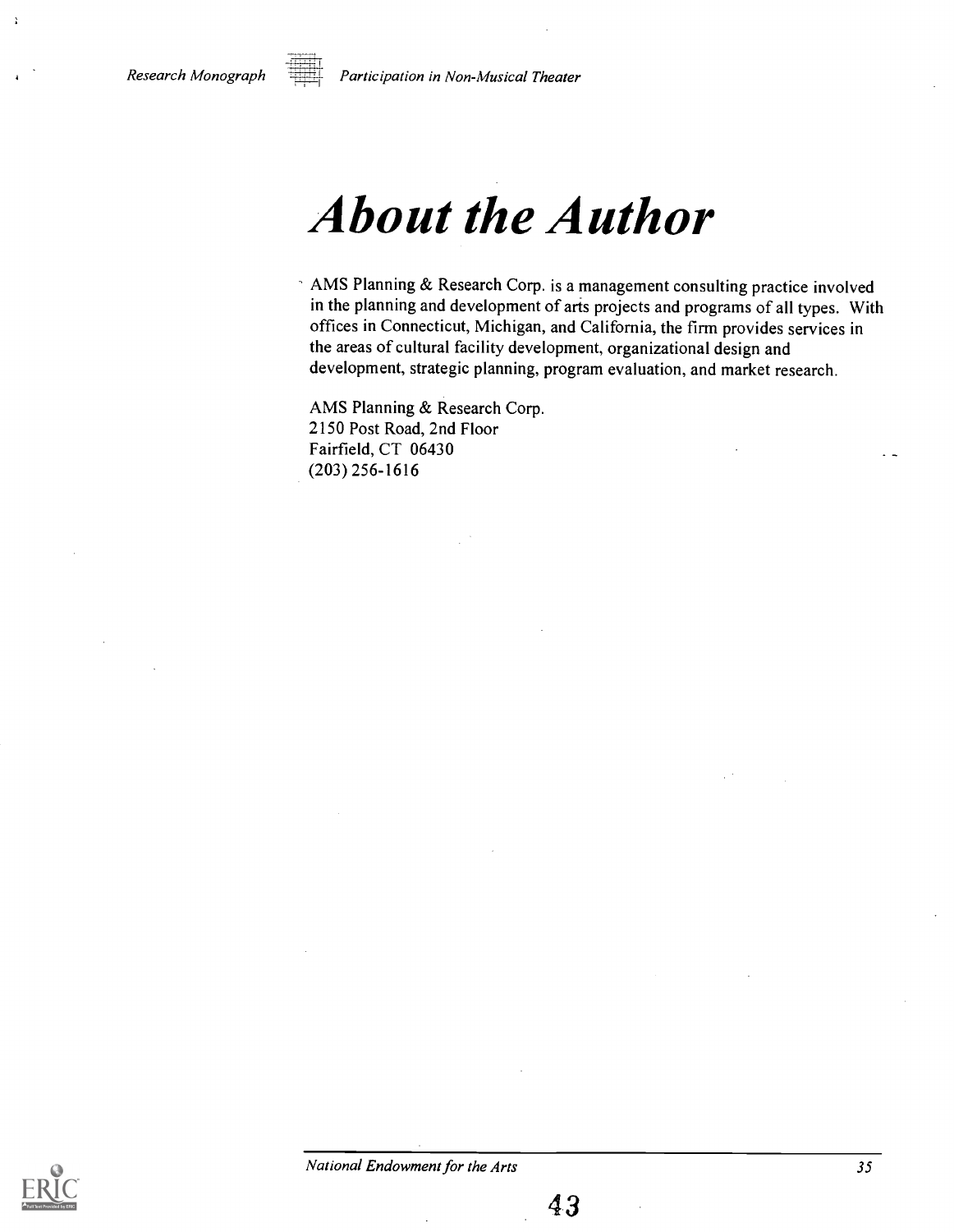Research Monograph  $P$ articipation in Non-Musical Theater

## Other Reports on the 1992 SPPA

The following publications report on various aspects of the 1992 Survey of Public Participation in the Arts. Information regarding availability may be obtained by writing to the National Endowment for the Arts, Research Division, 1100 Pennsylvania Avenue, NW, Washington, DC, 20506.

Age Factors in Arts Participation, Richard A. Peterson and Darren E. Sherkat

American Participation in Dance, Jack Lemon/Jack Faucett Associates

American Participation in Opera and Musical Theater  $-1992$ , Joni Maya Cherbo and Monnie Peters

Arts Participation and Race/Ethnicity, Jeffrey Love and Bramble C. Klipple

Americans' Personal Participation in the Arts, Monnie Peters and Joni Maya Cherbo

Arts Participation by the Baby Boomers, Judith Huggins Balfe and Rolf Meyersohn

Cross-Over Patterns in Arts Participation, Richard J. Orend and Carol Keegan

Effects of Education and Arts Education on Americans' Participation in the Arts, Louis Bergonzi and Julia Smith

Hold the Funeral March: The State of Classical Music Appreciation in the U.S., Nicholas Zill

Jazz in America: Who's Listening?, Scott DeVeaux

Patterns of Multiple Arts Participation, Jeffrey Love

Reading in the 1990s: Turning a Page or Closing the Books?, Nicholas Zill

Socialization in the Arts - 1992, Richard J. Orend and Carol Keegan

Tuning in and Turning On: Public Participation in the Arts via Media in the United States, Charles M. Gray